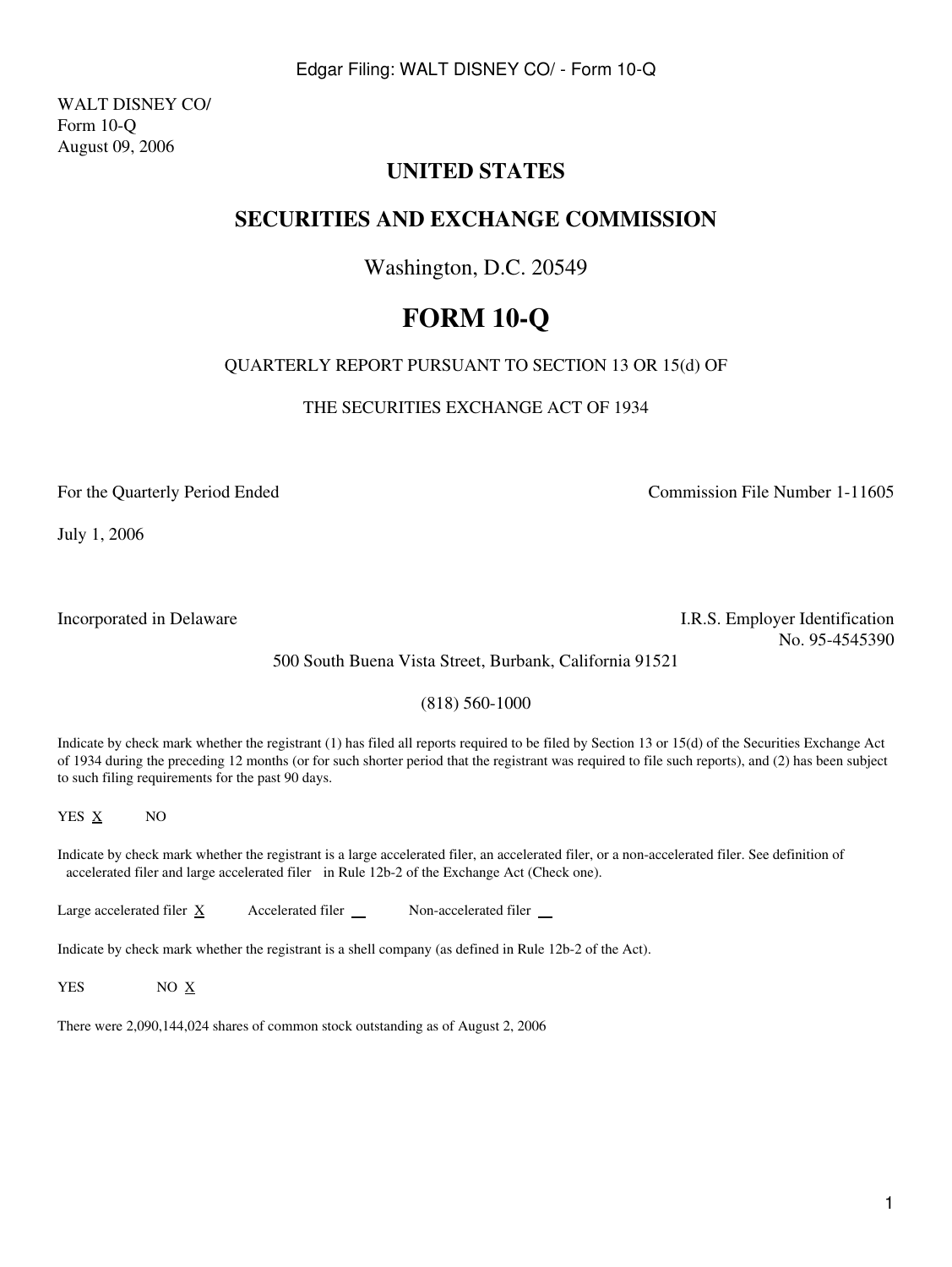# **PART I. FINANCIAL INFORMATION**

#### **Item 1. Financial Statements**

# **THE WALT DISNEY COMPANY**

# **CONDENSED CONSOLIDATED STATEMENTS OF INCOME**

# **(unaudited; in millions, except per share data)**

|                                                                                                  |             | <b>Quarter Ended</b> |          | <b>Nine Months Ended</b> |           |              |          |
|--------------------------------------------------------------------------------------------------|-------------|----------------------|----------|--------------------------|-----------|--------------|----------|
|                                                                                                  | July 1,     |                      | July 2,  |                          | July 1,   |              | July 2,  |
|                                                                                                  | 2006        |                      | 2005     |                          | 2006      |              | 2005     |
| Revenues                                                                                         | \$<br>8,620 | \$                   | 7,715    | \$                       | 25,501    | \$           | 24,210   |
| Costs and expenses                                                                               | (6, 832)    |                      | (6, 433) |                          | (21, 366) |              | (20,703) |
| Gains on sale of equity investment and business                                                  |             |                      | 26       |                          | 70        |              | 26       |
| Restructuring and impairment (charges) and other credits,<br>net                                 | 18          |                      | (2)      |                          | 18        |              | (26)     |
| Net interest expense                                                                             | (133)       |                      | (134)    |                          | (441)     |              | (364)    |
| Equity in the income of investees                                                                | 136         |                      | 125      |                          | 355       |              | 363      |
| Income before income taxes and minority interests                                                | 1,809       |                      | 1,297    |                          | 4,137     |              | 3,506    |
| Income taxes                                                                                     | (611)       |                      | (439)    |                          | (1, 444)  |              | (1,225)  |
| Minority interests                                                                               | (73)        |                      | (47)     |                          | (101)     |              | (127)    |
| Net income                                                                                       | \$<br>1,125 | \$                   | 811      | \$                       | 2,592     | $\mathbb{S}$ | 2,154    |
| Earnings per share:                                                                              |             |                      |          |                          |           |              |          |
| Diluted                                                                                          | \$<br>0.53  | \$                   | 0.39     | \$                       | 1.28      | $\mathbb{S}$ | 1.03     |
| <b>Basic</b>                                                                                     | \$<br>0.54  | $\$$                 | 0.40     | \$                       | 1.31      | $\mathbb{S}$ | 1.06     |
| Weighted average number of common and common<br>equivalent shares outstanding:<br><b>Diluted</b> | 2,147       |                      | 2,096    |                          | 2,045     |              | 2,105    |
| <b>Basic</b>                                                                                     | 2,071       |                      | 2,031    |                          | 1,978     |              | 2,039    |

*See Notes to Condensed Consolidated Financial Statements*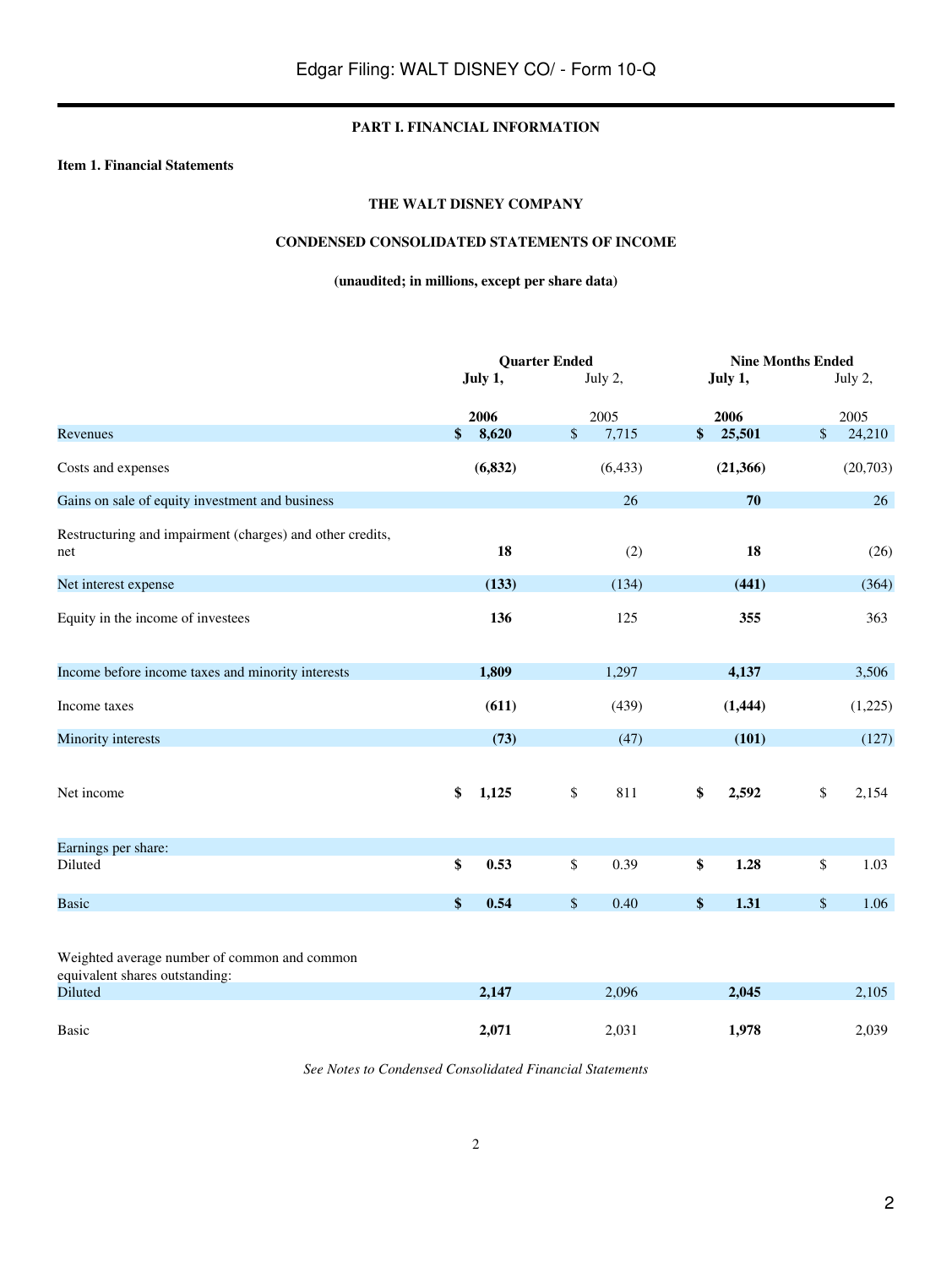# **CONDENSED CONSOLIDATED BALANCE SHEETS**

# **(unaudited; in millions, except per share data)**

|                                                | July 1,           |          |      | October 1, |  |
|------------------------------------------------|-------------------|----------|------|------------|--|
|                                                |                   | 2006     |      | 2005       |  |
| <b>ASSETS</b>                                  |                   |          |      |            |  |
| Current assets                                 |                   |          |      |            |  |
| Cash and cash equivalents                      | $\boldsymbol{\$}$ | 1,953    | $\$$ | 1,723      |  |
| Receivables                                    |                   | 4,743    |      | 4,585      |  |
| Inventories                                    |                   | 641      |      | 626        |  |
| Television costs                               |                   | 454      |      | 510        |  |
| Deferred income taxes                          |                   | 749      |      | 749        |  |
| Other current assets                           |                   | 625      |      | 652        |  |
| Total current assets                           |                   | 9,165    |      | 8,845      |  |
| Film and television costs                      |                   | 5,499    |      | 5,427      |  |
| Investments                                    |                   | 1,253    |      | 1,226      |  |
| Parks, resorts and other property, at cost     |                   |          |      |            |  |
| Attractions, buildings and equipment           |                   | 28,406   |      | 27,570     |  |
| Accumulated depreciation                       |                   | (13,527) |      | (12,605)   |  |
|                                                |                   | 14,879   |      | 14,965     |  |
| Projects in progress                           |                   | 936      |      | 874        |  |
| Land                                           |                   | 1,191    |      | 1,129      |  |
|                                                |                   |          |      |            |  |
|                                                |                   | 17,006   |      | 16,968     |  |
| Intangible assets, net                         |                   | 2,936    |      | 2,731      |  |
| Goodwill                                       |                   | 22,534   |      | 16,974     |  |
| Other assets                                   |                   | 964      |      | 987        |  |
|                                                | \$                | 59,357   | \$   | 53,158     |  |
| LIABILITIES AND SHAREHOLDERS EQUITY            |                   |          |      |            |  |
| <b>Current liabilities</b>                     |                   |          |      |            |  |
| Accounts payable and other accrued liabilities | \$                | 4,811    | \$   | 5,339      |  |
| Current portion of borrowings                  |                   | 2,692    |      | 2,310      |  |
| Unearned royalties and other advances          |                   | 1,848    |      | 1,519      |  |
| Total current liabilities                      |                   | 9,351    |      | 9,168      |  |
| <b>Borrowings</b>                              |                   | 9,974    |      | 10,157     |  |
| Deferred income taxes                          |                   | 2,453    |      | 2,430      |  |
| Other long-term liabilities                    |                   | 3,789    |      | 3,945      |  |
| Minority interests                             |                   | 1,256    |      | 1,248      |  |
| Commitments and contingencies (Note 12)        |                   |          |      |            |  |
| Shareholders equity                            |                   |          |      |            |  |
| Preferred stock, \$.01 par value               |                   |          |      |            |  |
| Authorized 100 million shares, Issued<br>none  |                   |          |      |            |  |
| Common stock, \$.01 par value                  |                   |          |      |            |  |
|                                                |                   | 21,629   |      | 13,288     |  |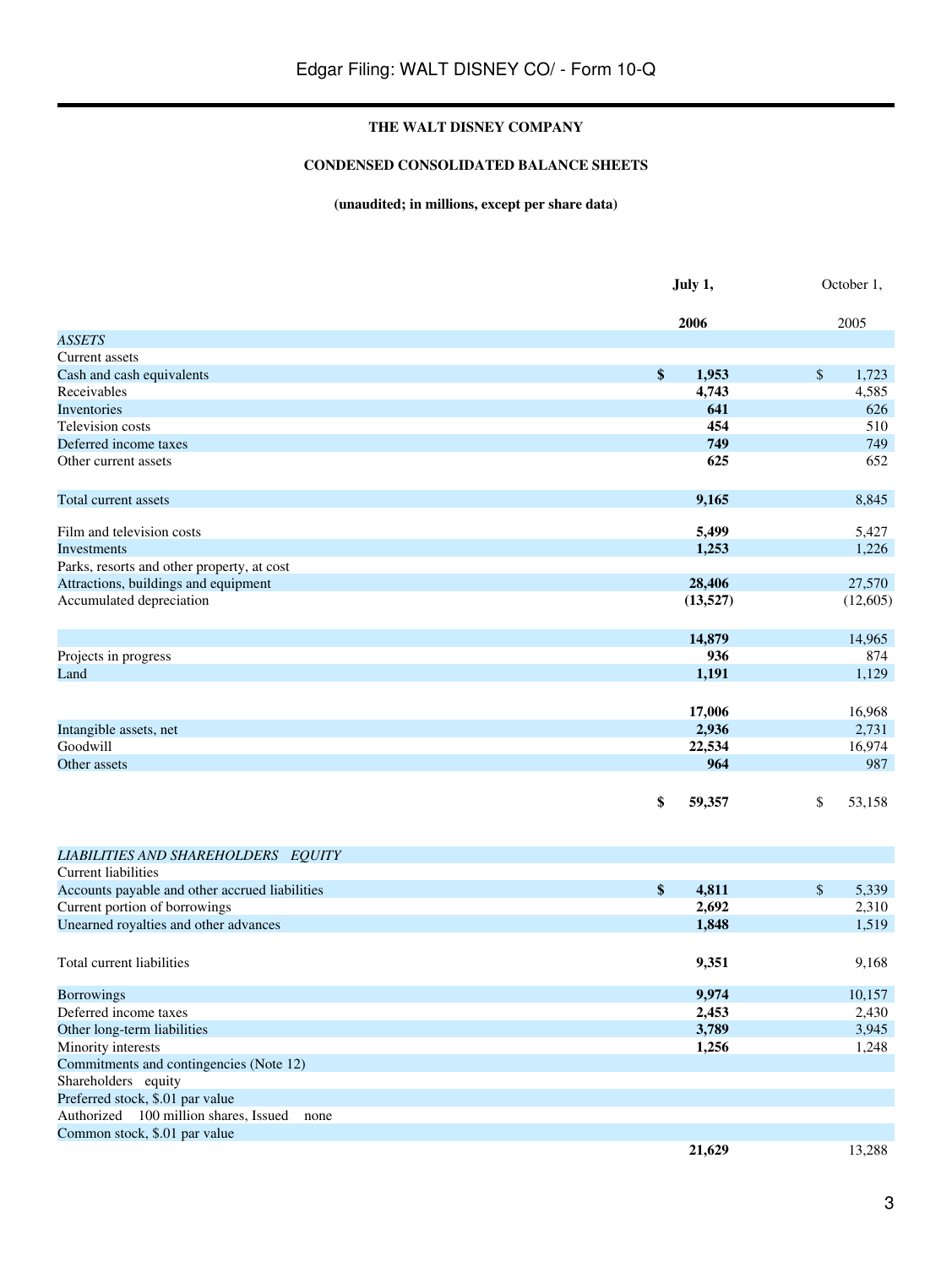| Authorized 3.6 billion shares, Issued 2.5 billion shares at July 1, 2006 and 2.2 billion shares at<br>October 1, 2005 |         |         |
|-----------------------------------------------------------------------------------------------------------------------|---------|---------|
| Retained earnings                                                                                                     | 19,848  | 17,775  |
| Accumulated other comprehensive loss                                                                                  | (606)   | (572)   |
|                                                                                                                       | 40,871  | 30,491  |
| Treasury stock, at cost, 339.8 million shares at July 1, 2006 and 192.8 million shares at<br>October 1, 2005          | (8,337) | (4,281) |
|                                                                                                                       | 32,534  | 26,210  |
|                                                                                                                       | 59,357  | 53,158  |

*See Notes to Condensed Consolidated Financial Statements*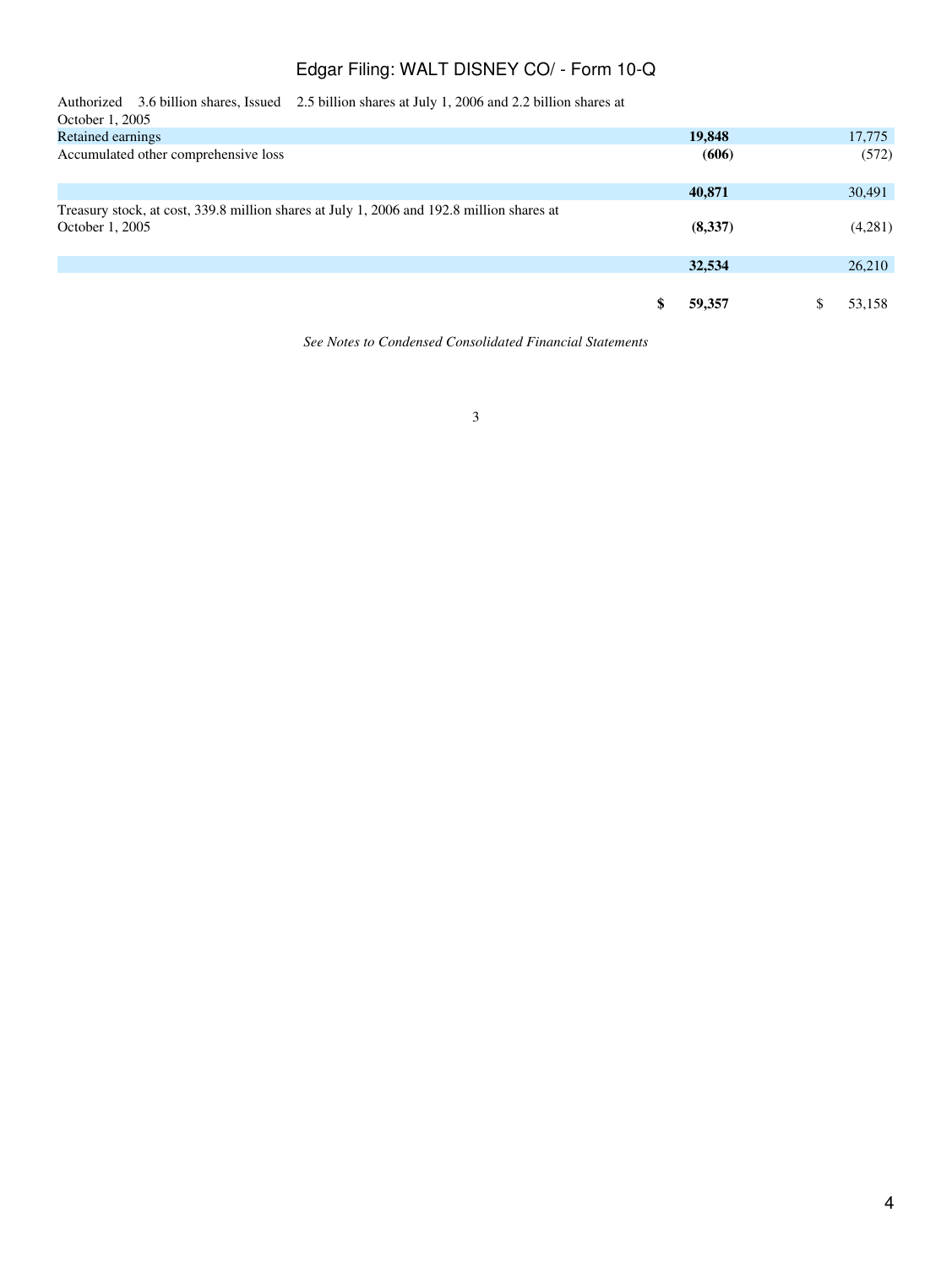# **CONDENSED CONSOLIDATED STATEMENTS OF CASH FLOWS**

# **(unaudited; in millions)**

|                                                                                          | <b>Nine Months Ended</b> |             |
|------------------------------------------------------------------------------------------|--------------------------|-------------|
|                                                                                          | July 1,                  | July 2,     |
|                                                                                          | 2006                     | 2005        |
| <b>OPERATING ACTIVITIES</b>                                                              |                          |             |
| Net income                                                                               | \$<br>2,592              | \$<br>2,154 |
| Depreciation and amortization                                                            | 1,088                    | 1,006       |
| Gains on sale of equity investment and business                                          | (70)                     | (26)        |
| Deferred income taxes                                                                    | (132)                    | 60          |
| Equity in the income of investees                                                        | (355)                    | (363)       |
| Cash distributions received from equity investees                                        | 361                      | 279         |
| Minority interests                                                                       | 101                      | 127         |
| Net change in film and television costs                                                  | 444                      | 263         |
| Equity based compensation                                                                | 285                      | 279         |
| Other                                                                                    | (134)                    | (182)       |
| Changes in operating assets and liabilities, excluding effects of the Pixar acquisition: |                          |             |
| Receivables                                                                              | (142)                    | (261)       |
| Inventories                                                                              | (8)                      | 41          |
| Other assets                                                                             | 48                       | (41)        |
| Accounts payable and other accrued liabilities                                           | (310)                    | (347)       |
| Income taxes                                                                             | (119)                    | (61)        |
| Cash provided by operations                                                              | 3,649                    | 2,928       |
| <b>INVESTING ACTIVITIES</b>                                                              |                          |             |
| Investments in parks, resorts and other property                                         | (770)                    | (1,187)     |
| Sales of investments                                                                     | 1,073                    | 15          |
| Working capital proceeds from The Disney Stores North America sale                       |                          | 100         |
| Sales of equity investment and business                                                  | 81                       | 29          |
| Other                                                                                    | (28)                     | (26)        |
| Cash provided by (used in) investing activities                                          | 356                      | (1,069)     |
|                                                                                          |                          |             |
| <b>FINANCING ACTIVITIES</b>                                                              |                          |             |
| Commercial paper borrowings, net                                                         | 1,381                    | 819         |
| Borrowings                                                                               | 448                      | 245         |
| Reduction of borrowings                                                                  | (1,724)                  | (1,723)     |
| Dividends                                                                                | (519)                    | (490)       |
| Repurchases of common stock                                                              | (4,056)                  | (1,361)     |
| Euro Disney equity offering                                                              |                          | 171         |
| Equity partner contributions                                                             | 48                       | 104         |
| Exercise of stock options and other                                                      | 647                      | 368         |
| Cash used by financing activities                                                        | (3,775)                  | (1, 867)    |
| Increase (decrease) in cash and cash equivalents                                         | 230                      | (8)         |
| Cash and cash equivalents, beginning of period                                           | 1,723                    | 2,042       |
| Cash and cash equivalents, end of period                                                 | \$<br>1,953              | \$<br>2,034 |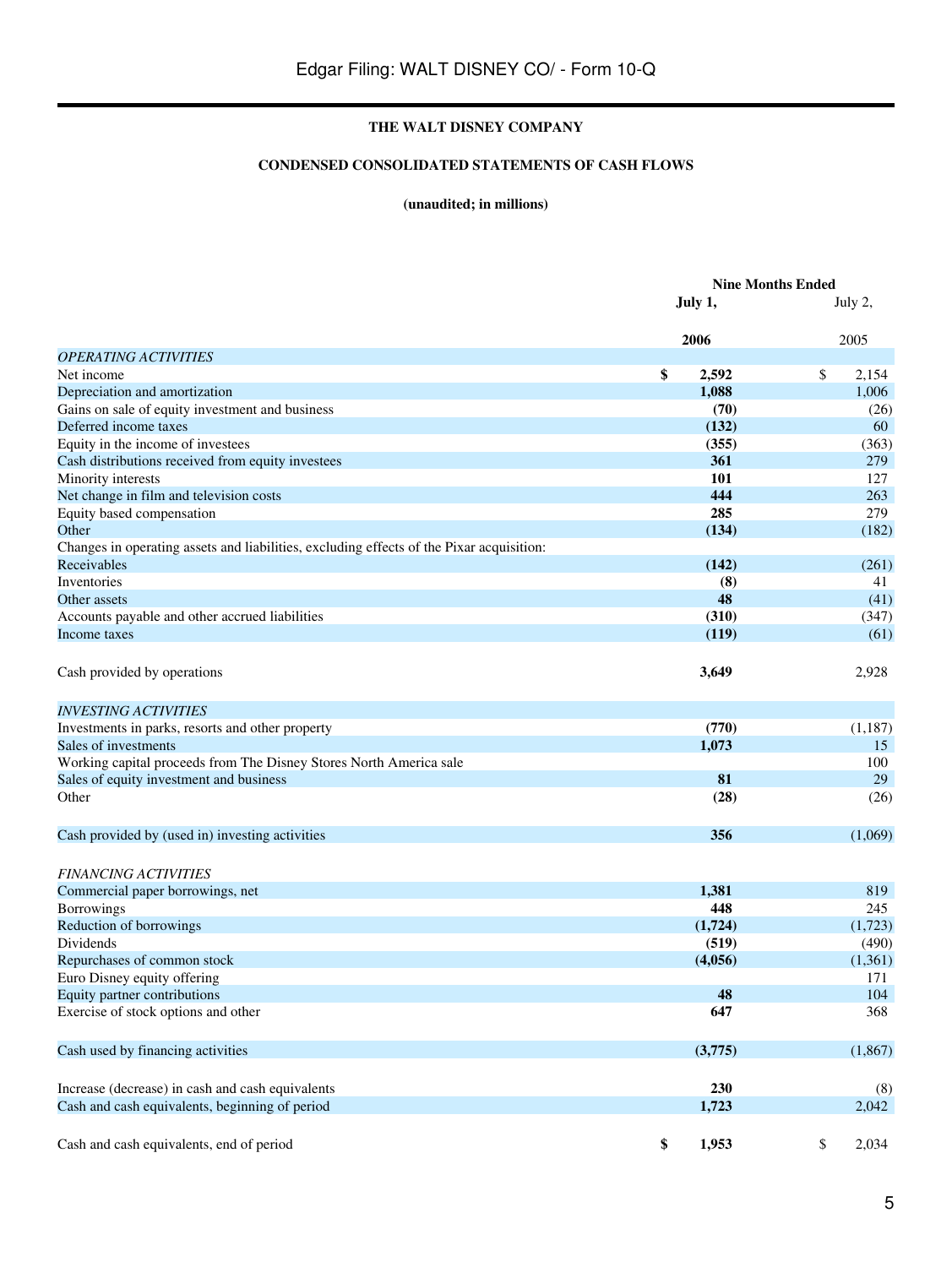*See Notes to Condensed Consolidated Financial Statements*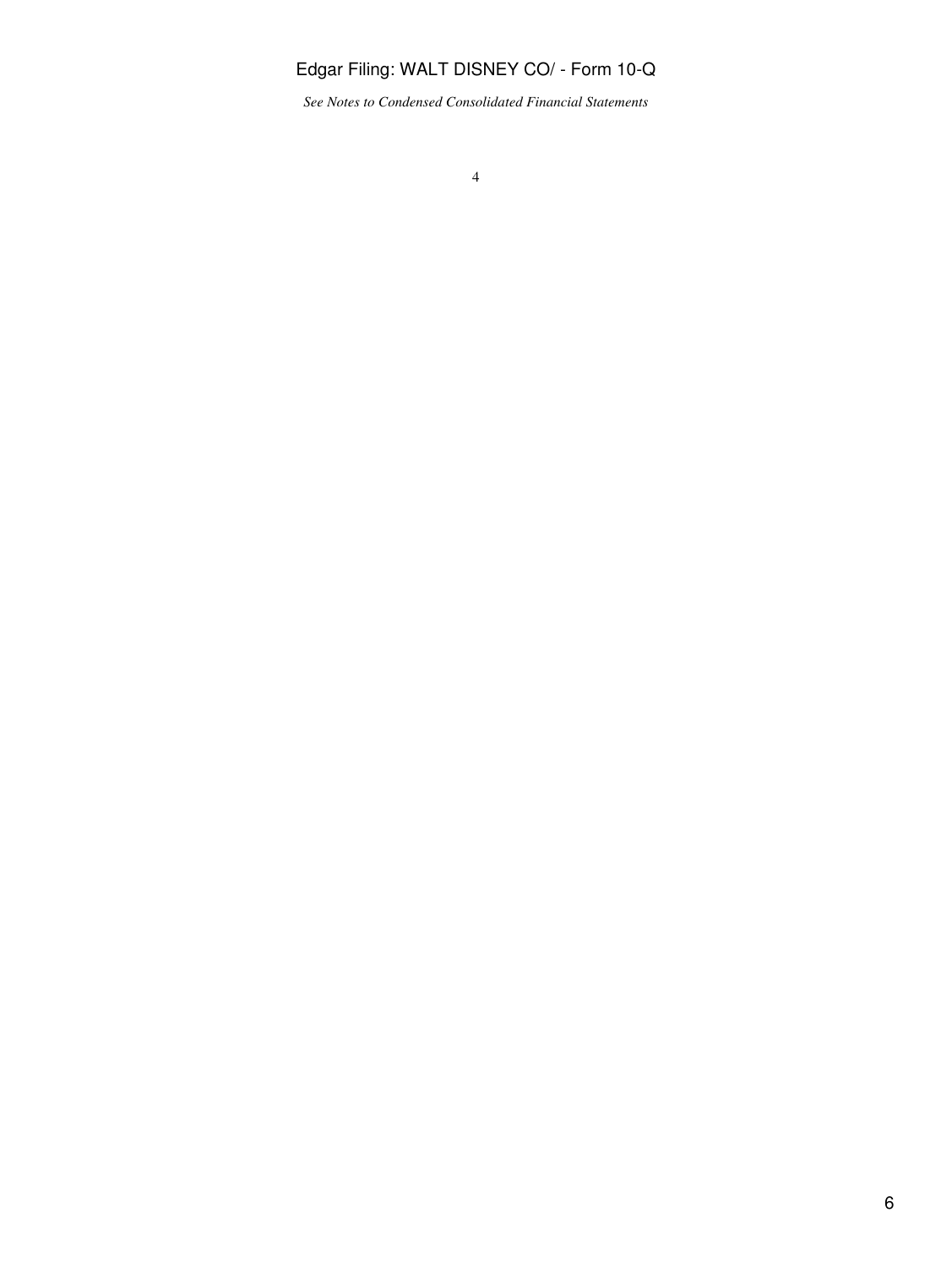# **NOTES TO CONDENSED CONSOLIDATED FINANCIAL STATEMENTS**

(unaudited; tabular dollars in millions, except for per share data)

# **1.** *Principles of Consolidation*

These Condensed Consolidated Financial Statements have been prepared in accordance with accounting principles generally accepted in the United States of America (GAAP) for interim financial information and the instructions to Rule 10-01 of Regulation S-X. Accordingly, they do not include all of the information and footnotes required by GAAP for complete financial statements. In the opinion of management, all adjustments (consisting only of normal recurring adjustments) considered necessary for a fair presentation have been reflected in these Condensed Consolidated Financial Statements. Operating results for the quarter ended July 1, 2006 are not necessarily indicative of the results that may be expected for the year ending September 30, 2006. Certain reclassifications have been made in the fiscal 2005 financial statements to conform to the fiscal 2006 presentation.

These financial statements should be read in conjunction with the Companys Annual Report on Form 10-K for the year ended October 1, 2005 and the Company s Current Report on Form 8-K dated February 16, 2006.

In December 1999, DVD Financing, Inc. (DFI), a subsidiary of Disney Vacation Development, Inc. and an indirect subsidiary of the Company, completed a receivables sale transaction which established a facility that permits DFI to sell receivables arising from the sale of vacation club memberships on a periodic basis. In connection with this facility, DFI prepares separate financial statements, although its separate assets and liabilities are also consolidated in these financial statements.

The terms Company, we, us and our are used in this report to refer collectively to the parent company and the subsidiaries through which our various businesses are actually conducted.

# **2.** *Segment Information*

The operating segments reported below are the segments of the Company for which separate financial information is available and for which segment results are evaluated regularly by the Chief Executive Officer in deciding how to allocate resources and in assessing performance. Beginning with the first quarter of fiscal year 2006, the Company reports the performance of its operating segments including equity in the income of investees to align with how management now reports and measures segment performance for internal management purposes. Previously, equity in the income of investees was reported as a reconciling item between segment operating income and income before income taxes and minority interests. Results for the quarter and nine months ended July 2, 2005 have been reclassified to conform to the current period presentation. Equity investees consist primarily of A&E Television Network, Lifetime Television and E! Entertainment Television, which are cable businesses included in the Media Networks segment.

Equity in the income of investees by segment is as follows:

|                               |    |                 | <b>Quarter Ended</b> | <b>Nine Months Ended</b> |              |                 |     |                 |  |
|-------------------------------|----|-----------------|----------------------|--------------------------|--------------|-----------------|-----|-----------------|--|
|                               |    | July 1,<br>2006 |                      | July 2,<br>2005          |              | July 1,<br>2006 |     | July 2,<br>2005 |  |
|                               |    |                 |                      |                          |              |                 |     |                 |  |
| Media Networks <sup>(1)</sup> | \$ | 128             | S                    | 119                      | <sup>S</sup> | 336             | \$. | 346             |  |
| Parks and Resorts             |    |                 |                      |                          |              |                 |     |                 |  |
| <b>Consumer Products</b>      |    | $\mathbf{8}$    |                      | 6                        |              | 18              |     | 17              |  |
|                               |    |                 |                      |                          |              |                 |     |                 |  |
|                               |    | 136             | \$.                  | 125                      | SS.          | 355             | S   | 363             |  |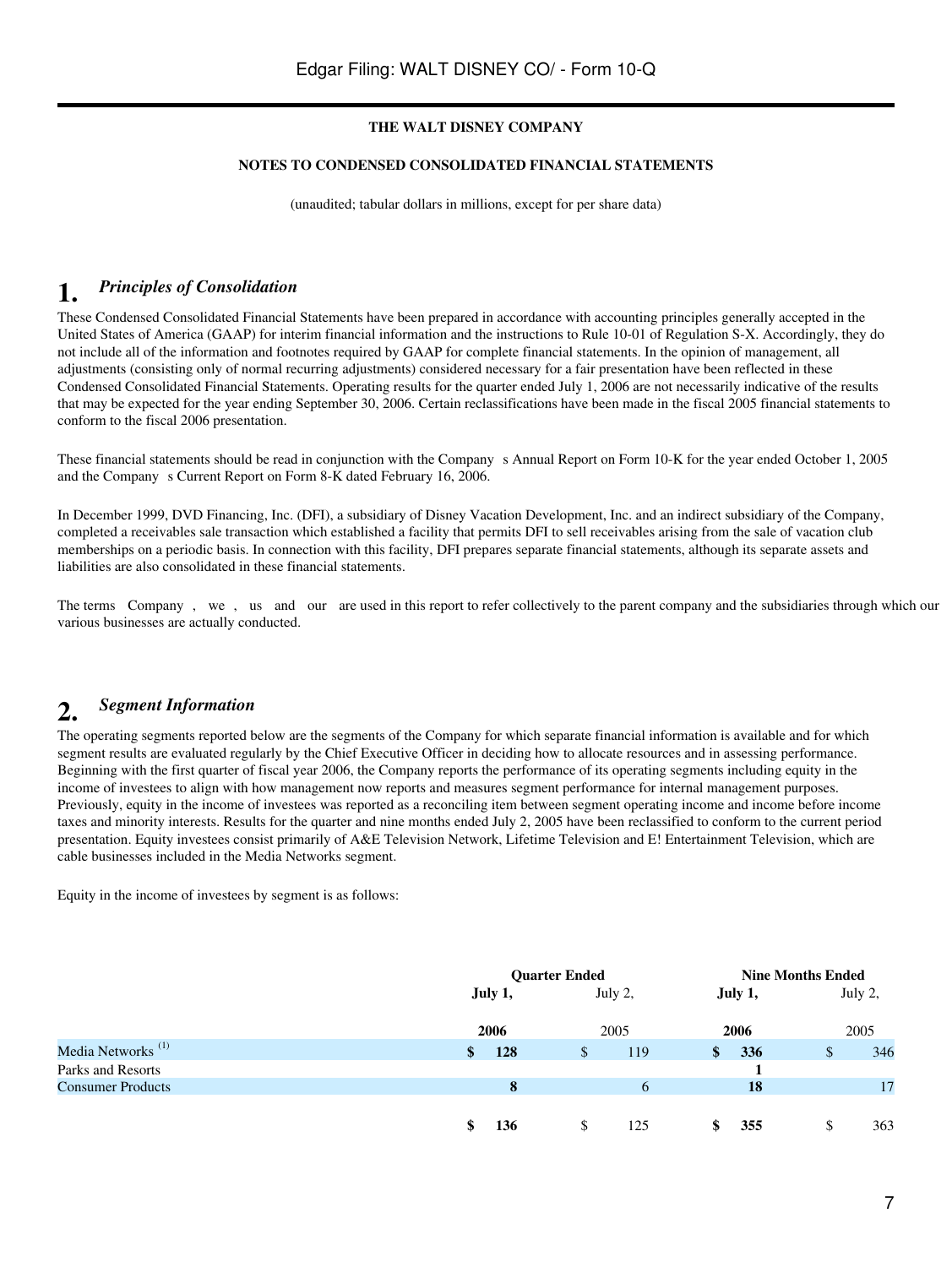(1) Substantially all of these amounts relate to investments at Cable Networks.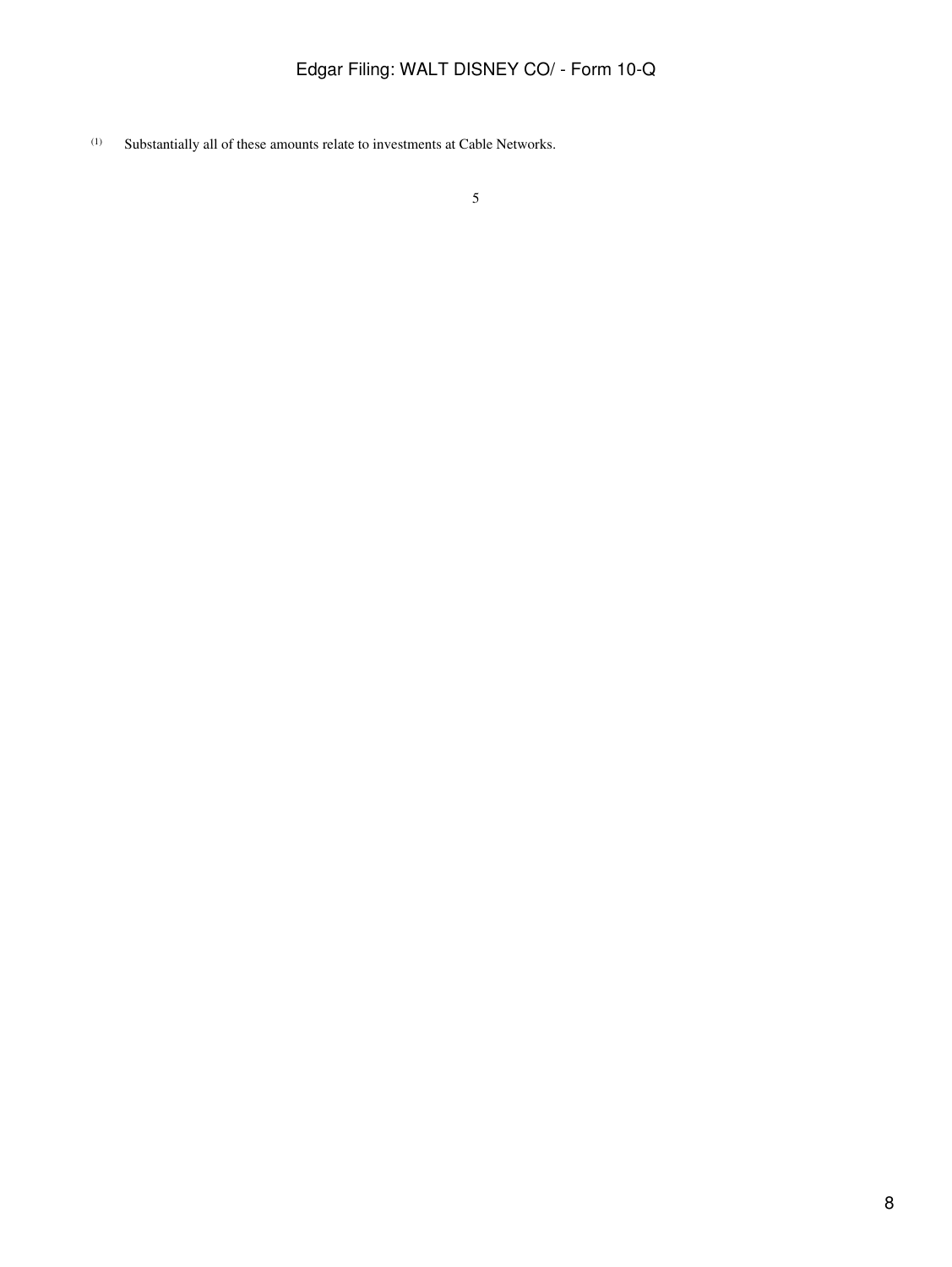# **NOTES TO CONDENSED CONSOLIDATED FINANCIAL STATEMENTS**

(unaudited; tabular dollars in millions, except for per share data)

The following table summarizes the third quarter and nine months segment operating results for fiscal 2006 and 2005:

|                                  | <b>Quarter Ended</b> |    |         |    |         | <b>Nine Months Ended</b> |         |  |  |
|----------------------------------|----------------------|----|---------|----|---------|--------------------------|---------|--|--|
|                                  | July 1,              |    | July 2, |    | July 1, |                          | July 2, |  |  |
|                                  | 2006                 |    | 2005    |    | 2006    |                          | 2005    |  |  |
| Revenues $(1)$ :                 |                      |    |         |    |         |                          |         |  |  |
| Media Networks                   | \$<br>3,740          | \$ | 3,386   | \$ | 10,965  | \$                       | 9,855   |  |  |
| Parks and Resorts                | 2,730                |    | 2,449   |    | 7,383   |                          | 6,663   |  |  |
| Studio Entertainment             | 1,705                |    | 1,462   |    | 5,524   |                          | 6,084   |  |  |
| <b>Consumer Products</b>         | 445                  |    | 418     |    | 1,629   |                          | 1,608   |  |  |
|                                  | \$<br>8,620          | \$ | 7,715   | \$ | 25,501  | \$                       | 24,210  |  |  |
| Segment operating income $(1)$ : |                      |    |         |    |         |                          |         |  |  |
| Media Networks                   | \$<br>1,152          | \$ | 1,092   | \$ | 2,727   | \$                       | 2,463   |  |  |
| Parks and Resorts                | 549                  |    | 437     |    | 1,138   |                          | 869     |  |  |
| Studio Entertainment             | 240                  |    | (44)    |    | 515     |                          | 520     |  |  |
| <b>Consumer Products</b>         | 105                  |    | 62      |    | 479     |                          | 405     |  |  |
|                                  | \$<br>2,046          | \$ | 1,547   | \$ | 4,859   | \$                       | 4,257   |  |  |

(1) The Studio Entertainment segment receives royalties on Consumer Products sales of merchandise based on certain Studio film properties. This intersegment revenue and operating income was \$25 million and \$16 million for the quarters ended July 1, 2006 and July 2, 2005, respectively, and \$82 million and \$69 million for the nine months ended July 1, 2006 and July 2, 2005, respectively. A reconciliation of segment operating income to income before income taxes and minority interests is as follows:

|                                                               | <b>Ouarter Ended</b> |       |         |       |         | <b>Nine Months Ended</b> |         |       |  |  |
|---------------------------------------------------------------|----------------------|-------|---------|-------|---------|--------------------------|---------|-------|--|--|
|                                                               | July 1,              |       | July 2, |       | July 1, |                          | July 2, |       |  |  |
|                                                               |                      | 2006  |         | 2005  |         | 2006                     |         | 2005  |  |  |
| Segment operating income                                      | \$                   | 2.046 | \$      | 1.547 | \$      | 4.859                    | \$      | 4,257 |  |  |
| Corporate and unallocated shared expenses                     |                      | (119) |         | (137) |         | (361)                    |         | (379) |  |  |
| Amortization of intangible assets                             |                      | (3)   |         | (3)   |         | (8)                      |         | (8)   |  |  |
| Gains on sale of equity investment and business               |                      |       |         | 26    |         | 70                       |         | 26    |  |  |
| Restructuring and impairment (charges) and other credits, net |                      | 18    |         | (2)   |         | 18                       |         | (26)  |  |  |
| Net interest expense                                          |                      | (133) |         | (134) |         | (441)                    |         | (364) |  |  |
| Income before income taxes and minority interests             | \$                   | 1.809 | \$      | 1.297 | \$      | 4.137                    | \$      | 3.506 |  |  |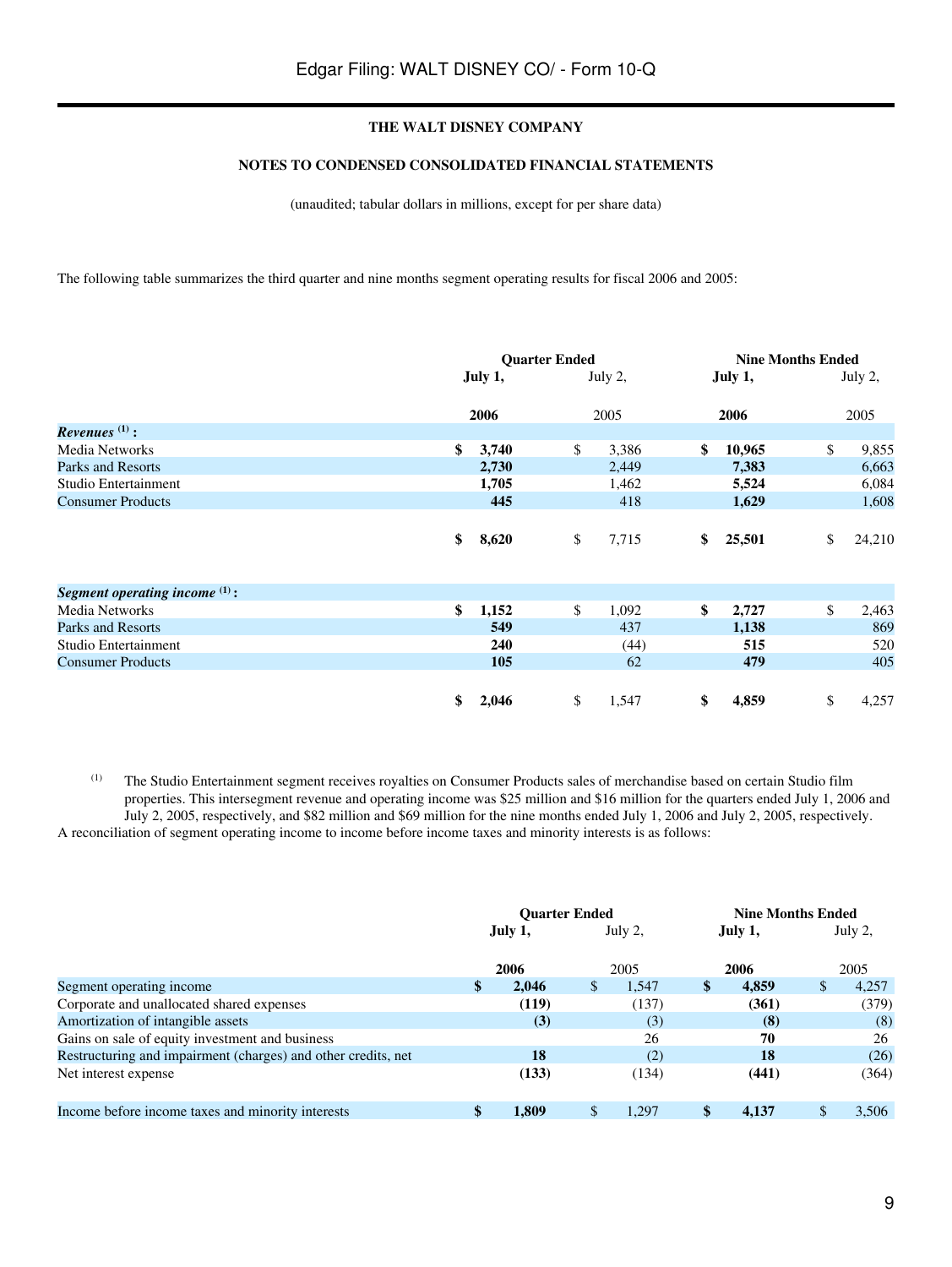# **3.** *Gains on Sale of Equity Investment and Business*

On October 7, 2005, the Company sold its Discover Magazine business, which resulted in a pre-tax gain of \$13 million. In addition, on November 23, 2005, the Company sold a cable television equity investment in Spain, which resulted in a pre-tax gain of \$57 million.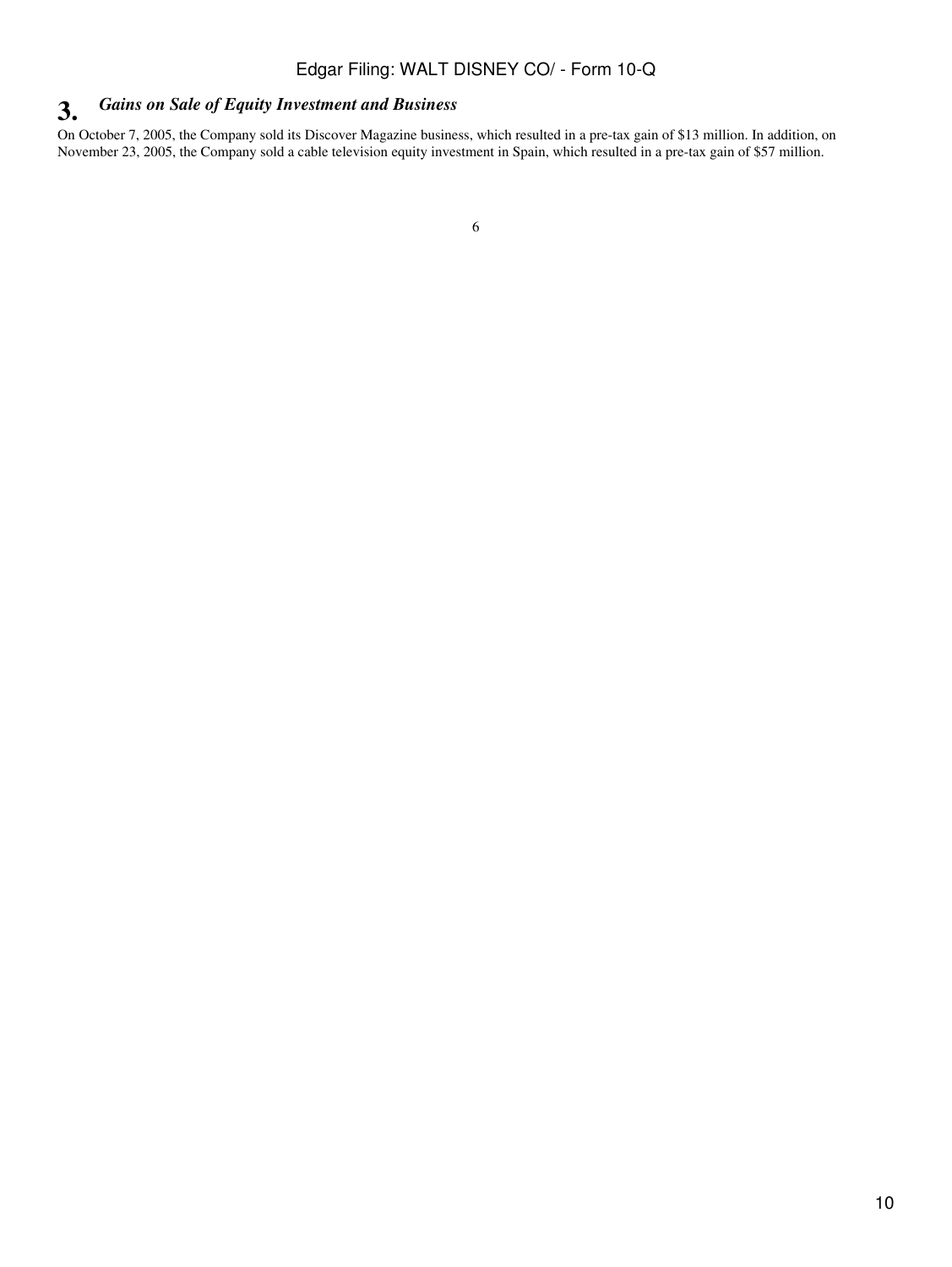#### **NOTES TO CONDENSED CONSOLIDATED FINANCIAL STATEMENTS**

(unaudited; tabular dollars in millions, except for per share data)

# **4.** *Business Combinations and Dispositions*

*Acquisition of Pixar*

On May 5, 2006 (the Closing Date), the Company completed its all stock acquisition of Pixar, a digital animation studio (the Acquisition). To purchase Pixar, Disney exchanged 2.3 shares of its common stock for each share of Pixar common stock resulting in the issuance of 279 million shares of Disney common stock and converted previously issued vested and unvested Pixar equity-based awards into approximately 45 million Disney equity-based awards. The issuance of these shares and equity-based awards on the Closing Date resulted in an increase of approximately 288 million in the then outstanding Disney shares on a diluted basis.

The results of Pixar s operations have been included in the Company s consolidated financial statements since the Closing Date. Disney believes that the creation of high quality feature animation is a key driver of success across many of its businesses and provides content useful across a variety of traditional and new platforms throughout the world. The acquisition of Pixar is intended to support the Companys strategic priorities of creating the finest content, embracing leading-edge technologies and strengthening its global presence.

The Acquisition purchase price was \$7.5 billion (\$6.4 billion, net of Pixar s cash and investments of approximately \$1.1 billion). The value of the stock issued was calculated based on the market value of the Companys common stock using the average stock price for the five-day period beginning two days before the acquisition announcement date on January 24, 2006. The fair value of the vested equity-based awards issued at the Closing Date was estimated using the Black-Scholes option pricing model, as the information required to use the binomial valuation model was not reasonably available.

In connection with the Acquisition, the Company recorded a non-cash, non-taxable gain from the deemed termination of the existing Pixar distribution agreement. Under our previously existing distribution agreement with Pixar, the Company earned a distribution fee which, based on current market rates at the Closing Date, was favorable to the Company. In accordance with EITF 04-1, Accounting for Pre-Existing Relationships between the Parties to a Business Combination, the Company recognized a \$48 million gain, representing the net present value of the favorable portion of the distribution fee over the remaining life of this agreement. This gain is classified in Restructuring and impairment (charges) and other credits, net in the Condensed Consolidated Statements of Income.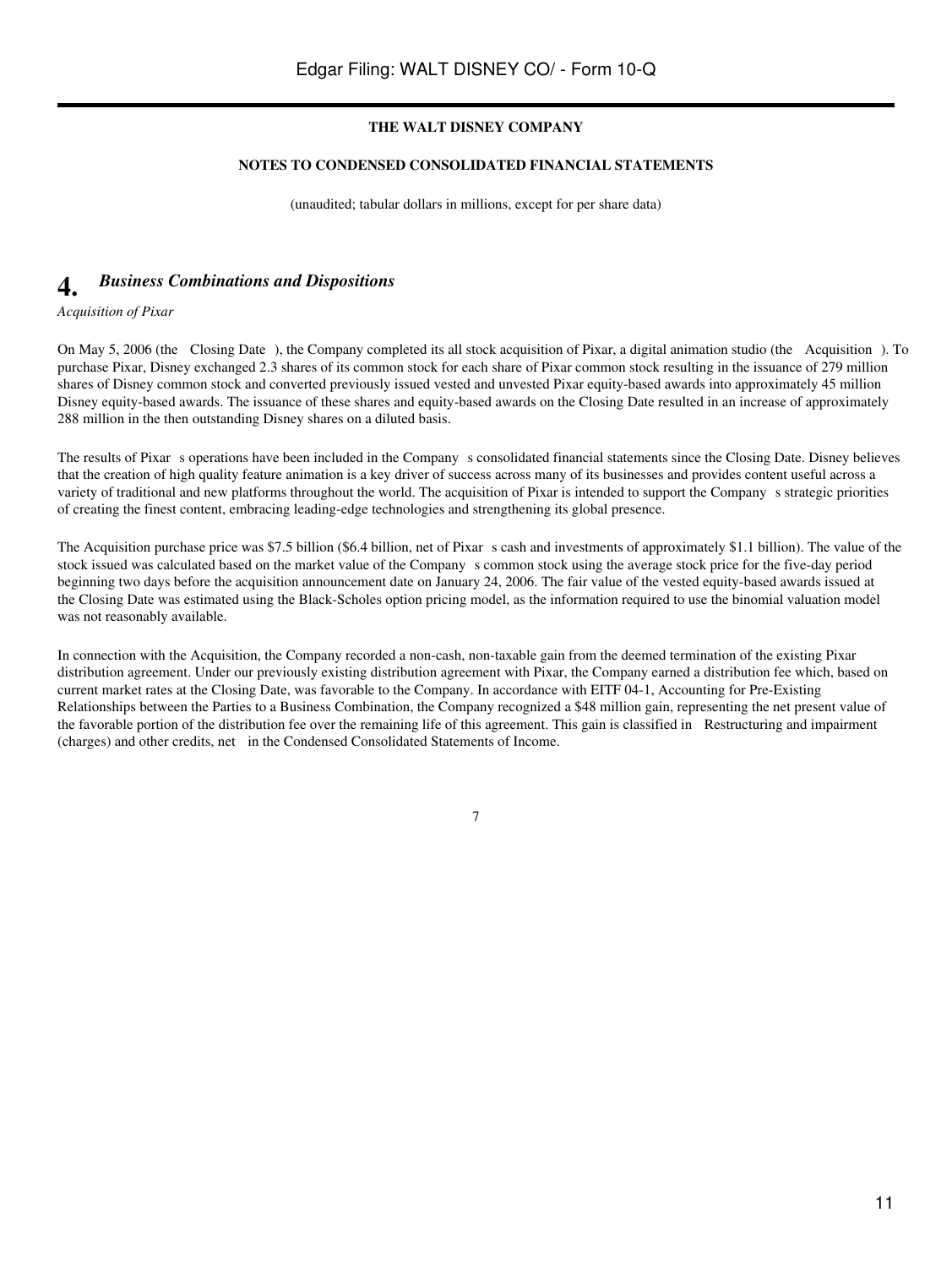#### **NOTES TO CONDENSED CONSOLIDATED FINANCIAL STATEMENTS**

(unaudited; tabular dollars in millions, except for per share data)

The Company is required to allocate the purchase price to the tangible and identifiable intangible assets acquired and liabilities assumed based on their fair values at the Closing Date. The fair values were determined primarily through third party appraisals. The excess of the purchase price over those fair values was recorded as goodwill, which is not amortizable for tax purposes. The Company is currently in the process of finalizing the valuation of the assets acquired and liabilities assumed; therefore, the fair values set forth below are subject to adjustment as additional information is obtained. The Company is also in the process of allocating the goodwill resulting from the Acquisition to its operating segments and related reporting units. The following table summarizes the allocation of the purchase price:

Weighted

Average

|                                                |             | <b>Useful Lives</b> |
|------------------------------------------------|-------------|---------------------|
|                                                | Fair Value  | (years)             |
| Cash and cash equivalents                      | \$<br>11    |                     |
| Investments                                    | 1,073       |                     |
| Prepaid and other assets                       | 47          |                     |
| Film costs                                     | 500         | 12                  |
| Buildings and equipment                        | 225         | 16                  |
| Intangibles                                    | 233         | 5                   |
| Goodwill                                       | 5,568       |                     |
| Total assets acquired                          | \$<br>7,657 |                     |
| Accounts payable and other accrued liabilities | 63          |                     |
| Deferred income taxes                          | 99          |                     |
| Total liabilities assumed                      | \$<br>162   |                     |
| Net assets acquired                            | \$<br>7,495 |                     |

Included in intangible assets is \$164 million of indefinite lived assets relating to Pixar trademarks and tradenames.

The following table presents pro forma results of Disney, as though Pixar had been acquired as of the beginning of the respective periods presented. These pro forma results do not necessarily represent what would have occurred if the Acquisition had taken place on the dates presented and does not represent the results that may occur in the future. The pro forma amounts represent the historical operating results of Disney and Pixar with adjustments for purchase accounting. The \$48 million non-cash gain pursuant to EITF 04-1 has been included in net income in the quarter and nine months ended July 1, 2006.

|            |             | <b>Ouarter Ended</b> |         | <b>Nine Months Ended</b> |  |  |  |
|------------|-------------|----------------------|---------|--------------------------|--|--|--|
|            | July 1,     | July 2,              | July 1, | July 2,                  |  |  |  |
|            | 2006        |                      | 2006    | 2005                     |  |  |  |
| Revenues   | 8,621<br>\$ | 7,719<br>Ф           | 25,515  | 24,235<br>ω              |  |  |  |
| Net Income | 1,120       | 809                  | 2,603   | 2,253                    |  |  |  |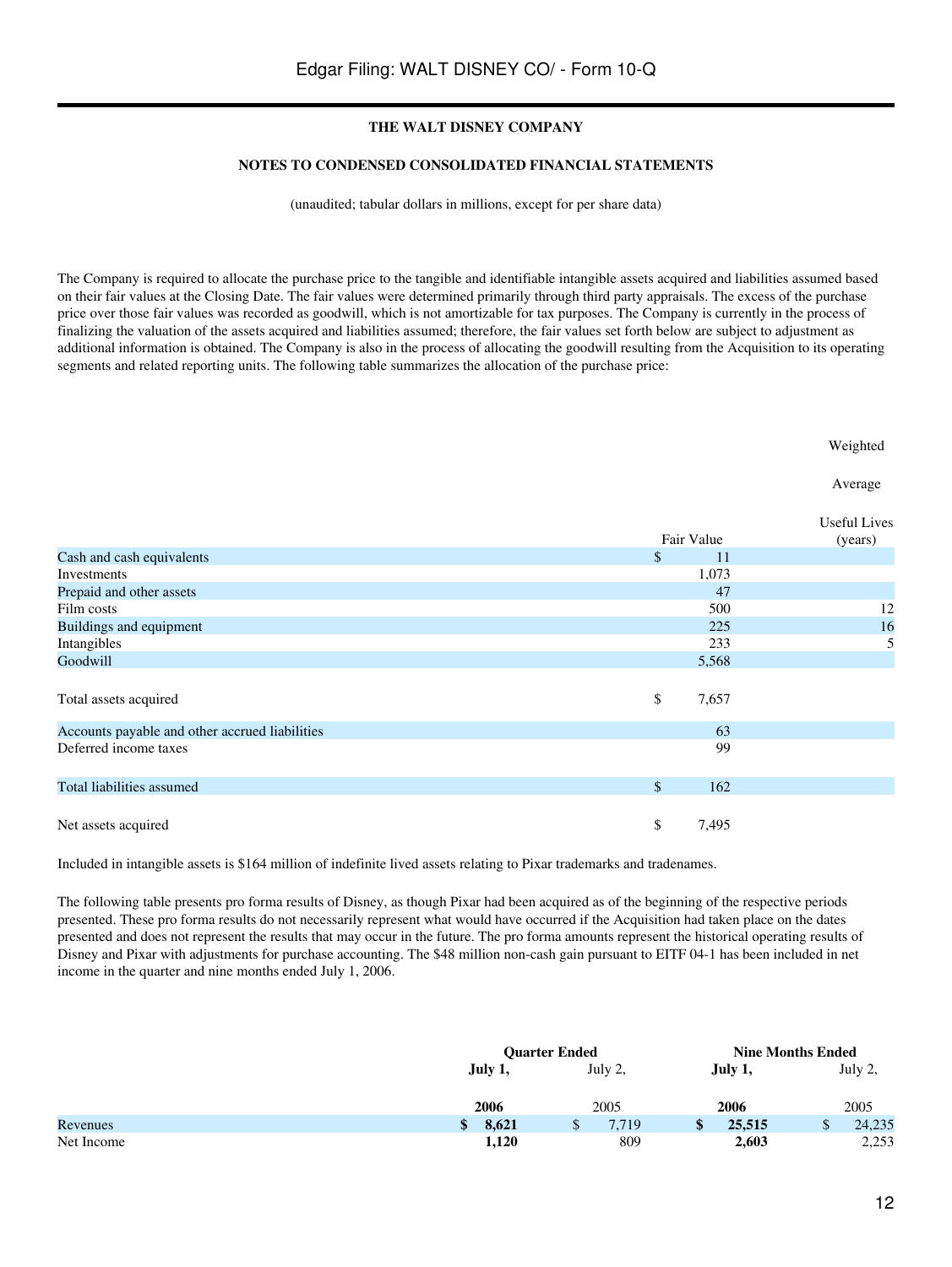| Earnings per share: |            |      |      |      |
|---------------------|------------|------|------|------|
| Diluted             | 0.50       | 0.34 | 1.15 | 0.95 |
|                     |            |      |      |      |
| <b>Basic</b>        | \$<br>0.51 | 0.35 | 1.18 | 0.97 |
|                     |            |      |      |      |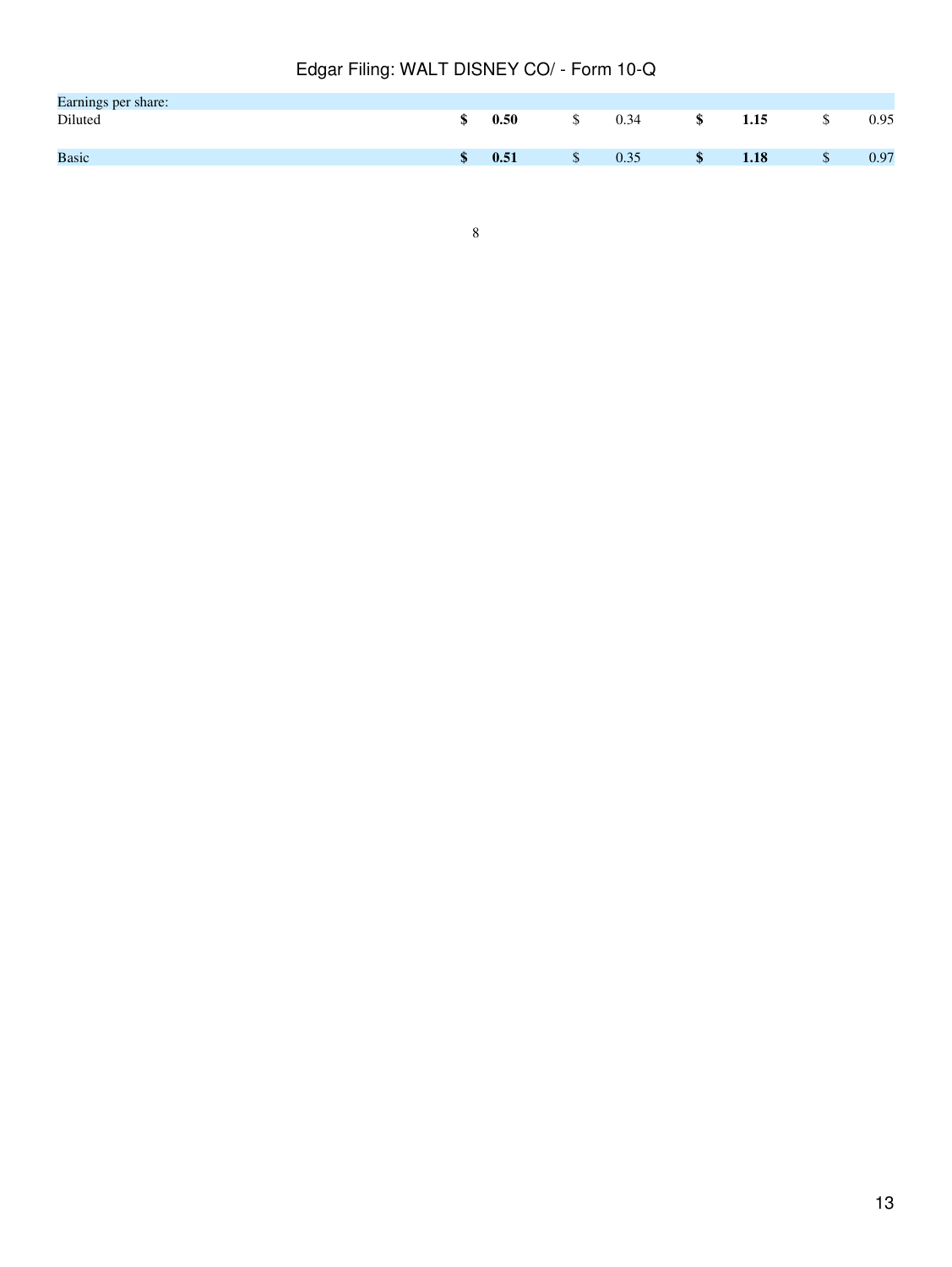#### **NOTES TO CONDENSED CONSOLIDATED FINANCIAL STATEMENTS**

(unaudited; tabular dollars in millions, except for per share data)

In connection with the Acquisition, the Company abandoned the Pixar sequel projects commenced by the Company prior to the acquisition and recorded a pre-tax impairment charge totaling \$26 million, which represents the costs of these projects incurred to date. This impairment charge is classified in Restructuring and impairment (charges) and other credits, net in the Condensed Consolidated Statements of Income.

## *ABC Radio Transaction*

On February 6, 2006, the Company and Citadel Broadcasting Corporation (Citadel) announced an agreement to merge the ABC Radio business, which is comprised of 22 radio stations and the ABC Radio Network, with Citadel. The merger is to occur after the ABC Radio business is distributed to Disney shareholders (the Distribution). Disney shareholders would own approximately 52% of the new company and the Company is expecting to retain between \$1.4 billion and \$1.65 billion in cash, depending on the market price of Citadel at the date of closing. This cash will be obtained from loan proceeds raised by ABC Radio from a third party lender prior to the Distribution. The ESPN Radio and Radio Disney network and station businesses are not included in the transaction. Based on Citadel s stock price on August 4, 2006, the transaction was valued at approximately \$2.5 billion but may change depending upon Citadels stock price when the transaction closes. The transaction is expected to close by the end of the calendar year 2006, subject to regulatory approvals.

# **5.** *Borrowings*

During the nine months ended July 1, 2006, the Company s borrowing activity was as follows:

|                                       | October 1, |        |              |           | Other                   |              | July 1,  |               |        |
|---------------------------------------|------------|--------|--------------|-----------|-------------------------|--------------|----------|---------------|--------|
|                                       |            | 2005   |              | Additions | Payments                |              | Activity |               | 2006   |
| Commercial paper borrowings           | \$         | 754    | $\mathbb{S}$ | 1,381     | \$                      | $\mathbb{S}$ |          | $\mathbf{\$}$ | 2,135  |
| U.S. medium-term notes                |            | 5,849  |              |           | (1,600)                 |              |          |               | 4,249  |
| Convertible senior notes              |            | 1,323  |              |           |                         |              |          |               | 1,323  |
| Other U.S. dollar denominated debt    |            | 305    |              |           |                         |              |          |               | 305    |
| Privately placed debt                 |            | 158    |              |           | (51)                    |              |          |               | 107    |
| European medium-term notes            |            | 213    |              | 88        |                         |              |          |               | 301    |
| Preferred stock                       |            | 363    |              |           |                         |              | (7)      |               | 356    |
| Capital Cities/ABC debt               |            | 186    |              |           |                         |              |          |               | 186    |
| Film financing                        |            | 75     |              | 228       | (71)                    |              |          |               | 233    |
| Other                                 |            | 288    |              |           | (2)                     |              | (43)     |               | 243    |
| Euro Disney borrowings <sup>(1)</sup> |            | 2,036  |              |           |                         |              | 120      |               | 2,156  |
| Hong Kong Disneyland borrowings       |            | 917    |              | 132       |                         |              | 23       |               | 1,072  |
| Total                                 | \$         | 12,467 | \$           | 1.829     | $\mathbb{S}$<br>(1.724) | \$           | 94       | $\mathbf{\$}$ | 12,666 |

(1) Other activity included a \$102 million increase from foreign currency translation as a result of the weakening of the U.S. dollar against the Euro.

The Company s bank facilities are as follows: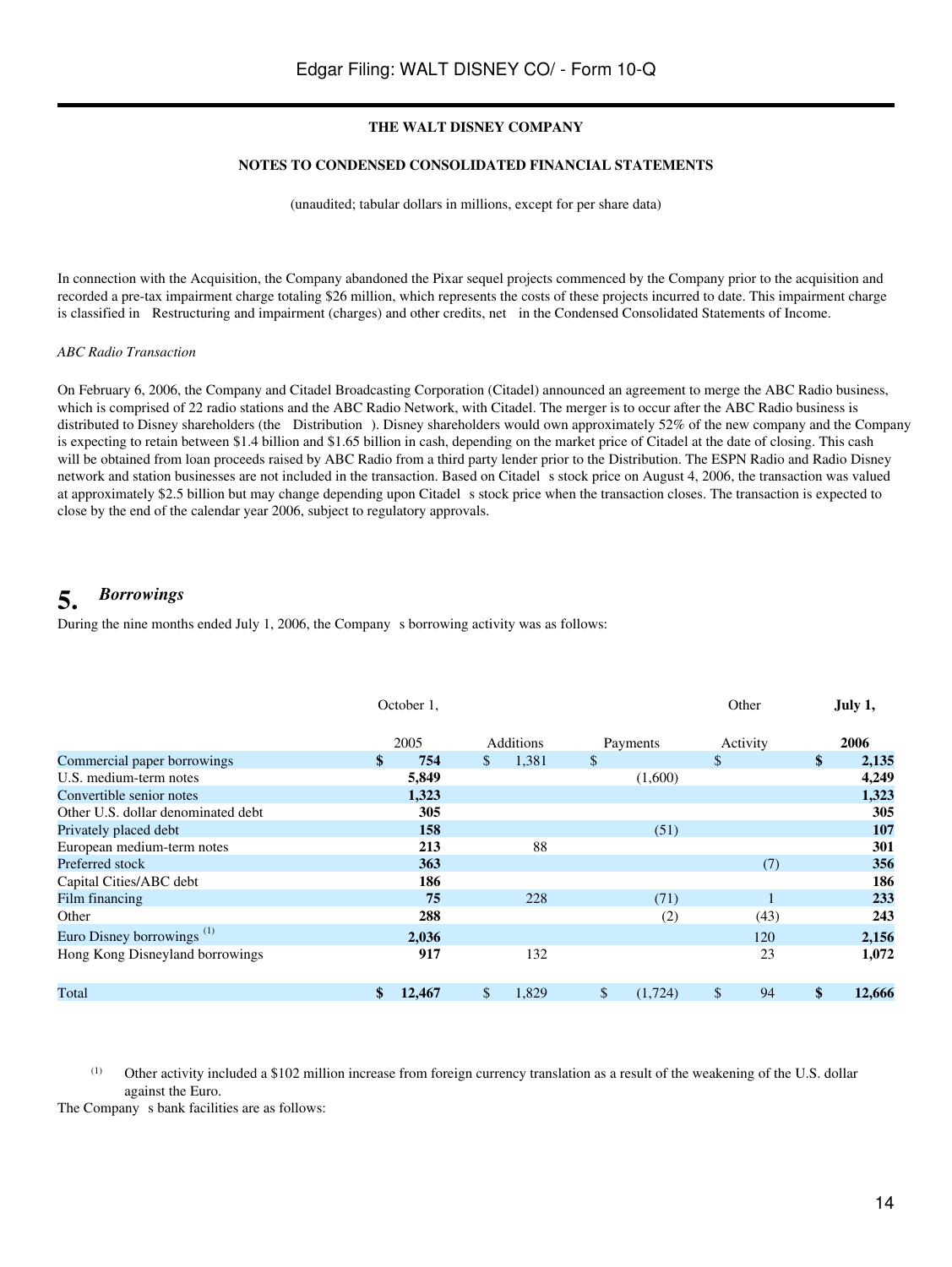|                             | Committed<br>Capacity |       |   | Capacity | Unused<br>Capacity |       |
|-----------------------------|-----------------------|-------|---|----------|--------------------|-------|
|                             |                       |       |   | Used     |                    |       |
| Bank facility expiring 2010 | \$                    | 2.250 | D |          | ۰D                 | 2,250 |
| Bank facility expiring 2011 |                       | 2.250 |   | 208      |                    | 2,042 |
| Total                       | S                     | 4.500 |   | 208      |                    | 4,292 |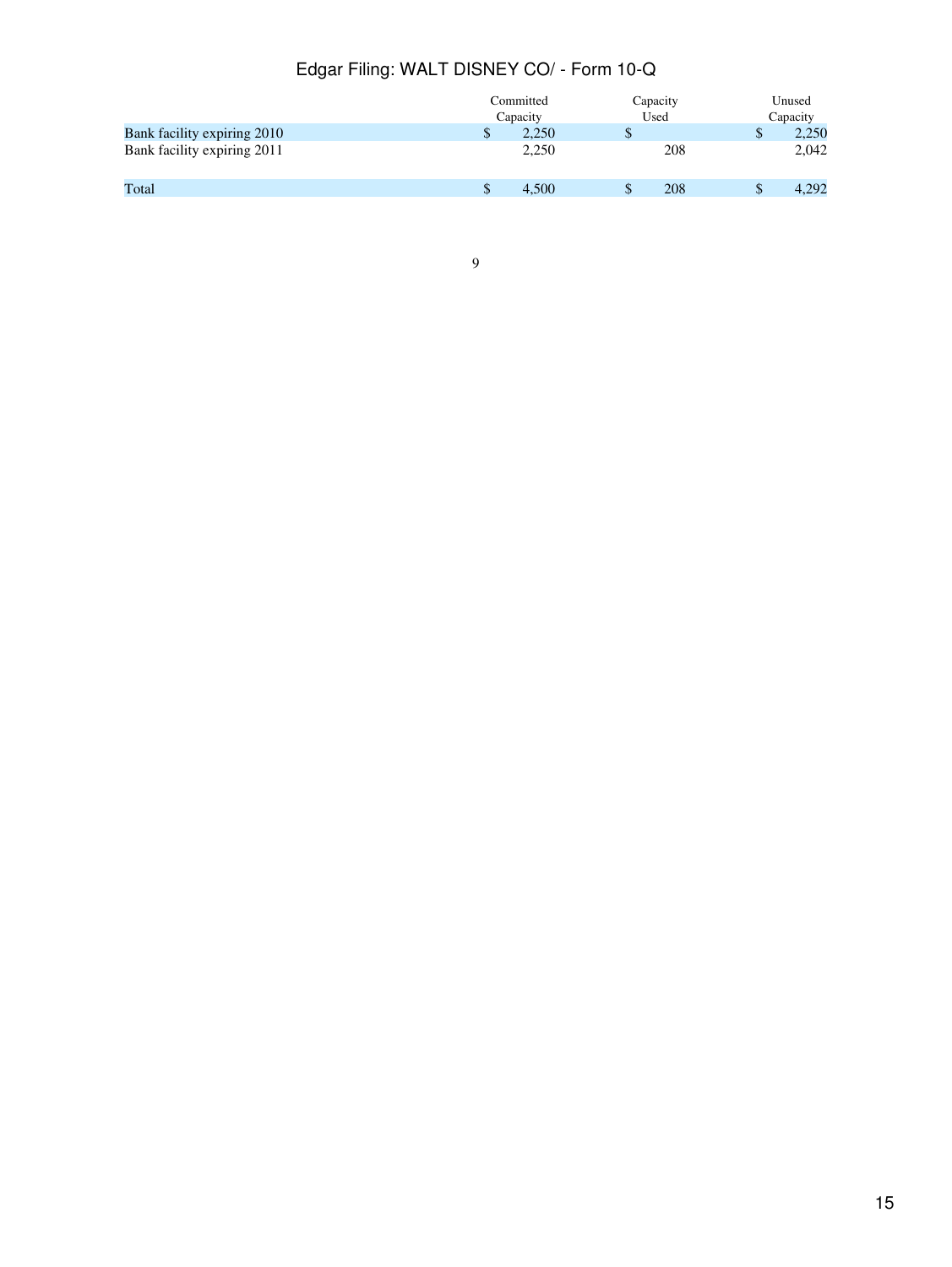#### **NOTES TO CONDENSED CONSOLIDATED FINANCIAL STATEMENTS**

(unaudited; tabular dollars in millions, except for per share data)

In February 2006, the Company amended its two bank facilities. The amendments included an extension of the maturity of one of the facilities from 2009 to 2011. In addition, the Company also increased the amount of letters of credit that can be issued to \$800 million from \$500 million under the facility expiring in 2011. Any letter of credit issuances reduce available borrowings. These bank facilities allow for borrowings at LIBOR-based rates plus a spread, which depends on the Company s public debt rating and can range from 0.175% to 0.75%. As of July 1, 2006, the Company had not borrowed under these bank facilities although \$208 million of letters of credit had been issued under the facility expiring in 2011. The capacity of these bank facilities remains \$4.5 billion.

The Company may use commercial paper borrowings up to the amount of its unused bank facilities shown above, in conjunction with term debt issuance and operating cash flow, to retire or refinance other borrowings before or as they come due.

In July 2006, the Company issued \$750 million of notes under its United States Medium-Term Note Program which bear interest at a rate of 5.70% and mature in 2011. The proceeds from the notes were used for general corporate purposes.

# **6.** *Euro Disney and Hong Kong Disneyland*

In January 2003, the Financial Accounting Standards Board (FASB) issued FASB Interpretation No. 46R, Consolidation of Variable Interest Entities (FIN 46). Pursuant to the provisions of FIN 46, the Company began consolidating Euro Disney and Hong Kong Disneylands balance sheets at the end of the Company s second quarter of fiscal 2004 and the income and cash flow statements beginning with the third quarter of fiscal 2004.

The following table presents a condensed consolidating balance sheet for the Company as of July 1, 2006, reflecting the impact of consolidating the balance sheets of Euro Disney and Hong Kong Disneyland.

|                               | <b>Before Euro</b> |              |                |          |  |  |
|-------------------------------|--------------------|--------------|----------------|----------|--|--|
|                               | Disney and         |              | Euro Disney,   |          |  |  |
|                               | Hong Kong          |              | Hong Kong      |          |  |  |
|                               | Disneyland         |              | Disneyland and |          |  |  |
|                               | Consolidation      | Adjustments  | Total          |          |  |  |
| Cash and cash equivalents     | \$<br>1,467        | $\$$         | 486            | \$1,953  |  |  |
| Other current assets          | 6,948              |              | 264            | 7,212    |  |  |
| Total current assets          | 8,415              |              | 750            | 9,165    |  |  |
| Investments                   | 2,047              |              | (794)          | 1,253    |  |  |
| <b>Fixed assets</b>           | 12,471             |              | 4,535          | 17,006   |  |  |
| Other assets                  | 31,912             |              | 21             | 31,933   |  |  |
| <b>Total assets</b>           | \$<br>54,845       | $\mathbb{S}$ | 4,512          | \$59,357 |  |  |
|                               |                    |              |                |          |  |  |
| Current portion of borrowings | \$<br>2,691        | \$           | 1              | \$2,692  |  |  |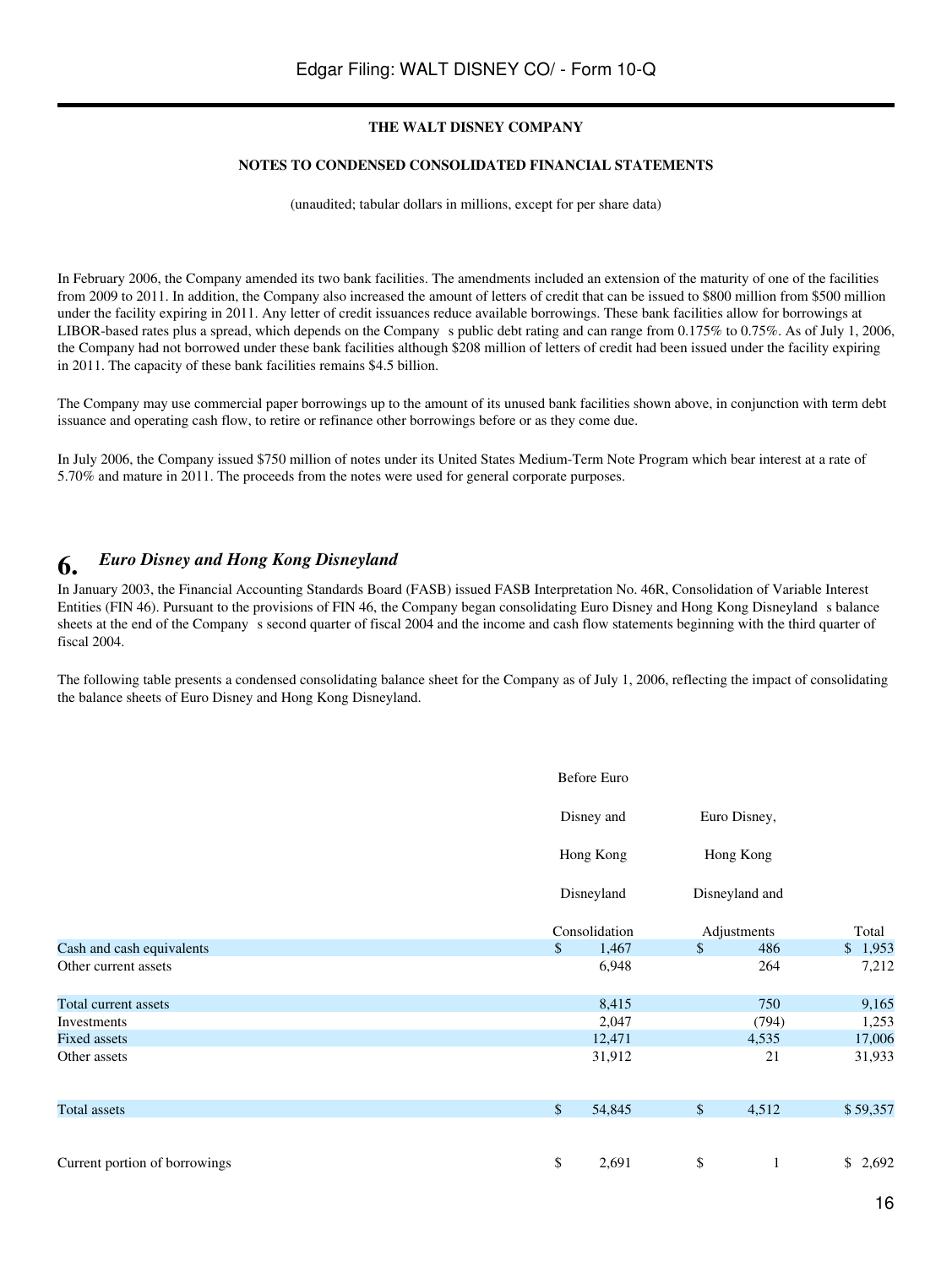| Other current liabilities                             | 6,211        | 448                    | 6,659    |
|-------------------------------------------------------|--------------|------------------------|----------|
|                                                       |              |                        |          |
| Total current liabilities                             | 8.902        | 449                    | 9,351    |
| <b>Borrowings</b>                                     | 6,747        | 3,227                  | 9,974    |
| Deferred income taxes and other long-term liabilities | 6,071        | 171                    | 6,242    |
| Minority interest                                     | 591          | 665                    | 1,256    |
| Shareholders equity                                   | 32,534       |                        | 32,534   |
|                                                       |              |                        |          |
|                                                       |              |                        |          |
| Total liabilities and shareholders equity             | \$<br>54,845 | <sup>\$</sup><br>4,512 | \$59,357 |
|                                                       |              |                        |          |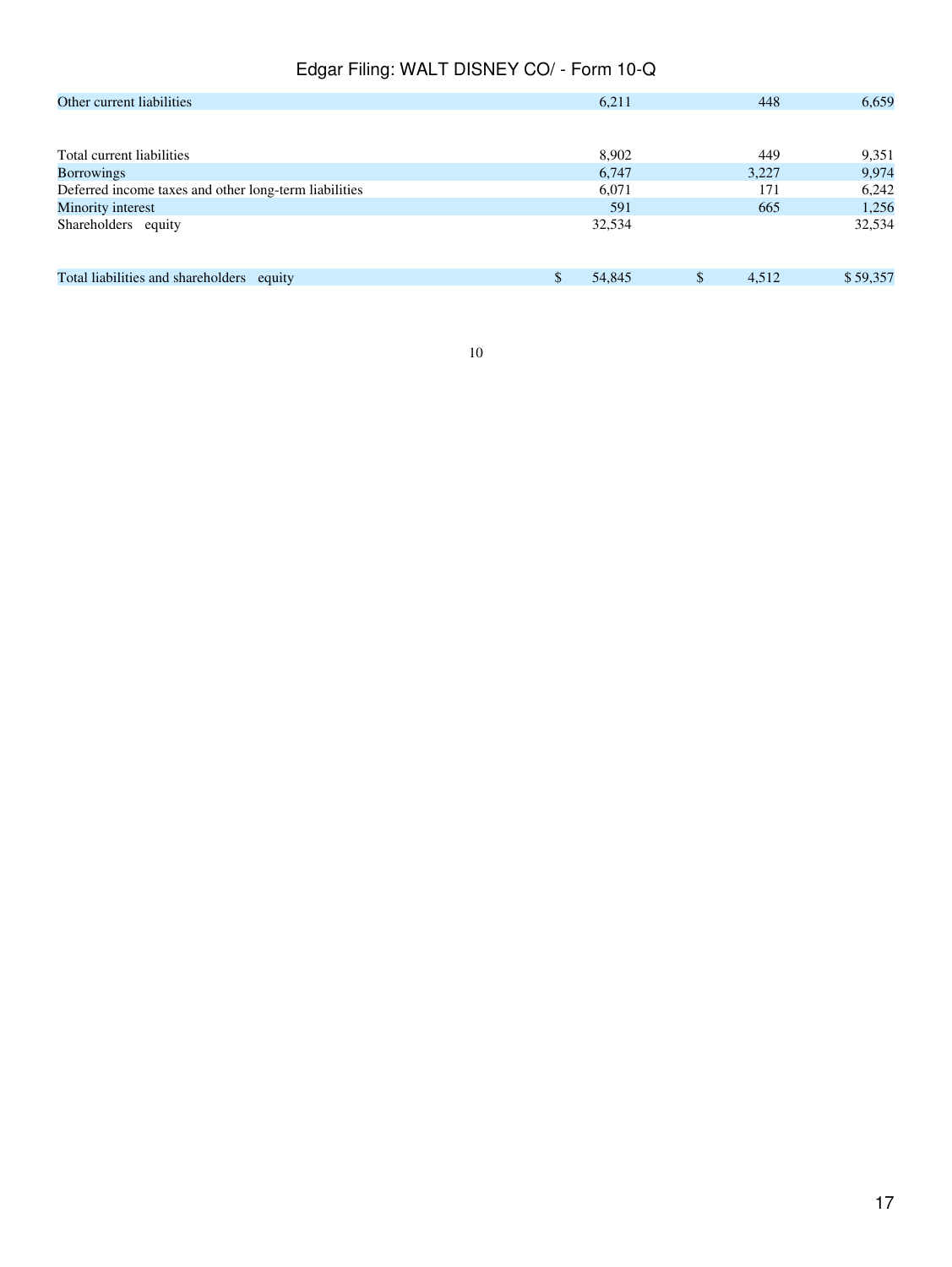#### **NOTES TO CONDENSED CONSOLIDATED FINANCIAL STATEMENTS**

(unaudited; tabular dollars in millions, except for per share data)

The following table presents a condensed consolidating income statement of the Company for the quarter ended July 1, 2006, reflecting the impact of consolidating the income statements of Euro Disney and Hong Kong Disneyland.

|                                                               |              | <b>Before Euro</b> |    |                |              |         |
|---------------------------------------------------------------|--------------|--------------------|----|----------------|--------------|---------|
|                                                               |              | Disney and         |    | Euro Disney,   |              |         |
|                                                               |              | Hong Kong          |    | Hong Kong      |              |         |
|                                                               | Disneyland   |                    |    | Disneyland and |              |         |
|                                                               |              | Consolidation      |    | Adjustments    |              | Total   |
| Revenues                                                      | $\mathbb{S}$ | 8,222              | \$ | 398            | $\mathbb{S}$ | 8,620   |
| Cost and expenses                                             |              | (6, 414)           |    | (418)          |              | (6,832) |
| Restructuring and impairment (charges) and other credits, net |              | 18                 |    |                |              | 18      |
| Net interest expense                                          |              | (113)              |    | (20)           |              | (133)   |
| Equity in the income of investees                             |              | 122                |    | 14             |              | 136     |
| Income (loss) before income taxes and minority                |              |                    |    |                |              |         |
| interests                                                     |              | 1,835              |    | (26)           |              | 1,809   |
| Income taxes                                                  |              | (616)              |    | 5              |              | (611)   |
| Minority interests                                            |              | (94)               |    | 21             |              | (73)    |
| Net income                                                    | \$           | 1,125              | \$ |                | \$           | 1,125   |

The following table presents a condensed consolidating income statement of the Company for the nine months ended July 1, 2006, reflecting the impact of consolidating the income statements of Euro Disney and Hong Kong Disneyland.

|                                                               | Before Euro<br>Disney and<br>Hong Kong<br>Disneyland<br>Consolidation | Euro Disney,<br>Hong Kong<br>Disneyland and<br>Adjustments | Total        |
|---------------------------------------------------------------|-----------------------------------------------------------------------|------------------------------------------------------------|--------------|
| Revenues                                                      | $\mathbb{S}$<br>24,394                                                | 1,107<br>\$                                                | \$<br>25,501 |
| Cost and expenses                                             | (20, 168)                                                             | (1,198)                                                    | (21,366)     |
| Gains on sale of equity investment and business               | 70                                                                    |                                                            | 70           |
| Restructuring and impairment (charges) and other credits, net | 18                                                                    |                                                            | 18           |
| Net interest expense                                          | (349)                                                                 | (92)                                                       | (441)        |
| Equity in the income of investees                             | 278                                                                   | 77                                                         | 355          |
| Income (loss) before income taxes and minority                |                                                                       |                                                            |              |
| interests                                                     | 4,243                                                                 | (106)                                                      | 4,137        |
| Income taxes                                                  | (1, 459)                                                              | 15                                                         | (1,444)      |
| Minority interests                                            | (192)                                                                 | 91                                                         | (101)        |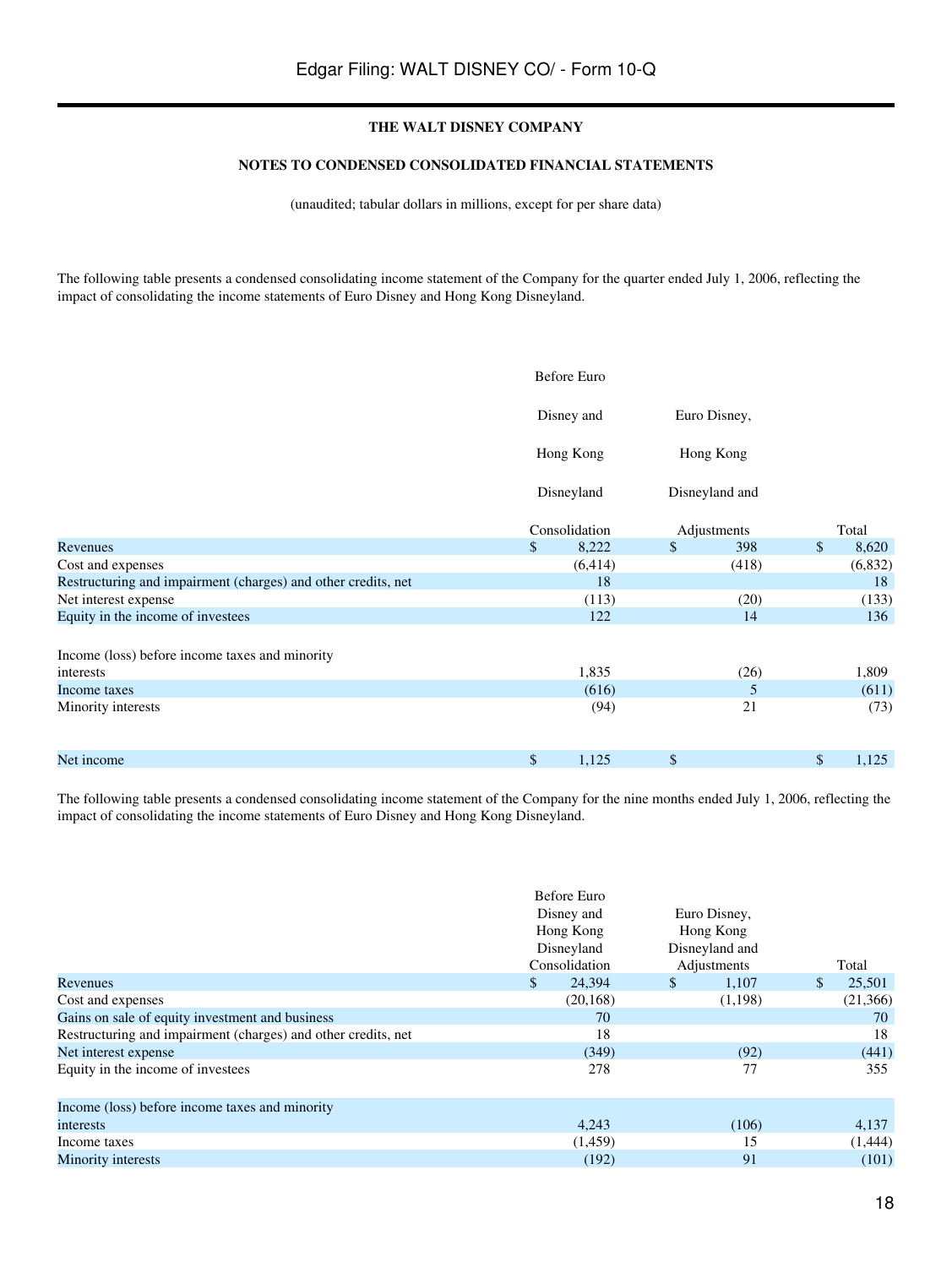| Net income |  | $\frac{1}{2}$ , 592 |  |
|------------|--|---------------------|--|
|            |  |                     |  |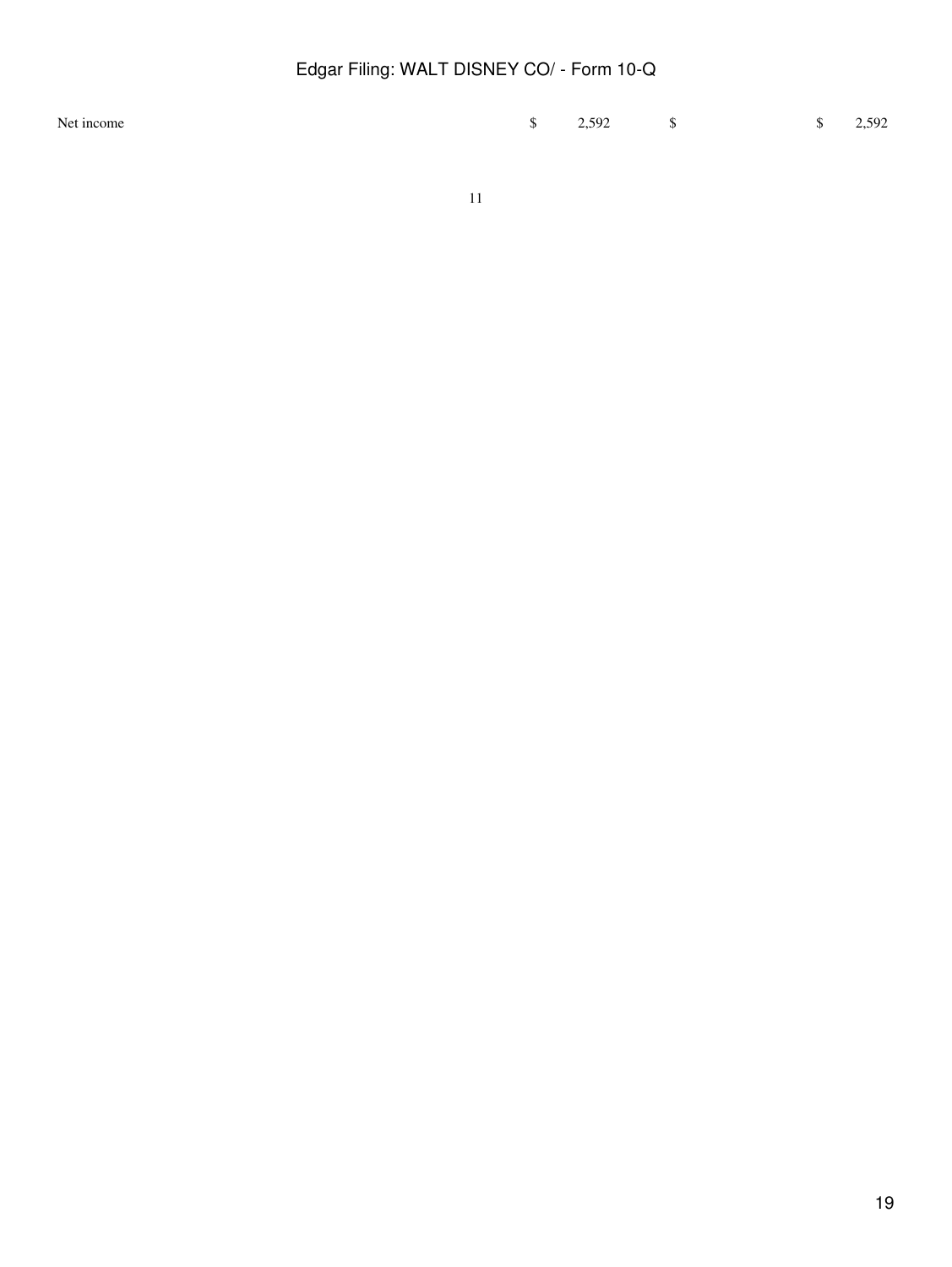# **NOTES TO CONDENSED CONSOLIDATED FINANCIAL STATEMENTS**

(unaudited; tabular dollars in millions, except for per share data)

The following table presents a condensed consolidating cash flow statement of the Company for the nine months ended July 1, 2006, reflecting the impact of consolidating the cash flow statements of Euro Disney and Hong Kong Disneyland.

|                                                  | <b>Before Euro</b> |                |              |             |
|--------------------------------------------------|--------------------|----------------|--------------|-------------|
|                                                  | Disney and         |                | Euro Disney, |             |
|                                                  | Hong Kong          |                | Hong Kong    |             |
|                                                  | Disneyland         | Disneyland and |              |             |
|                                                  | Consolidation      |                | Adjustments  | Total       |
| Cash provided (used) by operations               | \$<br>3,730        | \$             | (81)         | \$<br>3,649 |
| Investments in parks, resorts and other property | (588)              |                | (182)        | (770)       |
| Other investing activities                       | 1,091              |                | 35           | 1,126       |
| Cash (used) provided by financing activities     | (3,954)            |                | 179          | (3,775)     |
| Increase (decrease) in cash and cash equivalents | 279                |                | (49)         | 230         |
| Cash and cash equivalents, beginning of period   | 1,188              |                | 535          | 1,723       |
| Cash and cash equivalents, end of period         | \$<br>1,467        | \$             | 486          | \$<br>1,953 |

# **7.** *Pension and Other Benefit Programs*

The components of net periodic benefit cost are as follows:

|                                | <b>Pension Plans</b> |                      |         |      |                          |         |     | <b>Postretirement Medical Plans</b> |    |         |               |                          |         |      |              |      |
|--------------------------------|----------------------|----------------------|---------|------|--------------------------|---------|-----|-------------------------------------|----|---------|---------------|--------------------------|---------|------|--------------|------|
|                                |                      | <b>Ouarter Ended</b> |         |      | <b>Nine Months Ended</b> |         |     | <b>Ouarter Ended</b>                |    |         |               | <b>Nine Months Ended</b> |         |      |              |      |
|                                | July 1,              |                      | July 2, |      |                          | July 1, |     | July 2,                             |    | July 1, | July 2,       |                          | July 1, |      | July 2,      |      |
|                                |                      | 2006                 |         | 2005 |                          | 2006    |     | 2005                                |    | 2006    |               | 2005                     |         | 2006 |              | 2005 |
| Service cost                   | \$                   | 47                   | \$      | 34   | \$                       | 139     | \$. | 102                                 | \$ | 8       | <sup>\$</sup> | 8                        | \$      | 24   | $\mathbb{S}$ | 24   |
| Interest cost                  |                      | 54                   |         | 58   |                          | 166     |     | 174                                 |    | 15      |               | 15                       |         | 45   |              | 45   |
| Expected return on plan assets |                      | (52)                 |         | (55) |                          | (156)   |     | (165)                               |    | (4)     |               | (4)                      |         | (12) |              | (12) |
| Recognized net actuarial loss  |                      | 36                   |         | 15   |                          | 106     |     | 45                                  |    | 11      |               | 8                        |         | 33   |              | 24   |
| Net periodic benefit cost      | \$                   | 85                   | \$      | 52   |                          | 255     | \$  | 156                                 |    | 30      | \$            | 27                       | \$      | 90   | \$           | 81   |

During the third quarter of fiscal year 2006, the Company made contributions of \$334 million into its pension and postretirement medical plans. Approximately \$38 million is expected to be contributed to the pension and postretirement medical plans during the fourth quarter.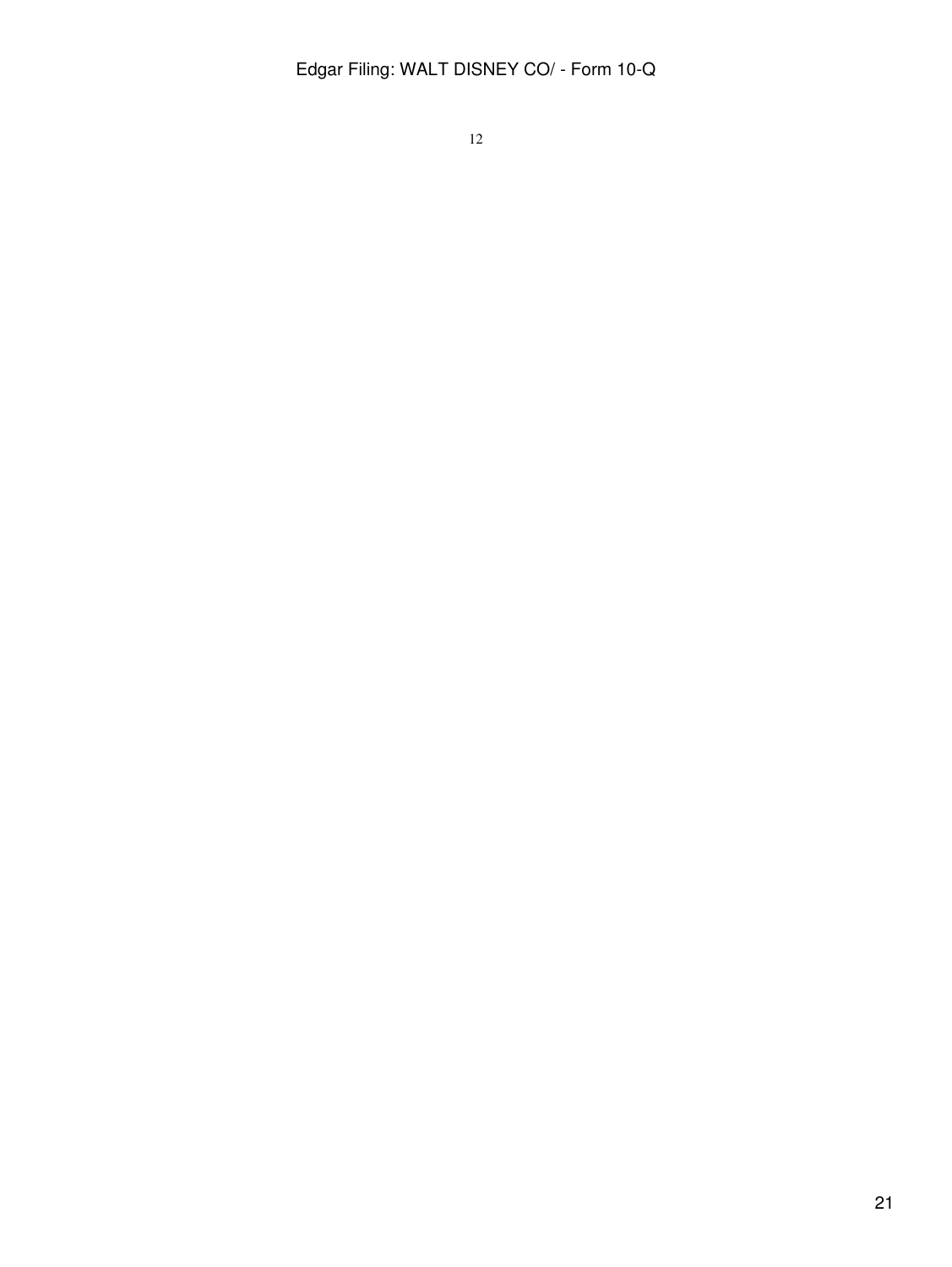# **NOTES TO CONDENSED CONSOLIDATED FINANCIAL STATEMENTS**

(unaudited; tabular dollars in millions, except for per share data)

# **8.** *Earnings Per Share*

Diluted earnings per share amounts are based upon the weighted average number of common and common equivalent shares outstanding during the period and are calculated using the treasury stock method for stock options and assuming conversion of the Companys convertible senior notes. For the quarters ended July 1, 2006 and July 2, 2005, options for 67 million and 90 million shares, respectively, were excluded from the diluted earnings per share calculation as they were anti-dilutive. A reconciliation of net income and weighted average number of common and common equivalent shares outstanding for calculating diluted earnings per share is as follows:

|                                                                                         | <b>Ouarter Ended</b> |       |              | <b>Nine Months Ended</b> |               |       |         |       |
|-----------------------------------------------------------------------------------------|----------------------|-------|--------------|--------------------------|---------------|-------|---------|-------|
|                                                                                         | July 1,              |       | July 2,      |                          | July 1,       |       | July 2, |       |
|                                                                                         |                      | 2006  |              | 2005                     |               | 2006  |         | 2005  |
| Net income                                                                              | \$                   | 1,125 | $\mathbb{S}$ | 811                      | $\mathbf{\$}$ | 2,592 | \$      | 2,154 |
| Interest expense on convertible senior notes (net of tax)                               |                      | 5     |              | 5                        |               | 16    |         | 16    |
|                                                                                         | \$                   | 1,130 | $\mathbb{S}$ | 816                      | $\mathbf{\$}$ | 2,608 | \$      | 2,170 |
| Shares (in millions):                                                                   |                      |       |              |                          |               |       |         |       |
| Weighted average number of common shares outstanding (basic)                            |                      | 2,071 |              | 2,031                    |               | 1,978 |         | 2,039 |
| Weighted average dilutive stock options                                                 |                      | 31    |              | 20                       |               | 22    |         | 21    |
| Assumed conversion of convertible senior notes                                          |                      | 45    |              | 45                       |               | 45    |         | 45    |
| Weighted average number of common and common equivalent<br>shares outstanding (diluted) |                      | 2.147 |              | 2.096                    |               | 2.045 |         | 2,105 |

# **9.** *Shareholders Equity*

The Company declared a \$519 million dividend (\$0.27 per share) on December 1, 2005 related to fiscal 2005, which was paid on January 6, 2006 to shareholders of record on December 12, 2005. The Company paid a \$490 million dividend (\$0.24 per share) during the second quarter of fiscal 2005 related to fiscal 2004.

During the nine months ended July 1, 2006, the Company repurchased 147 million shares of Disney common stock for approximately \$4.1 billion, of which 80 million shares for approximately \$2.4 billion were purchased in the third quarter. As of July 1, 2006, the Company had authorization in place to repurchase approximately 302 million additional shares, of which the Company has repurchased 67 million shares for slightly under \$2.0 billion subsequent to quarter-end through August 4, 2006. The repurchase program does not have an expiration date.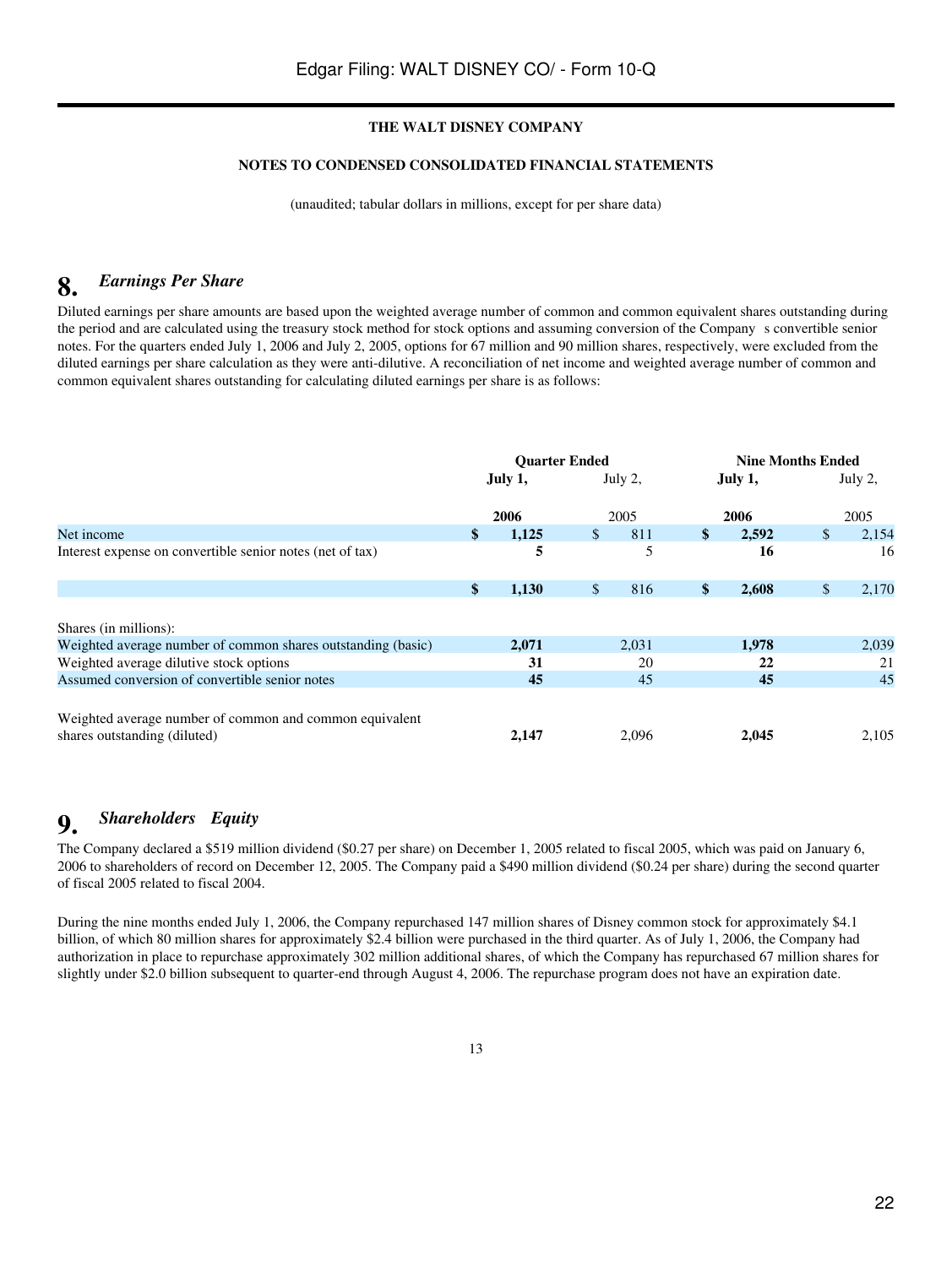# **NOTES TO CONDENSED CONSOLIDATED FINANCIAL STATEMENTS**

(unaudited; tabular dollars in millions, except for per share data)

# **10.** *Comprehensive Income*

Comprehensive income is as follows:

|                                                     | <b>Ouarter Ended</b> |       |         |      |         | <b>Nine Months Ended</b> |         |       |  |  |
|-----------------------------------------------------|----------------------|-------|---------|------|---------|--------------------------|---------|-------|--|--|
|                                                     | July 1,              |       | July 2, |      | July 1, |                          | July 2, |       |  |  |
|                                                     |                      | 2006  |         | 2005 |         | 2006                     |         | 2005  |  |  |
| Net income                                          | S.                   | 1.125 | Ф       | 811  | S       | 2.592                    | \$      | 2,154 |  |  |
| Market value adjustments for investments and hedges |                      | (52)  |         | 98   |         | (15)                     |         | 64    |  |  |
| Foreign currency translation and other              |                      | 23    |         | (45) |         | (19)                     |         | 9     |  |  |
|                                                     |                      |       |         |      |         |                          |         |       |  |  |
| Comprehensive income                                | S                    | 1,096 |         | 864  | S       | 2.558                    | D       | 2.227 |  |  |

Accumulated other comprehensive loss is as follows:

|                                                     | July 1, | October 1, |     |
|-----------------------------------------------------|---------|------------|-----|
|                                                     | 2006    | 2005       |     |
| Market value adjustments for investments and hedges | S<br>16 |            | 31  |
| Foreign currency translation and other              | 87      |            | 106 |
| Additional minimum pension liability adjustment     | (709)   | (709)      |     |
| Accumulated other comprehensive loss                | (606)   | 572)       |     |

# **11.** *Equity Based Compensation*

The impact of stock options and restricted stock units (RSUs) on net income is as follows:

|                                         |         |      | <b>Ouarter Ended</b> |         | <b>Nine Months Ended</b> |         |    |         |  |
|-----------------------------------------|---------|------|----------------------|---------|--------------------------|---------|----|---------|--|
|                                         | July 1, |      |                      | July 2, |                          | July 1, |    | July 2, |  |
|                                         | 2006    |      |                      | 2005    |                          | 2006    |    | 2005    |  |
| Stock option compensation expense       | \$      | 59   | \$                   | 64      | Э                        | 180     | \$ | 187     |  |
| RSU compensation expense                |         | 39   |                      | 35      |                          | 105     |    | 92      |  |
| Total equity based compensation expense |         | 98   |                      | 99      |                          | 285     |    | 279     |  |
| Tax impact                              |         | (36) |                      | (37)    |                          | (106)   |    | (103)   |  |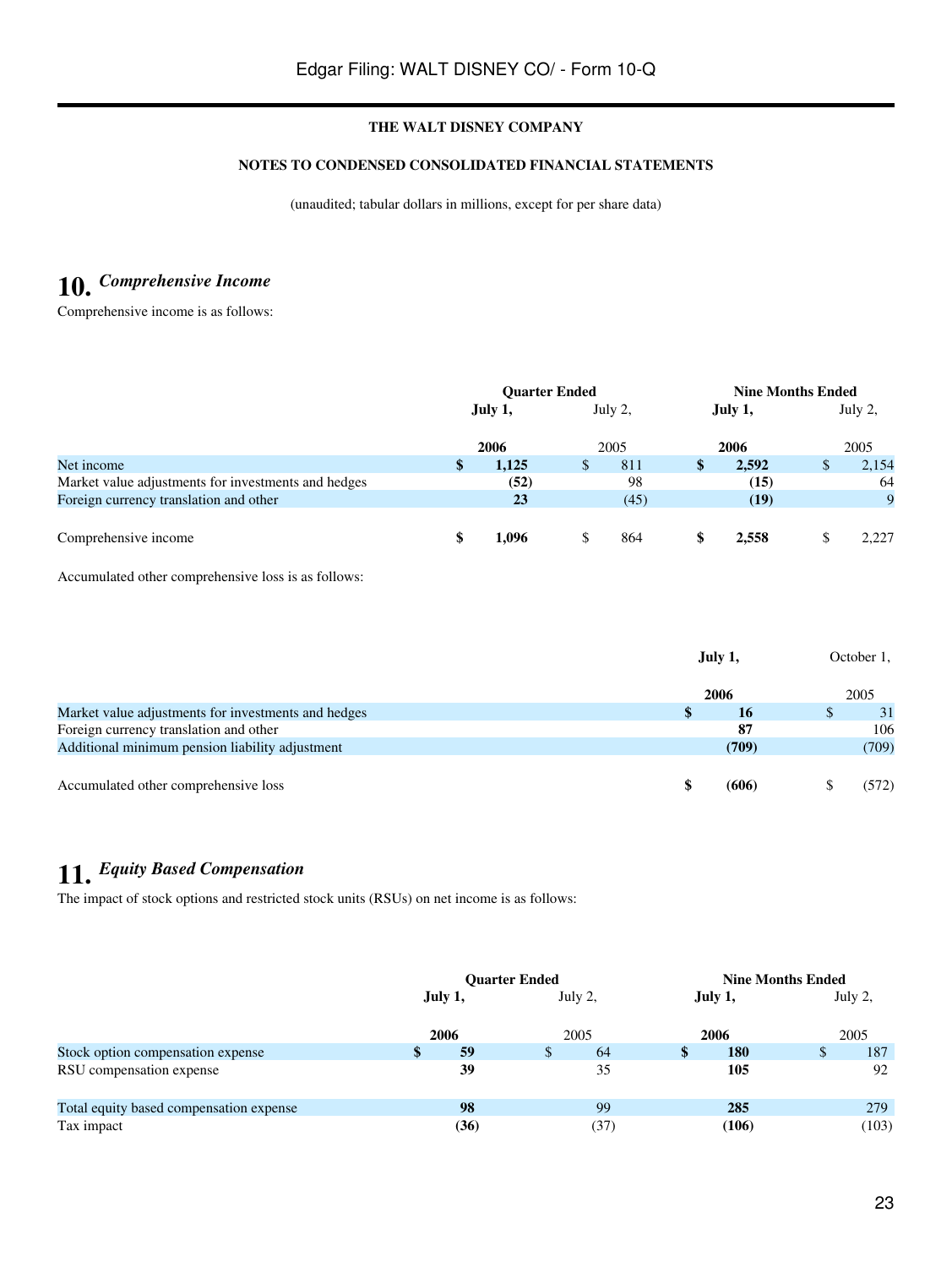| Edgar Filing: WALT DISNEY CO/ - Form 10-Q |  |  |  |              |    |               |  |  |  |  |
|-------------------------------------------|--|--|--|--------------|----|---------------|--|--|--|--|
| Reduction in net income, net of tax       |  |  |  | $\mathbf{s}$ | 62 | $\sim$ \$ 179 |  |  |  |  |

Unrecognized compensation cost related to outstanding and unvested stock options and RSUs totaled approximately \$585 million and \$359 million, respectively, as of July 1, 2006.

On January 9, 2006, the Company made its regular annual stock compensation grant which consisted of 19.6 million stock options and 10.2 million RSUs, of which 1.6 million RSUs included market-based performance conditions.

Prior to the fiscal 2006 annual grant, the fair value of options granted was estimated on the grant date using the Black-Scholes option pricing model. Beginning with the fiscal 2006 annual grant, the Company changed to the binomial valuation model. The binomial valuation model considers certain characteristics of fair value option pricing that are not considered under the Black-Scholes model. Similar to the Black-Scholes model, the binomial valuation model takes into account variables such as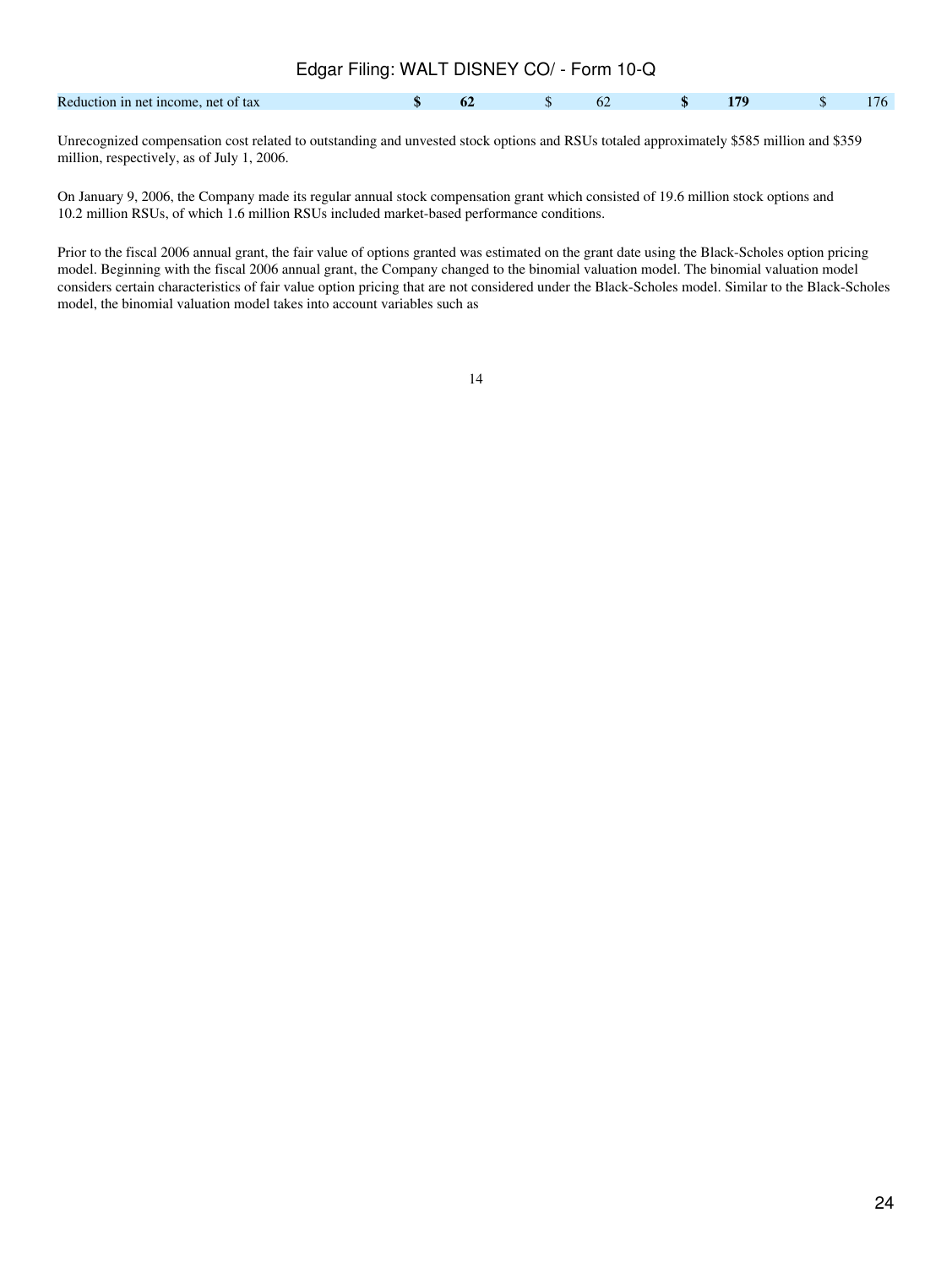#### **NOTES TO CONDENSED CONSOLIDATED FINANCIAL STATEMENTS**

(unaudited; tabular dollars in millions, except for per share data)

volatility, dividend yield, and the risk free interest rate. However, the binomial valuation model also considers the expected exercise multiple (the multiple of exercise price to grant price at which exercises are expected to occur on average) and the termination rate (the probability of a vested option being cancelled due to the termination of the option holder) in computing the value of the option. Accordingly, the Company believes that the binomial valuation model should produce a fair value that is more representative of the value of an employee option. In addition, the weighted average expected option term assumption used by the Company for fiscal 2005 grants reflected the application of the simplified method set out in SEC Staff Accounting Bulletin No. 107 (SAB 107). The simplified method defines the expected term of an option as the average of the contractual term of the options and the weighted average vesting period for all option tranches. As SAB 107 only permits the use of the simplified method until December 31, 2007, the Company would have been required to utilize a method other than the simplified method at that time.

The Company used an expected volatility of 26% for fiscal 2006 grants and 27% for fiscal 2005 grants. The weighted average fair values of options at their grant date during the nine months ended July 1, 2006 and July 2, 2005, were \$7.21 and \$7.71, respectively.

In connection with the acquisition of Pixar on May 5, 2006, the Company converted previously issued vested and unvested Pixar stock-based awards into Disney stock-based awards consisting of 44 million stock options and 1 million RSUs. The fair value of these awards issued was estimated using the Black-Scholes option pricing model, as the information required to use the binomial valuation model was not reasonably available. The methodology utilized to determine the assumptions in the Black-Scholes model was consistent with those used by the Company prior to the adoption of the binomial model.

# **12.** *Commitments and Contingencies*

The Company has exposure to various legal and other contingencies arising from the conduct of its businesses.

## *Legal Matters*

*Milne and Disney Enterprises, Inc. v. Stephen Slesinger, Inc.* On November 5, 2002, Clare Milne, the granddaughter of A. A. Milne, author of the Winnie the Pooh books, and the Company s subsidiary Disney Enterprises, Inc. (DEI) filed a complaint against Stephen Slesinger, Inc. (SSI) in the United States District Court for the Central District of California. On November 4, 2002, Ms. Milne served notices to SSI and DEI terminating A. A. Milnes prior grant of rights to Winnie the Pooh, effective November 5, 2004, and granted all of those rights to DEI. In their lawsuit, Ms. Milne and DEI sought a declaratory judgment, under United States copyright law, that Ms. Milne s termination notices were valid; that SSI s rights to Winnie the Pooh in the United States terminated effective November 5, 2004; that upon termination of SSI s rights in the United States, the 1983 licensing agreement that is the subject of the Stephen Slesinger, Inc. v. The Walt Disney Company lawsuit terminated by operation of law; and that, as of November 5, 2004, SSI was entitled to no further royalties for uses of Winnie the Pooh. SSI filed (a) an answer denying the material allegations of the complaint and (b) counterclaims seeking a declaration that (i) Ms. Milne s grant of rights to DEI is void and unenforceable and (ii) DEI remains obligated to pay SSI royalties under the 1983 licensing agreement. SSI also filed a motion to dismiss the complaint or, in the alternative, for summary judgment. Subsequently, the Court ruled that Milne s termination notices are invalid and dismissed SSI s counterclaims as moot. Following further motions SSI filed an amended answer and counterclaims and a third-party complaint against Harriet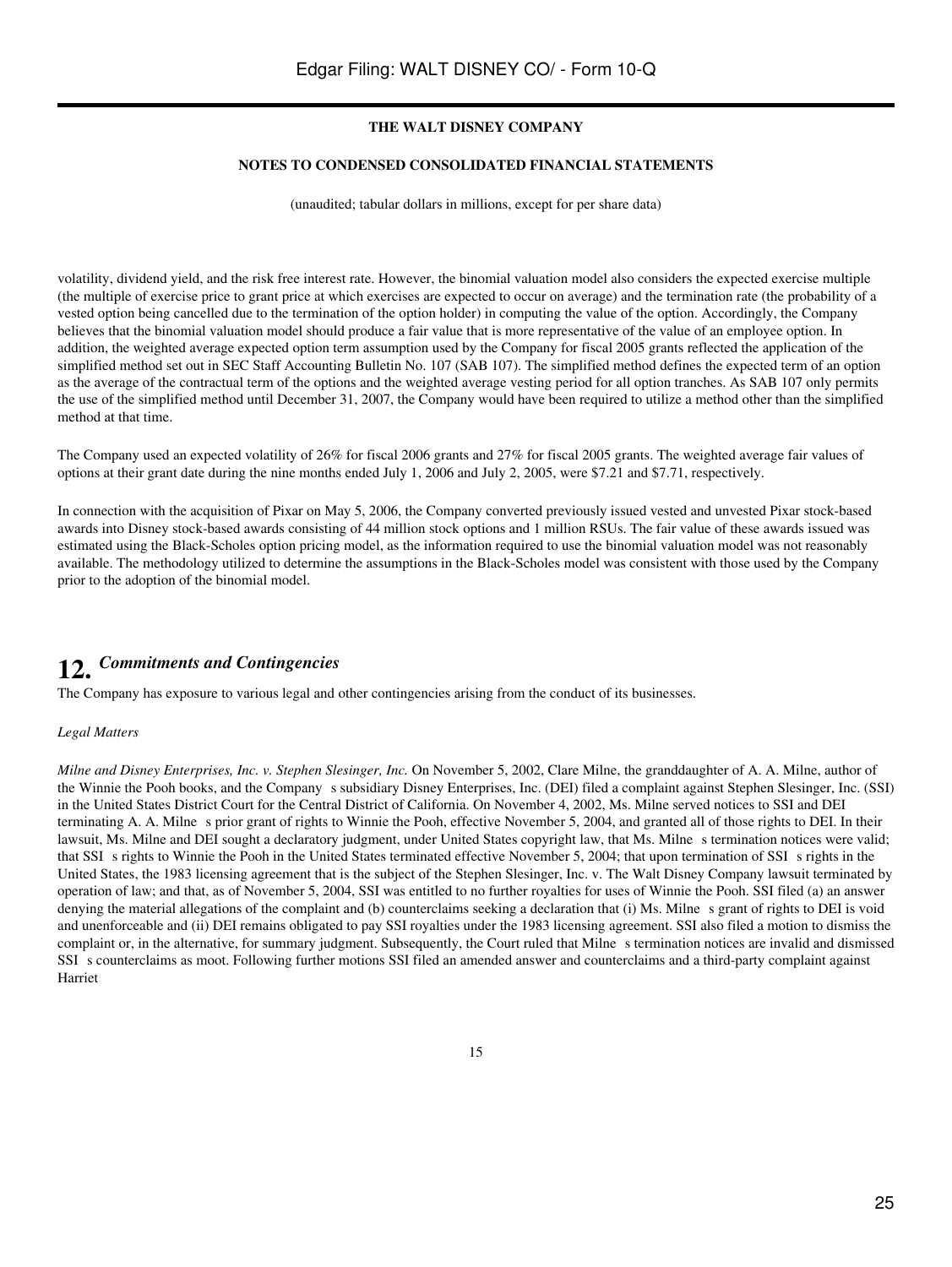#### **NOTES TO CONDENSED CONSOLIDATED FINANCIAL STATEMENTS**

(unaudited; tabular dollars in millions, except for per share data)

Hunt (heir to E. H. Shepard, illustrator of the original Winnie the Pooh stories), who had served a notice of termination and a grant of rights similar to Ms. Milne s. By order dated August 3, 2004, the Court granted SSI leave to amend its answer to assert counterclaims against the Company allegedly arising from the Milne and Hunt terminations and the grant of rights to DEI for (a) unlawful and unfair business practices; and (b) breach of the 1983 licensing agreement. In November 2004, the District Court granted a motion by Milne to dismiss her complaint for the purpose of obtaining a final appealable order of dismissal, so as to permit her appeal to the Court of Appeals to proceed. Following oral argument, the Court of Appeals, on December 8, 2005, affirmed the trial court s grant of summary judgment in favor of SSI and against Milne, whose motion for a hearing en banc was denied on January 19, 2006. On April 17, 2006, Milne filed a petition for a writ of certiorari in the United States Supreme Court, which denied the petition on June 26, 2006.

*Stephen Slesinger, Inc. v. The Walt Disney Company.* In this lawsuit, filed on February 27, 1991 in the Los Angeles County Superior Court, the plaintiff claims that a Company subsidiary defrauded it and breached a 1983 licensing agreement with respect to certain Winnie the Pooh properties, by failing to account for and pay royalties on revenues earned from the sale of Winnie the Pooh movies on videocassette and from the exploitation of Winnie the Pooh merchandising rights. The plaintiff seeks damages for the licensee s alleged breaches as well as confirmation of the plaintiff s interpretation of the licensing agreement with respect to future activities. The plaintiff also seeks the right to terminate the agreement on the basis of the alleged breaches. If each of the plaintiff s claims were to be confirmed in a final judgment, damages as argued by the plaintiff could total as much as several hundred million dollars and adversely impact the value to the Company of any future exploitation of the licensed rights. On March 29, 2004, the Court granted the Company s motion for terminating sanctions against the plaintiff for a host of discovery abuses, including the withholding, alteration, and theft of documents and other information, and, on April 5, 2004, dismissed plaintiff s case with prejudice. Plaintiff s subsequent attempts to disqualify the judge who granted the terminating sanctions were denied in 2004, and its motion for a new trial was denied on January 26, 2005, allowing plaintiff to proceed with its noticed appeal from the April 5, 2004, order of dismissal.

*In Re Pixar Securities Litigation.* As previously disclosed by Pixar, on October 21, 2005, a putative class action lawsuit was filed against Pixar, Steven P. Jobs, Edwin E. Catmull and Simon T. Bax in the United States District Court for the Northern District of California. In this case, together with three subsequent cases which have been consolidated, plaintiffs allege that the defendants issued false and misleading statements in certain of Pixar s press releases and SEC filings between January 18, 2005 and June 30, 2005, concerning earnings Pixar expected to receive for its second fiscal quarter of 2005, ended July 2, 2005, from the home video sales of *The Incredibles*. Plaintiffs assert claims under Section 10(b) and 20(a) of the Securities Exchange Act of 1934, as amended, and Rule 10b-5. On June 29, 2006, defendants filed a motion to dismiss the complaint.

Management believes that it is not currently possible to estimate the impact, if any, that the ultimate resolution of these matters will have on the Company s results of operations, financial position or cash flows.

The Company, together with, in some instances, certain of its directors and officers, is a defendant or co-defendant in various other legal actions involving copyright, breach of contract and various other claims incident to the conduct of its businesses. Management does not expect the Company to suffer any material liability by reason of such actions.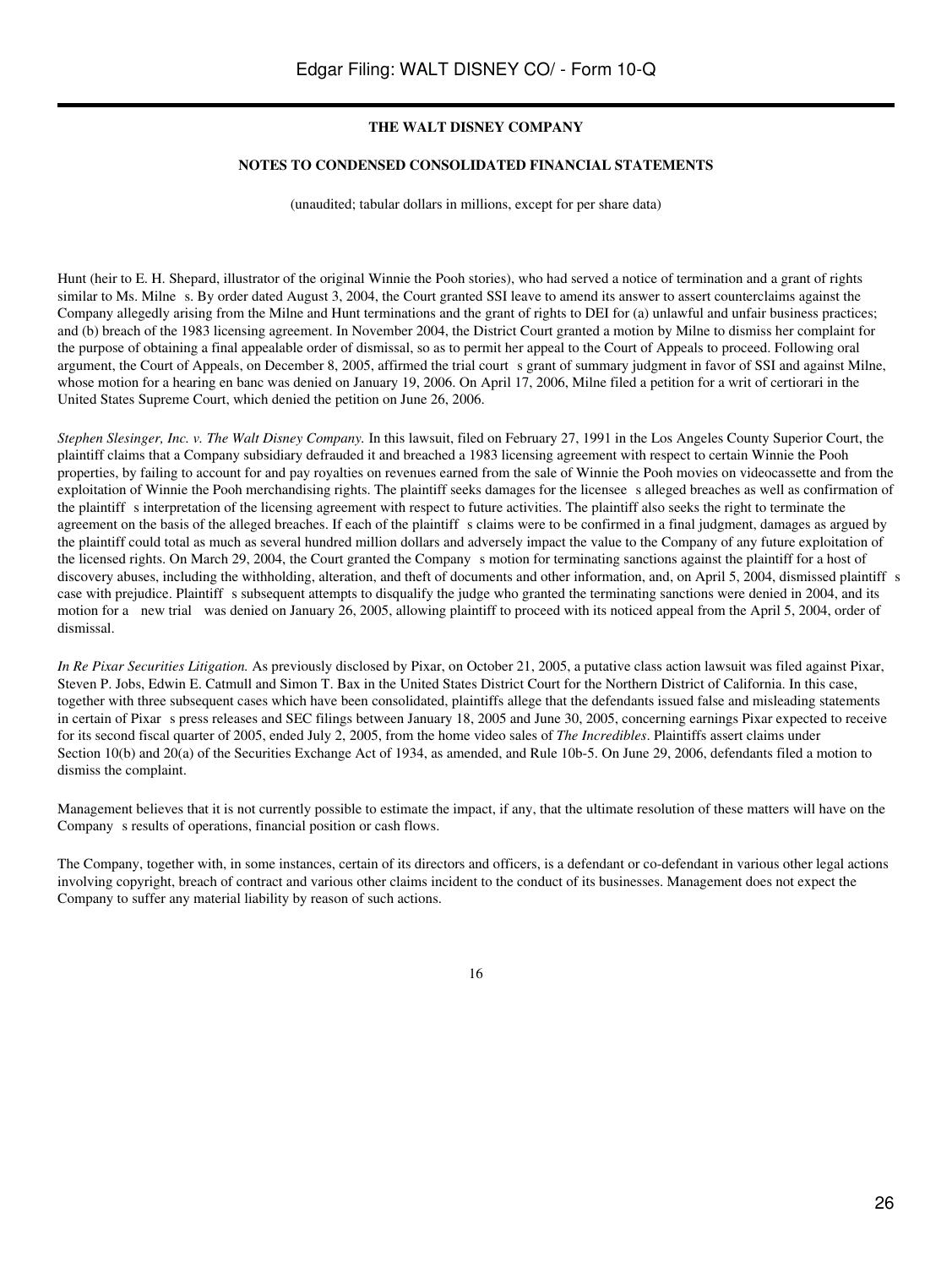# **NOTES TO CONDENSED CONSOLIDATED FINANCIAL STATEMENTS**

(unaudited; tabular dollars in millions, except for per share data)

#### *Contractual Guarantees*

The Company has guaranteed certain special assessment and water/sewer revenue bonds issued by the Celebration Community Development District and the Enterprise Community Development District (collectively, the Districts). The bond proceeds were used by the Districts to finance the construction of infrastructure improvements and the water and sewer system in the mixed-use, residential community of Celebration, Florida. As of July 1, 2006, the remaining debt service obligation guaranteed by the Company was \$70 million, of which \$45 million was principal. The Company is responsible to satisfy any shortfalls in debt service payments, debt service and maintenance reserve funds, and to ensure compliance with specified rate covenants. To the extent that the Company has to fund payments under its guarantees, the Districts have an obligation to reimburse the Company from future District revenues.

The Company has also guaranteed certain bond issuances by the Anaheim Public Authority that were used by the City of Anaheim to finance construction of infrastructure and a public parking facility adjacent to the Disneyland Resort. Revenues from sales, occupancy and property taxes from the Disneyland Resort and non-Disney hotels are used by the City of Anaheim to repay the bonds. In the event of a debt service shortfall, the Company will be responsible to fund the shortfall. As of July 1, 2006, the remaining debt service obligation guaranteed by the Company was \$394 million, of which \$107 million was principal. To the extent that subsequent tax revenues exceed the debt service payments in subsequent periods, the Company would be reimbursed for any previously funded shortfalls.

To date, tax revenues have exceeded the debt service payments for both the Celebration and Anaheim bonds.

# **13.** *Income Taxes*

As a matter of course, the Company is regularly audited by federal, state and foreign tax authorities. From time to time, these audits result in proposed assessments. The Company believes that its tax positions comply with applicable tax law, and it has adequately provided for any reasonably foreseeable potential assessments. Accordingly, the Company does not anticipate any material earnings impact from any such assessments. In the current year, \$16 million and \$17 million of tax reserves were released in the second and third quarters, respectively, related to the favorable resolution of certain state income tax matters, and in the first quarter of fiscal 2005, \$24 million of tax reserves were released related to the favorable resolution of certain federal income tax matters.

# **14.** *New Accounting Pronouncements*

In July 2006, the Financial Accounting Standards Board (FASB) issued FASB Interpretation No. 48, *Accounting for Uncertainty in Income Taxes* (FIN 48). FIN 48 clarifies the accounting for income taxes by prescribing a minimum probability threshold that a tax position must meet before a financial statement benefit is recognized. The minimum threshold is defined in FIN 48 as a tax position, that based solely on its technical merits is more likely than not to be sustained upon examination by the applicable taxing authority. The tax benefit to be recognized is measured as the largest amount of benefit that is greater than fifty percent likely of being realized upon ultimate settlement. FIN 48 must be applied to all existing tax positions upon initial adoption. The cumulative effect of applying FIN 48 at adoption, if any, is to be reported as an adjustment to opening retained earnings for the year of adoption. FIN 48 is effective for fiscal years beginning after December 15, 2006, which is the Company s 2008 fiscal year, although early adoption is permitted. The Company is currently assessing the potential effect of FIN 48 on its financial statements.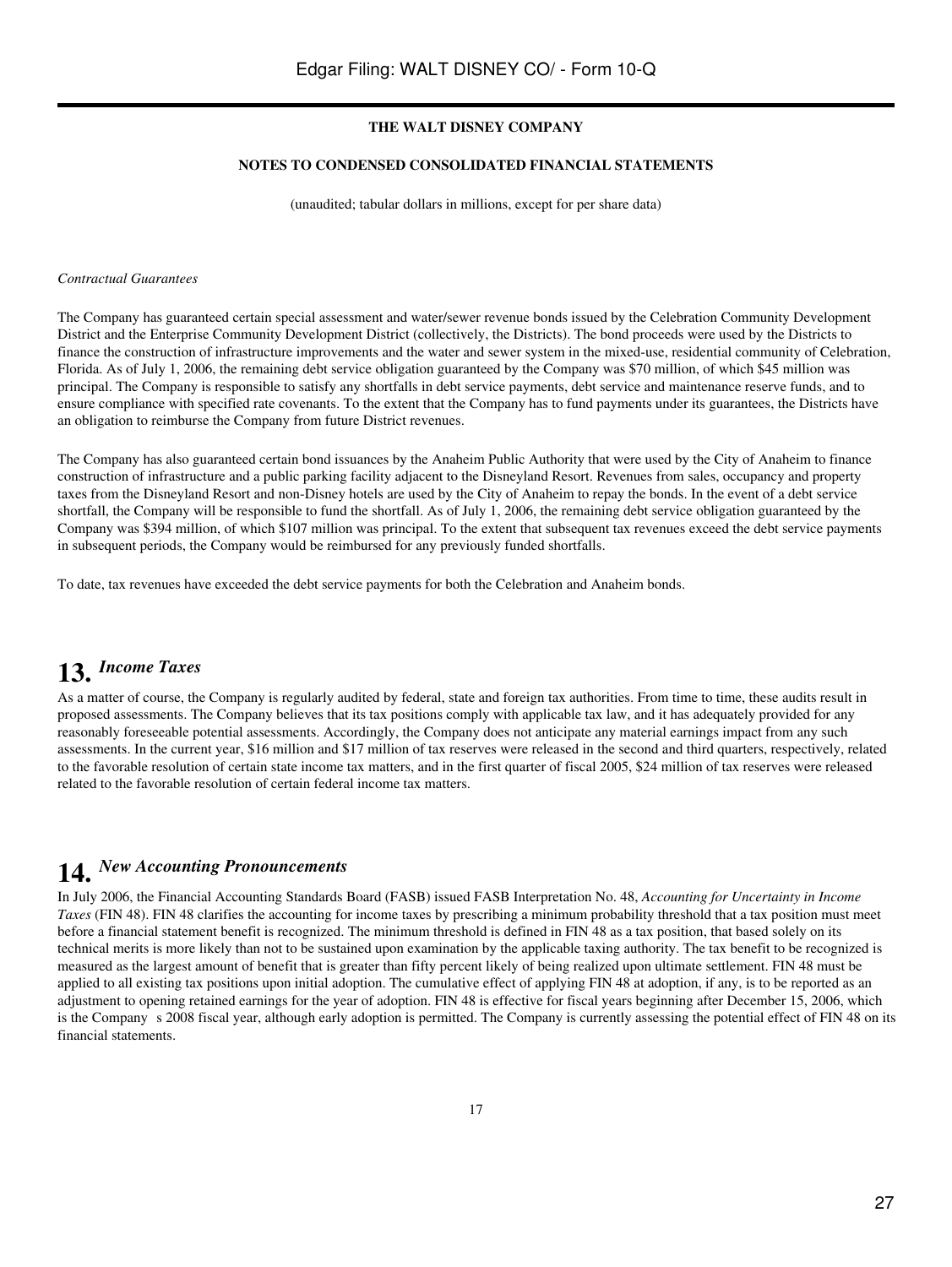#### **FINANCIAL CONDITION AND RESULTS OF OPERATIONS**

# Item 2: Management s Discussion and Analysis of Financial Condition and Results of Operations

## **ORGANIZATION OF INFORMATION**

Management s Discussion and Analysis provides a narrative of the Company s financial performance and condition that should be read in conjunction with the accompanying financial statements. It includes the following sections:

Overview

Seasonality

Business Segment Results

Quarter Results

Nine-Month Results

Corporate and Other Non-Segment Items

Financial Condition

Commitments and Contingencies

Other Matters

Market Risk

# **OVERVIEW**

Our summary consolidated results are presented below:

|                                                           | <b>Quarter Ended</b> |             | <b>Nine Months Ended</b> |    |          |               |          |         |
|-----------------------------------------------------------|----------------------|-------------|--------------------------|----|----------|---------------|----------|---------|
|                                                           | July 1,              | July 2,     |                          |    | July 1,  |               | July 2,  |         |
| (in millions, except per share data)                      | 2006                 | 2005        | Change                   |    | 2006     |               | 2005     | Change  |
| Revenues                                                  | \$8,620              | \$<br>7.715 | $12\%$                   |    | \$25,501 | $\mathcal{S}$ | 24,210   | 5%      |
| Costs and expenses                                        | (6, 832)             | (6, 433)    | 6%                       |    | (21,366) |               | (20,703) | 3%      |
| Gains on sale of equity investment and business           |                      | 26          | nm                       |    | 70       |               | 26       | nm      |
| Restructuring and impairment (charges) and other credits, |                      |             |                          |    |          |               |          |         |
| net                                                       | 18                   | (2)         | nm                       |    | 18       |               | (26)     | nm      |
| Net interest expense                                      | (133)                | (134)       | $(1)\%$                  |    | (441)    |               | (364)    | 21 %    |
| Equity in the income of investees                         | 136                  | 125         | 9%                       |    | 355      |               | 363      | $(2)\%$ |
| Income before income taxes and minority interests         | 1,809                | 1,297       | 39%                      |    | 4,137    |               | 3,506    | 18%     |
| Income taxes                                              | (611)                | (439)       | 39%                      |    | (1,444)  |               | (1,225)  | 18%     |
| Minority interests                                        | (73)                 | (47)        | 55 %                     |    | (101)    |               | (127)    | (20)%   |
| Net income                                                | \$1,125              | \$<br>811   | 39%                      | \$ | 2,592    | \$            | 2,154    | $20\%$  |
| Diluted earnings per share                                | 0.53<br>\$           | \$<br>0.39  | 36%                      | \$ | 1.28     | $\mathbb{S}$  | 1.03     | 24 %    |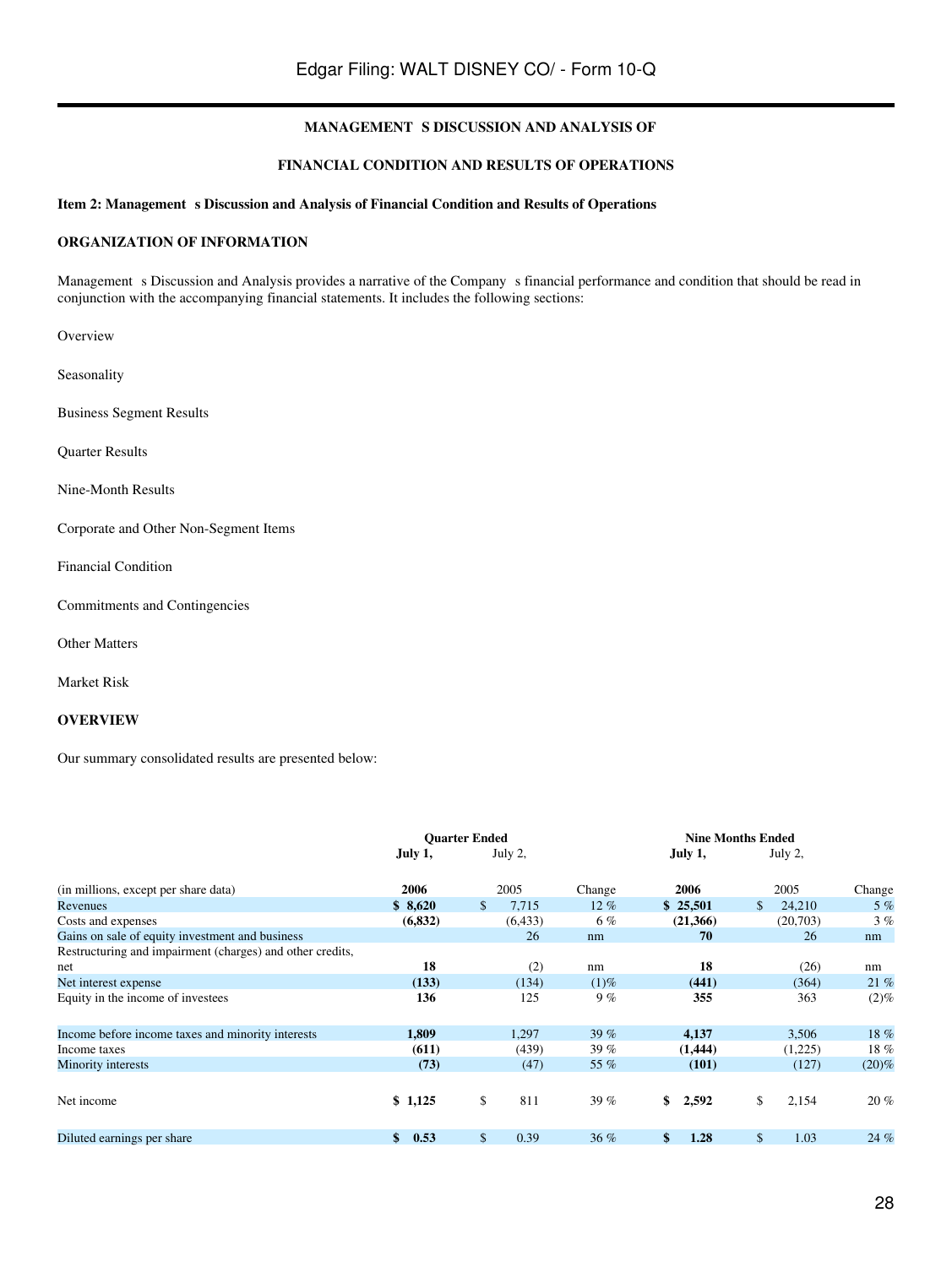# *Quarter Results*

Revenues for the quarter increased 12%, or \$905 million, to \$8.6 billion primarily driven by the strong performance from our domestic theme parks, where attendance was favorably impacted by the timing of the Easter holiday season and positive responses to new guest offerings, the strong DVD sales of *The Chronicles of Narnia: The Lion, The Witch and The Wardrobe*, higher affiliate revenues at ESPN, higher advertising revenues at the ABC Television Network due to higher advertising rates, and a full quarter of theme park operations at Hong Kong Disneyland as compared to the prior year quarter when the park was not yet open.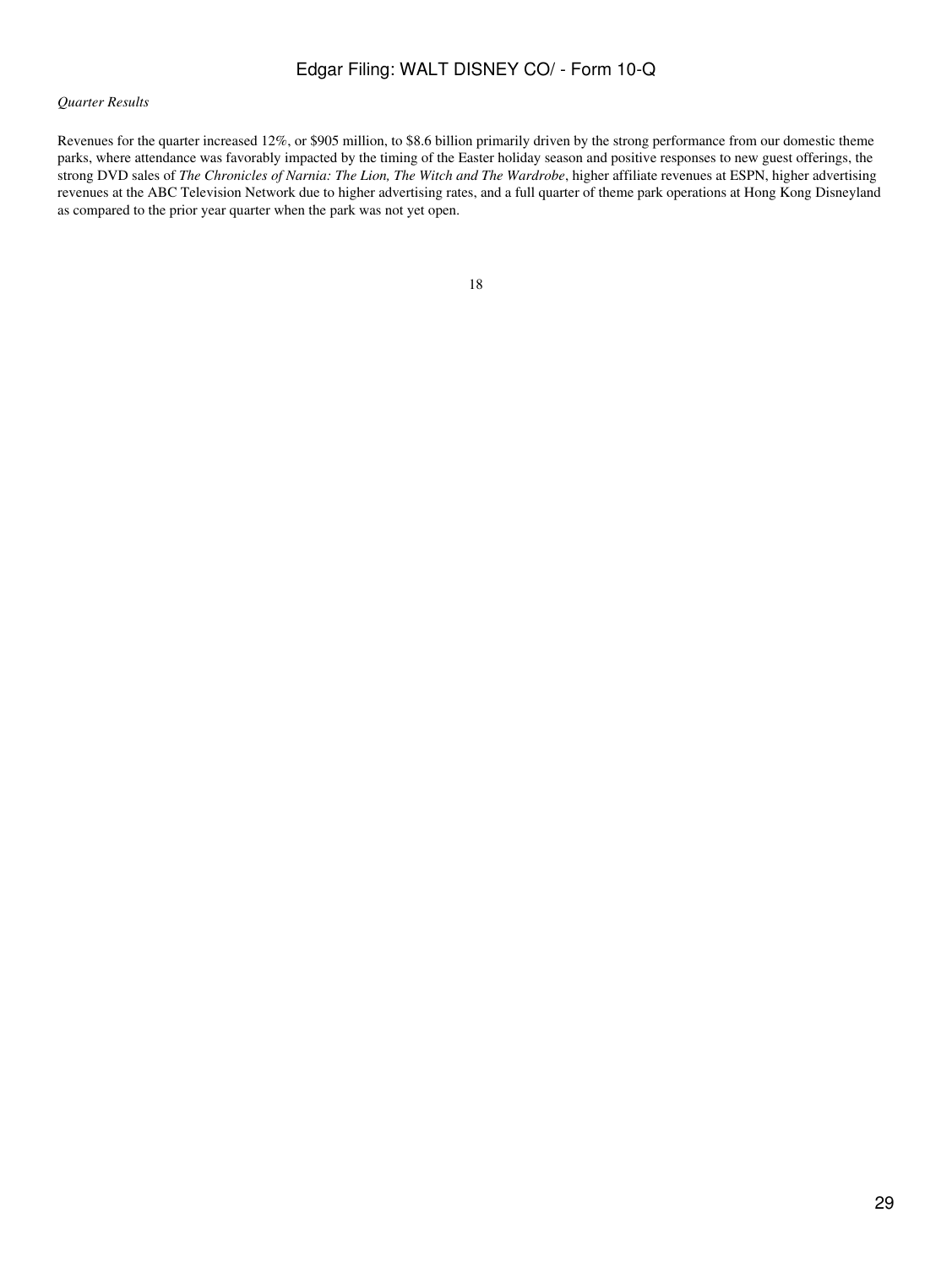## FINANCIAL CONDITION AND RESULTS OF OPERATIONS (continued)

Net income increased 39%, or \$314 million, to \$1.1 billion due to the strong performance of *The Chronicles of Narnia: The Lion, The Witch and The Wardrobe* at worldwide home entertainment, revenue growth at ESPN partially offset by higher programming expenses, reduced distribution costs associated with Miramax theatrical releases and stronger performance at both of our domestic theme parks.

Diluted earnings per share increased 36% to \$0.53 in the current quarter. Results for the quarter and prior-year quarter were impacted by the items summarized in the following tables:

| Favorable/(unfavorable) impact                               | Quarter ended July 1, 2006 |         |     |    |           |      |  |  |
|--------------------------------------------------------------|----------------------------|---------|-----|----|-----------|------|--|--|
|                                                              |                            | Pre-Tax | Tax |    | After-Tax |      |  |  |
| Non-taxable gain on deemed termination of Pixar distribution |                            |         |     |    |           |      |  |  |
| agreement                                                    |                            | 48      |     |    |           | 48   |  |  |
| Impairment of Pixar related sequel projects                  |                            | (26)    |     | 10 |           | (16) |  |  |
|                                                              |                            |         |     | 10 |           |      |  |  |

|                                                   |         | Quarter ended July 2, 2005 |      |   |           |
|---------------------------------------------------|---------|----------------------------|------|---|-----------|
|                                                   | Pre-Tax |                            | Tax  |   | After-Tax |
| Partial impairment of cable television investment | (32)    |                            | 12   | D | (20)      |
| Write-downs related to the MovieBeam venture      | (24)    |                            |      |   | (15)      |
| Gain on sale of Mighty Ducks                      | 26      |                            | (10) |   | 16        |
|                                                   |         |                            |      |   |           |
|                                                   | 30)     |                            |      |   | (19       |

#### *Nine Month Results*

Revenues for the nine months increased 5%, or \$1.3 billion, to \$25.5 billion. The increase was driven by the strong performance from both of our domestic theme parks, led by the on-going success of the 50th anniversary celebration, increased advertising revenues at the ABC Television Network driven by strength in ratings and higher rates, a full nine months of theme park operations at Hong Kong Disneyland as compared to the prior year period when the park was not yet open, higher license fees from sales of Touchstone Television dramas in international markets and higher affiliate revenues at ESPN driven by contractual rate increases. These increases were partially offset by lower DVD unit sales at home entertainment.

Net income increased 20%, or \$438 million, to \$2.6 billion driven by the strong performance at both of our domestic theme parks, improved primetime results at the ABC Television Network and growth at ESPN.

Diluted earnings per share increased 24% to \$1.28 in the nine month period. In addition to the non-taxable gain on the deemed termination of the Pixar distribution agreement and the impairment of Pixar-related sequel projects, the current nine months benefited from gains of \$70 million (\$44 million after-tax) related to the sales of a cable television equity investment in Spain and the Discover Magazine business. In addition to the gain from the sale of the Mighty Ducks of Anaheim and the investment impairment and write-downs disclosed above, the prior nine-month period included a \$61 million benefit (\$38 million after-tax) on the restructuring of Euro Disneys borrowings, a \$24 million benefit from the favorable resolution of certain tax matters, a \$32 million charge (\$20 million after-tax) to write-down an investment and restructuring and impairment charges totaling \$26 million (\$16 million after-tax) related to the sale of the Disney Store North America.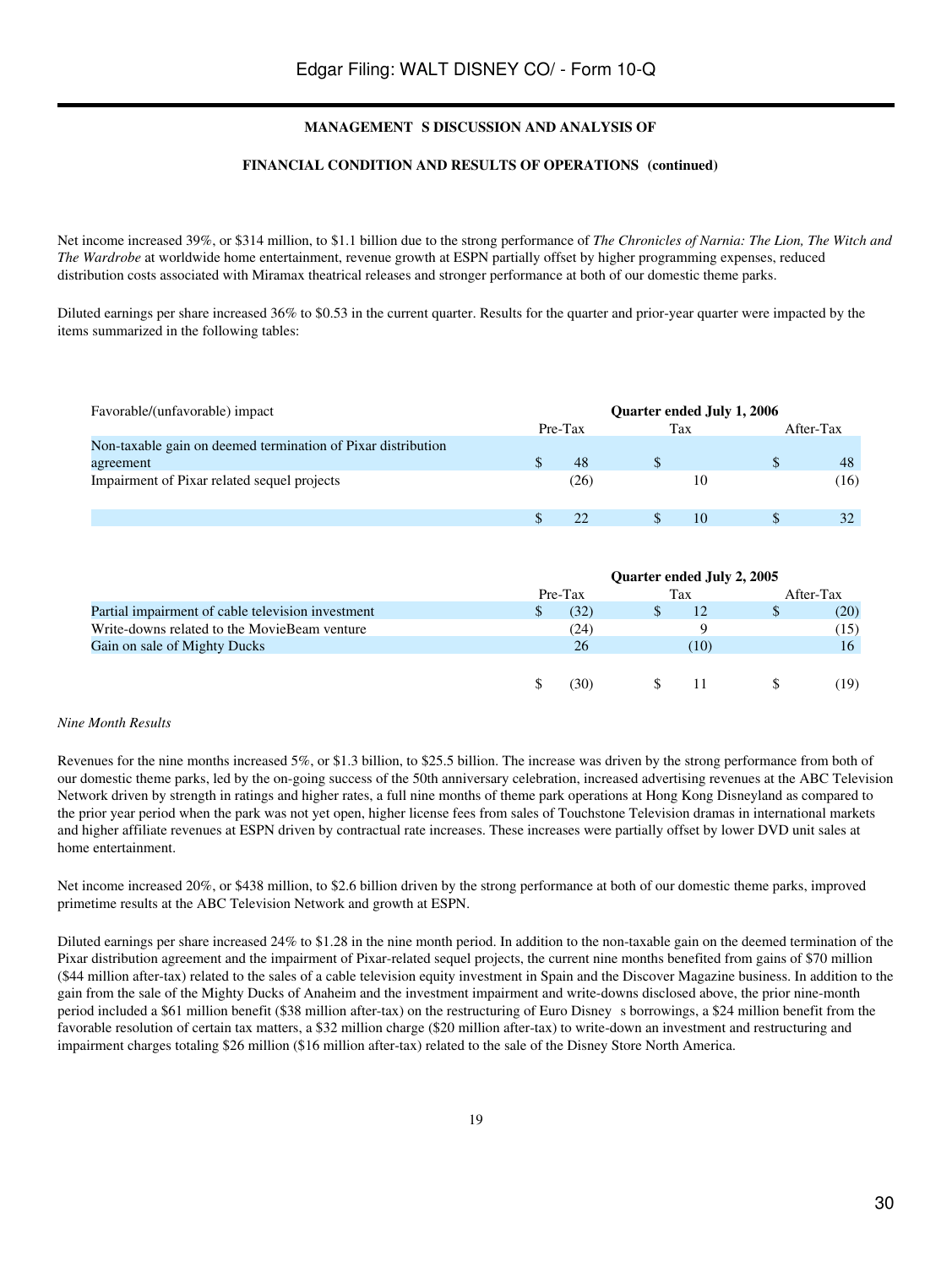#### FINANCIAL CONDITION AND RESULTS OF OPERATIONS (continued)

#### **SEASONALITY**

The Company s businesses are subject to the effects of seasonality. Consequently, the operating results for the quarter and nine months ended July 1, 2006 for each business segment, and for the Company as a whole, are not necessarily indicative of results to be expected for the full year.

Media Networks revenues are influenced by advertiser demand and the seasonal nature of programming, and generally peak in the spring and fall.

Parks and Resorts revenues fluctuate with changes in theme park attendance and resort occupancy resulting from the seasonal nature of vacation travel. Peak attendance and resort occupancy generally occur during the summer months, when school vacations occur, and during early-winter and spring holiday periods.

Studio Entertainment revenues fluctuate based upon the timing of theatrical motion picture, home entertainment and television releases. Release dates for theatrical, home entertainment and television products are determined by several factors, including timing of vacation and holiday periods and competition in the market.

Consumer Products revenues are influenced by seasonal consumer purchasing behavior and the timing of animated theatrical releases.

#### **BUSINESS SEGMENT RESULTS**

The Company evaluates the performance of its operating segments based on segment operating income, which is shown below along with segment revenues:

|                                  |         | <b>Quarter Ended</b> |         |        |          |     | <b>Nine Months Ended</b> |         |         |
|----------------------------------|---------|----------------------|---------|--------|----------|-----|--------------------------|---------|---------|
|                                  | July 1, |                      | July 2, |        | July 1,  |     |                          | July 2, |         |
| (in millions)                    | 2006    |                      | 2005    | Change | 2006     |     |                          | 2005    | Change  |
| Revenues:                        |         |                      |         |        |          |     |                          |         |         |
| Media Networks                   | \$3,740 | \$                   | 3,386   | $10\%$ | \$10,965 |     | \$                       | 9,855   | $11\%$  |
| Parks and Resorts                | 2,730   |                      | 2.449   | $11\%$ | 7,383    |     |                          | 6.663   | $11\%$  |
| Studio Entertainment             | 1,705   |                      | 1,462   | $17\%$ | 5,524    |     |                          | 6,084   | $(9)$ % |
| <b>Consumer Products</b>         | 445     |                      | 418     | $6\%$  | 1,629    |     |                          | 1,608   | $1\%$   |
|                                  |         |                      |         |        |          |     |                          |         |         |
|                                  | \$8,620 | \$                   | 7,715   | $12\%$ | \$25,501 |     | \$                       | 24,210  | $5\%$   |
| Segment operating income $(1)$ : |         |                      |         |        |          |     |                          |         |         |
| Media Networks                   | \$1,152 | \$                   | 1,092   | $5\%$  | \$2,727  |     | \$                       | 2,463   | 11%     |
| Parks and Resorts                | 549     |                      | 437     | $26\%$ | 1,138    |     |                          | 869     | 31%     |
| Studio Entertainment             | 240     |                      | (44)    | nm     |          | 515 |                          | 520     | $(1)$ % |
| <b>Consumer Products</b>         | 105     |                      | 62      | 69%    |          | 479 |                          | 405     | 18%     |
|                                  |         |                      |         |        |          |     |                          |         |         |
|                                  | \$2,046 | \$                   | 1,547   | $32\%$ | \$4,859  |     | \$                       | 4,257   | $14\%$  |

(1) Beginning in the first quarter of fiscal 2006, segment operating income includes equity in the income of investees. Results for the quarter and nine months ended July 2, 2005 have been reclassified to conform to the current year presentation. In the Business Segment Results discussion, equity in the income of investees is included in segment operating income, but does not affect segment revenues or costs and expenses.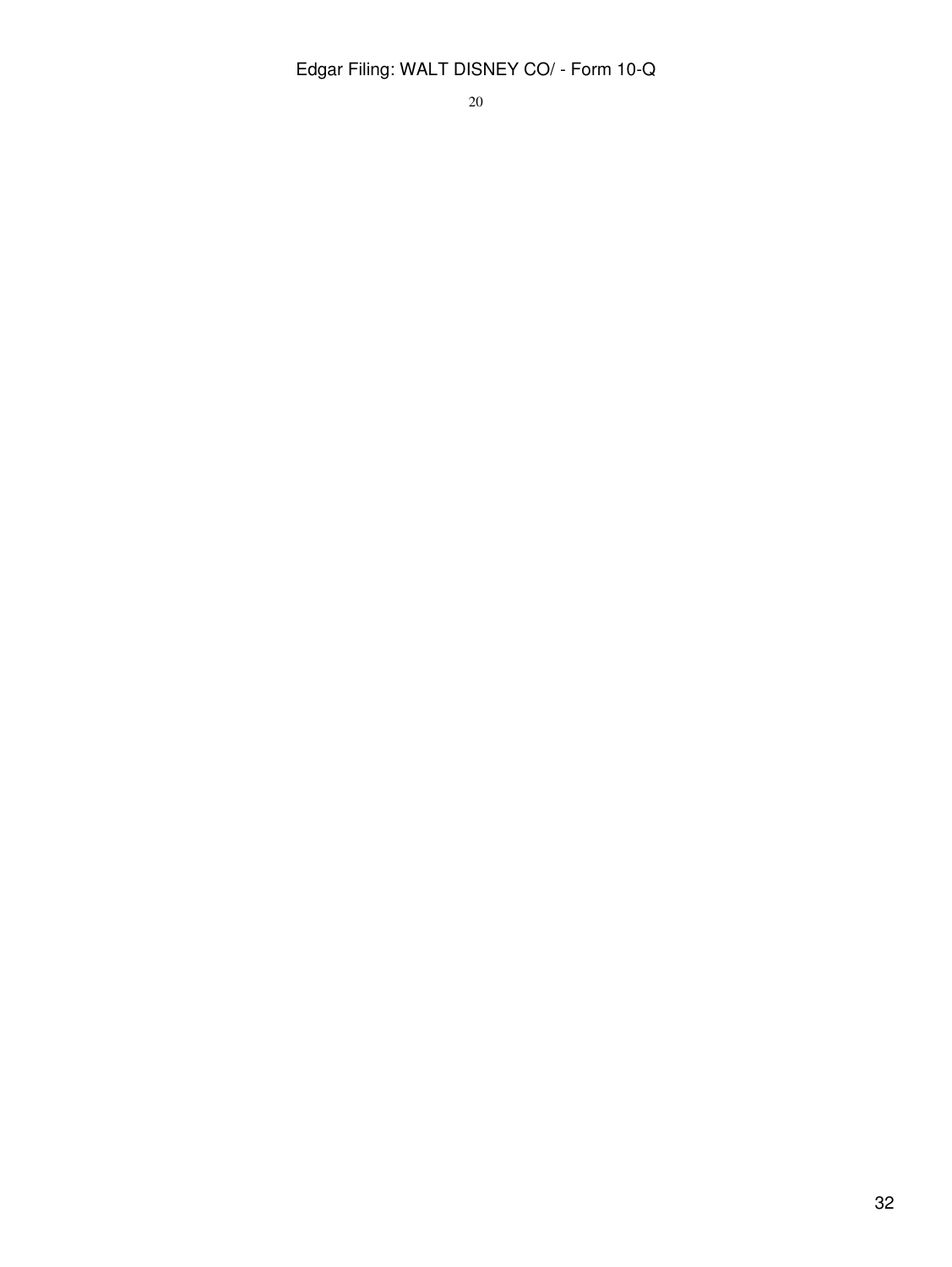# FINANCIAL CONDITION AND RESULTS OF OPERATIONS (continued)

The following table reconciles segment operating income to income before income taxes and minority interests:

|                                                   | <b>Ouarter Ended</b> |         |    |         | <b>Nine Months Ended</b> |    |         |              |         |         |
|---------------------------------------------------|----------------------|---------|----|---------|--------------------------|----|---------|--------------|---------|---------|
|                                                   |                      | July 1, |    | July 2, |                          |    | July 1, |              | July 2, |         |
| (in millions)                                     |                      | 2006    |    | 2005    | Change                   |    | 2006    |              | 2005    | Change  |
| Segment operating income                          | \$                   | 2.046   | \$ | 1,547   | $32\%$                   | \$ | 4,859   | $\mathbb{S}$ | 4.257   | 14%     |
| Corporate and unallocated shared expenses         |                      | (119)   |    | (137)   | $(13)\%$                 |    | (361)   |              | (379)   | $(5)$ % |
| Amortization of intangible assets                 |                      | (3)     |    | (3)     |                          |    | (8)     |              | (8)     |         |
| Gains on sale of equity investment and business   |                      |         |    | 26      | nm                       |    | 70      |              | 26      | nm      |
| Restructuring and impairment (charges) and other  |                      |         |    |         |                          |    |         |              |         |         |
| credits, net                                      |                      | 18      |    | (2)     | nm                       |    | 18      |              | (26)    | nm      |
| Net interest expense                              |                      | (133)   |    | (134)   | $(1)\%$                  |    | (441)   |              | (364)   | 21%     |
|                                                   |                      |         |    |         |                          |    |         |              |         |         |
| Income before income taxes and minority interests |                      | 1.809   | \$ | 1,297   | 39 $%$                   |    | 4.137   | \$           | 3,506   | 18%     |

Depreciation expense is as follows:

|                                | <b>Quarter Ended</b> |    |         |          | <b>Nine Months Ended</b> |           |        |
|--------------------------------|----------------------|----|---------|----------|--------------------------|-----------|--------|
|                                | July 1,              |    | July 2, |          | July 1,                  | July 2,   |        |
| (in millions)                  | 2006                 |    | 2005    | Change   | 2006                     | 2005      | Change |
| <b>Media Networks</b>          |                      |    |         |          |                          |           |        |
| Cable Networks                 | \$<br>21             | \$ | 21      |          | \$<br>60                 | \$<br>58  | 3%     |
| <b>Broadcasting</b>            | 26                   |    | 25      | 4%       | 77                       | 75        | 3%     |
| <b>Total Media Networks</b>    | 47                   |    | 46      | $2\%$    | 137                      | 133       | 3%     |
| Parks and Resorts              |                      |    |         |          |                          |           |        |
| Domestic                       | 199                  |    | 206     | (3)%     | 608                      | 578       | 5%     |
| International                  | 71                   |    | 49      | 45 %     | 207                      | 149       | 39 %   |
| <b>Total Parks and Resorts</b> | 270                  |    | 255     | 6%       | 815                      | 727       | $12\%$ |
| Studio Entertainment           | 9                    |    | 6       | 50 %     | 20                       | 20        |        |
| <b>Consumer Products</b>       | 5                    |    | 7       | (29)%    | 15                       | 20        | (25)%  |
| Segment depreciation expense   | 331                  |    | 314     | 5%       | 987                      | 900       | $10\%$ |
| Corporate and unallocated      | 28                   |    | 33      | $(15)\%$ | 93                       | 98        | (5)%   |
| Total depreciation expense     | \$<br>359            | \$ | 347     | 3%       | \$<br>1,080              | \$<br>998 | $8~\%$ |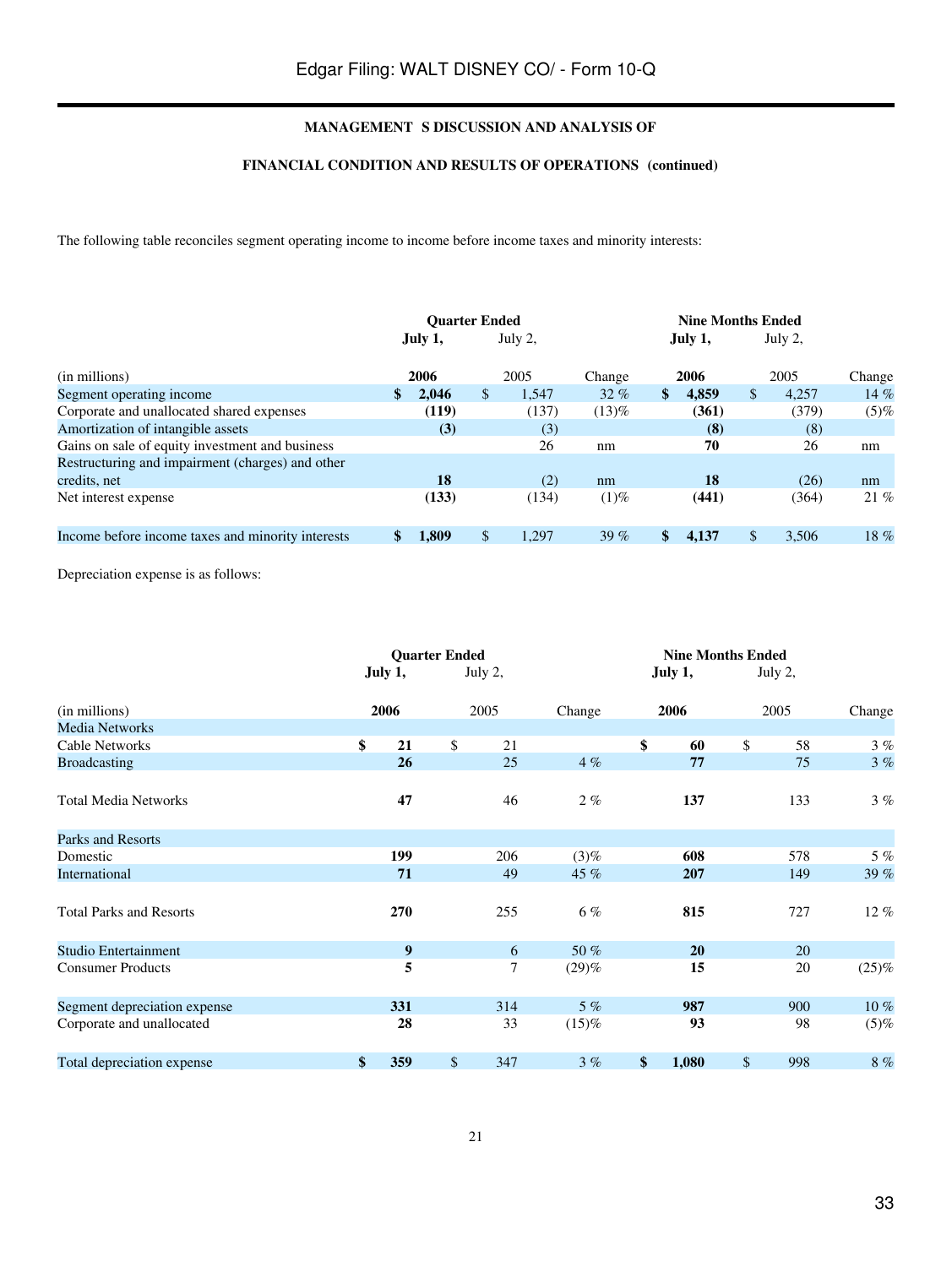## FINANCIAL CONDITION AND RESULTS OF OPERATIONS (continued)

# *Business Segment Results Quarter Results*

## **Media Networks**

The following table provides supplemental revenue and segment operating income detail for the Media Networks segment:

|                            | <b>Ouarter Ended</b><br>July 1, | July 2,              |              | <b>Nine Months Ended</b><br>July 1, | July 2,              |                |
|----------------------------|---------------------------------|----------------------|--------------|-------------------------------------|----------------------|----------------|
| (in millions)<br>Revenues: | 2006                            | 2005                 | Change       | 2006                                | 2005                 | Change         |
| Cable Networks             | \$<br>2,164                     | \$<br>1,933          | $12\%$       | \$<br>5,801                         | \$<br>5,362          | 8%             |
| <b>Broadcasting</b>        | \$<br>1,576<br>3,740            | \$<br>1,453<br>3,386 | 8%<br>$10\%$ | \$<br>5,164<br>10,965               | \$<br>4,493<br>9,855 | 15 %<br>$11\%$ |
| Segment operating income:  |                                 |                      |              |                                     |                      |                |
| Cable Networks             | \$<br>969                       | \$<br>839            | $15\%$       | \$<br>2,150                         | \$<br>2,047          | 5%             |
| <b>Broadcasting</b>        | 183                             | 253                  | $(28)\%$     | 577                                 | 416                  | 39 %           |
|                            | \$<br>1,152                     | \$<br>1,092          | $5\%$        | \$<br>2,727                         | \$<br>2,463          | $11\%$         |

#### *Revenues*

Media Networks revenues increased 10%, or \$354 million, to \$3.7 billion, consisting of a 12% increase, or \$231 million, at the Cable Networks and an 8% increase, or \$123 million, at Broadcasting.

Increased Cable Networks revenues were due to growth of \$193 million from cable and satellite operators and \$26 million from advertising revenues. Revenues from cable and satellite operators are generally derived from fees charged on a per subscriber basis. The increase in the current quarter was primarily due to contractual rate increases and increased recognition of previously deferred revenues related to annual programming commitments at ESPN. The increase in advertising revenues was driven by higher ratings at ESPN. Additionally, revenues at the domestic Disney Channel increased primarily due to higher affiliate rates and subscriber growth.

The Company s contractual arrangements with cable and satellite operators are renewed or renegotiated from time to time in the ordinary course of business, and certain of these arrangements are currently in negotiation. Consolidation in the cable and satellite distribution industry and other factors may adversely affect the Company s ability to obtain and maintain contractual terms for the distribution of its various cable and satellite programming services that are as favorable as those currently in place. If this were to occur, revenues from Cable Networks could increase at slower rates than in the past or could stabilize or decline. Certain of the Company s existing contracts with cable and satellite operators as well as contracts in negotiation include annual programming commitments. In these cases, revenue subject to the commitment is deferred until the annual commitments are satisfied which generally results in revenue shifting from the first half of the year to the second half. During the quarter, the Company recognized previously deferred programming commitment revenues of \$106 million related to these commitments compared to \$42 million in the prior-year quarter driven by new programming commitment provisions in affiliate contracts.

Increased Broadcasting revenues were primarily due to growth at the ABC Television Network and at Television Production and Distribution. The growth at the ABC Television Network was primarily due to higher advertising revenues resulting from higher rates. The increase at Television Production and Distribution was driven by increased sales in the international markets for Touchstone Television series including *Ghost Whisperer, Grey s Anatomy* and *Criminal Minds*.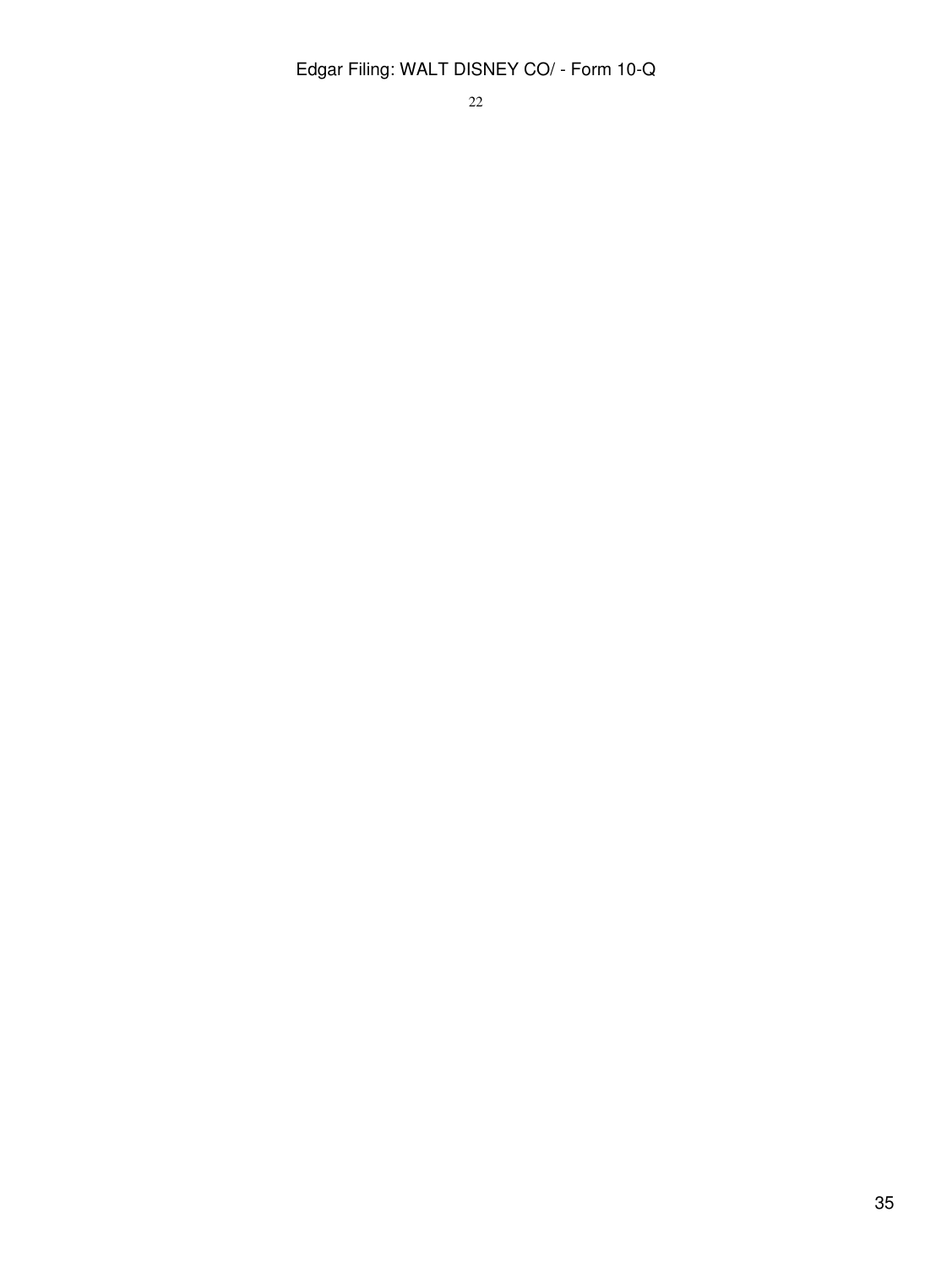#### FINANCIAL CONDITION AND RESULTS OF OPERATIONS (continued)

#### *Costs and Expenses*

Costs and expenses, which consist primarily of programming rights costs, production costs, distribution and marketing expenses, labor costs and general and administrative costs, increased 13%, or \$303 million, to \$2.7 billion consisting of a 16% increase, or \$190 million, at Broadcasting and a 9% increase, or \$113 million, at the Cable Networks. The increase at Broadcasting was due to higher programming expenses at the ABC Television Network, the increased number and costs of pilot productions, increased costs from international sales of Touchstone Television series and costs associated with the launch of the Disney branded mobile phone service at the Internet group. The increase at Cable Networks was primarily due to higher programming expenses at ESPN related to the new Major League Baseball (MLB) long-term licensing agreement and higher costs associated with ESPN branded mobile phone service.

#### *Sports Programming Costs*

The Company has various contractual commitments for the purchase of television rights for sports and other programming, including the NFL, MLB, NASCAR, NBA and various college football and basketball conferences and football bowl games. The costs of these contracts have increased significantly in recent years. We enter into these contractual commitments with the expectation that, over the life of the contracts, revenue from advertising during the programming and affiliate fees will exceed the costs of the programming. While contract costs may initially exceed incremental revenues and negatively impact operating income, it is our expectation that the combined value to our networks from all of these contracts will result in long-term benefits. The actual impact of these contracts on the Companys results over the term of the contracts is dependent upon a number of factors, including the strength of advertising markets, effectiveness of marketing efforts and the size of viewer audiences.

#### *Segment Operating Income*

Segment operating income increased 5%, or \$60 million, to \$1.2 billion for the quarter due to an increase of \$130 million at the Cable Networks, partially offset by a decrease of \$70 million at Broadcasting. The increase at Cable Networks was driven by growth at ESPN, and to a lesser extent, the domestic Disney Channel. The decrease at Broadcasting was primarily due to higher programming expenses at the ABC Television Network, the increased number and costs of pilot productions and costs associated with the launch of the Disney branded mobile phone service, partially offset by increased revenue due to higher advertising rates at the ABC Television Network. Also included in segment operating income is income from equity investees of \$128 million for the quarter compared to \$119 million in the prior-year quarter which included a \$32 million impairment charge for a Latin America cable investment.

#### *ABC Radio Transaction*

On February 6, 2006, the Company and Citadel Broadcasting Corporation (Citadel) announced an agreement to merge the ABC Radio business, which is comprised of 22 radio stations and the ABC Radio Network, with Citadel. The merger is to occur after the ABC Radio business is distributed to Disney shareholders (the Distribution). Disney shareholders would own approximately 52% of the new company and the Company is expecting to retain between \$1.4 billion and \$1.65 billion in cash, depending on the market price of Citadel at the date of closing. This cash will be obtained from loan proceeds raised by ABC Radio from a third party lender prior to the Distribution. The ESPN Radio and Radio Disney network and station businesses are not included in the transaction. Based on Citadel s stock price on August 4, 2006, the transaction was valued at approximately \$2.5 billion but may change depending upon Citadel s stock price when the transaction closes. The transaction is expected to close by the end of the calendar year 2006, subject to regulatory approvals.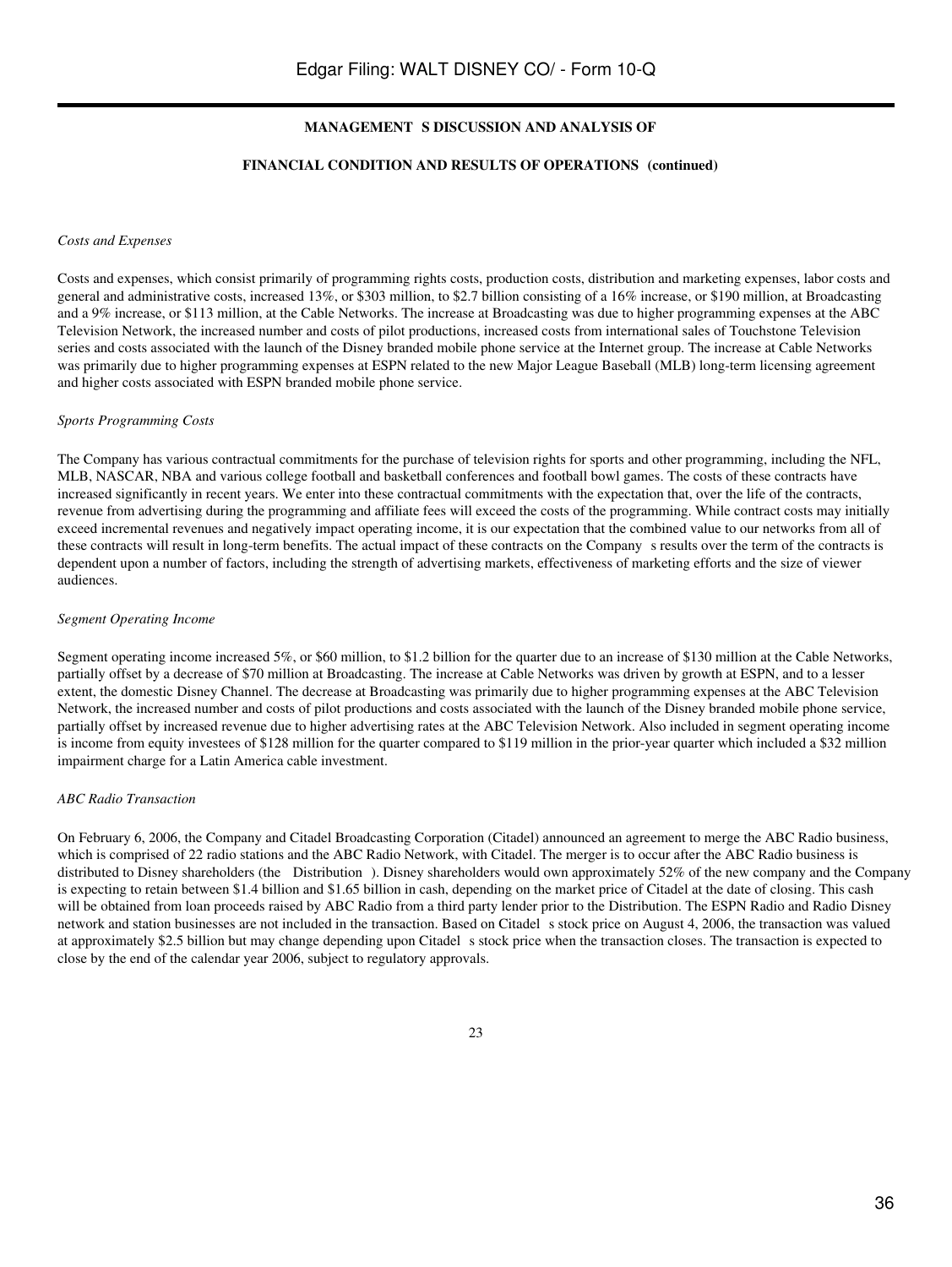#### FINANCIAL CONDITION AND RESULTS OF OPERATIONS (continued)

#### **Parks and Resorts**

#### *Revenues*

Revenues at Parks and Resorts increased 11%, or \$281 million, to \$2.7 billion, due to increases of \$182 million at our domestic resorts and \$101 million at our partially owned international resorts.

#### *Domestic Parks and Resorts*

At our domestic parks and resorts, revenue growth was primarily due to increased guest spending, theme park attendance and hotel occupancy. Increased guest spending was driven by higher average daily hotel room rates and ticket prices. Increased theme park attendance and hotel occupancy for the quarter were favorably impacted by the shift in timing of the Easter holiday from the second quarter in fiscal 2005 to the third quarter in fiscal 2006 and positive responses to guest offerings such as *Expedition Everest*, Magic Your Way and Disney s Magical Express.

The following table presents attendance, per capita theme park guest spending and hotel statistics for our domestic properties:

|                                       | East Coast |               |         | <b>West Coast</b>    | <b>Total Domestic</b><br><b>Ouarter Ended</b> |         |  |
|---------------------------------------|------------|---------------|---------|----------------------|-----------------------------------------------|---------|--|
|                                       |            | Ouarter Ended |         | <b>Ouarter Ended</b> |                                               |         |  |
|                                       | July 1,    | July 2,       | July 1, | July 2,              | July 1,                                       | July 2, |  |
|                                       | 2006       | 2005          | 2006    | 2005                 | 2006                                          | 2005    |  |
| Increase/(decrease) in Attendance     | 7%         | $(1)\%$       | $1 \%$  | $6\%$                | $5\%$                                         | $1 \%$  |  |
| Increase in Per Capita Guest Spending | 1%         | $4\%$         | 9%      | 11 %                 | $4\%$                                         | 6%      |  |
| Occupancy                             | $92\%$     | 88%           | 96%     | 96%                  | $93\%$                                        | 88%     |  |
| Available Room Nights (in thousands)  | 2.207      | 2.193         | 202     | 202                  | 2.409                                         | 2,395   |  |
| Per Room Guest Spending               | 225        | 209           | \$296   | 276                  | 231                                           | 215     |  |

Per room guest spending consists of the average daily hotel room rate as well as guest spending on food, beverages and merchandise at the hotels.

#### *International Parks and Resorts*

At our international parks and resorts, revenue growth reflected a full quarter of theme park operations at Hong Kong Disneyland as compared to the prior year when the park was not yet open and increased attendance and higher hotel occupancy at Disneyland Resort Paris which benefited from the timing of the Easter holiday season and enhanced marketing and sales offers implemented in conjunction with the opening of the *Buzz Lightyear Laser Blast* attraction.

#### *Costs and Expenses*

Costs and expenses increased 8%, or \$169 million driven by higher operating expenses at the domestic resorts driven by increased volumes and costs associated with new guest offerings and attractions. In addition, higher costs reflected a full quarter of theme park operations at Hong Kong Disneyland.

#### *Segment Operating Income*

Segment operating income increased 26%, or \$112 million, to \$549 million due to increases at both of our domestic resorts and at Disneyland Resort Paris. Operating income growth at our domestic resorts was primarily due to higher guest spending, theme park attendance and hotel occupancy. At Disneyland Resort Paris, higher operating income was primarily due to increased theme park attendance and hotel occupancy.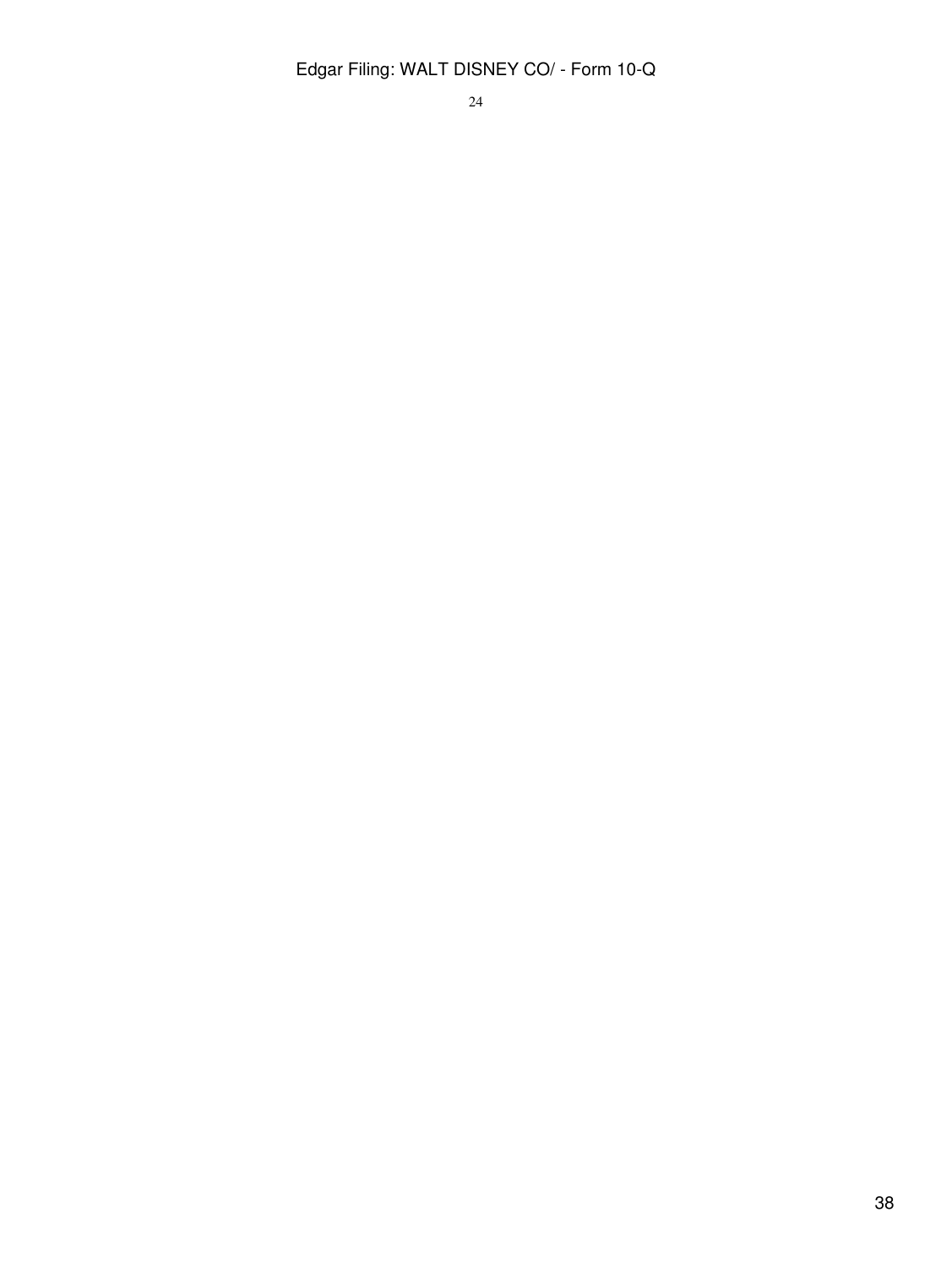#### FINANCIAL CONDITION AND RESULTS OF OPERATIONS (continued)

#### **Studio Entertainment**

#### *Revenues*

Revenues increased 17%, or \$243 million, to \$1.7 billion primarily due to increases of \$160 million in worldwide home entertainment, \$42 million in worldwide theatrical motion picture distribution and \$35 million in music distribution driven by the strong performance of High School Musical.

The increase in worldwide home entertainment revenues was primarily due to the strong performance of *The Chronicles of Narnia: The Lion, The Witch and The Wardrobe.* The increase in worldwide theatrical motion picture distribution revenues was primarily due to the stronger performing slate of titles, led by the most recent Disney/Pixar animated release, *Cars,* partially offset by lower revenues from Miramax titles.

#### *Costs and Expenses*

Costs and expenses, which consist primarily of production cost amortization, distribution and selling expenses, product costs and participation costs, decreased 3%, or \$41 million. Lower costs and expenses were driven by decreases in domestic theatrical motion picture distribution and worldwide home entertainment, partially offset by an increase in international theatrical motion picture distribution and higher music distribution expenses.

The decrease in costs and expenses in domestic theatrical motion picture distribution was primarily due to reduced distribution costs associated with Miramax releases in the current quarter. The decrease in costs and expenses in worldwide home entertainment was primarily due to lower distribution costs driven in part by fewer returns and reduced marketing expenditures, partially offset by higher participation costs resulting from the strong performance of *The Chronicles of Narnia: The Lion, The Witch and The Wardrobe.* These decreases were partially offset by an increase in costs and expenses in international theatrical motion picture distribution driven by the timing of marketing expenses for *Cars,* which began its international release late in the quarter. Additionally, the current quarter results in the theatrical markets were dampened by marketing expenses related to *Pirates of the Caribbean: Dead Mans Chest*, which was released subsequent to the end of the quarter.

#### *Segment Operating Income*

Segment operating income increased \$284 million, to \$240 million, primarily due to improvements in worldwide home entertainment and domestic theatrical motion picture distribution, partially offset by a decrease in international theatrical motion picture distribution.

Worldwide home entertainment growth was primarily due to the strong performance of *The Chronicles of Narnia: The Lion, The Witch and The Wardrobe* and lower marketing and distribution costs. The improvement in domestic theatrical motion picture distribution was primarily due to reduced distribution costs at Miramax and the better performing slate of titles in the current quarter, which included *Cars*. The decrease in international theatrical motion picture distribution was primarily due to higher distribution costs.

#### *Restructuring*

On July 18, 2006, the Company announced a restructuring of the operations of Studio Entertainment. In connection with this restructuring, the Company expects to reduce the Studio workforce by approximately 650 positions worldwide resulting in an after-tax charge for employee termination benefits of approximately \$25 million, the majority of which is expected to be incurred in the fourth quarter of fiscal 2006.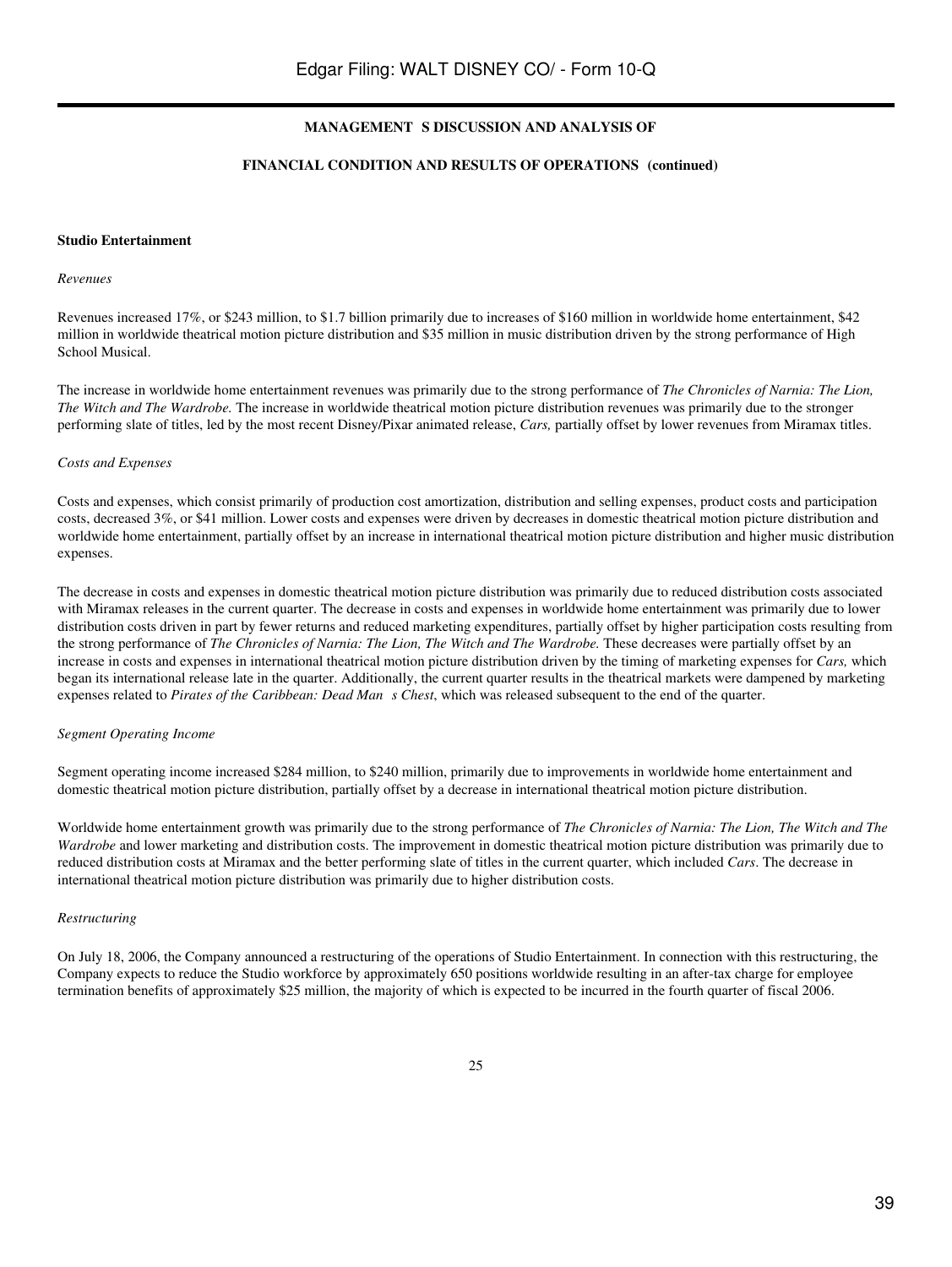#### FINANCIAL CONDITION AND RESULTS OF OPERATIONS (continued)

#### **Consumer Products**

#### *Revenues*

Revenues for the quarter increased 6%, or \$27 million, to \$445 million, due to increases of \$44 million at Merchandise Licensing and \$16 million at Buena Vista Games, partially offset by a decline at Publishing. The increase at Merchandise Licensing was due to higher earned royalties, led by the strong performance of merchandise related to *Cars* and *Pirates of the Caribbean*.

#### *Costs and Expenses*

Costs and expenses decreased 4%, or \$14 million, driven by decreases at Publishing, partially offset by higher costs of goods sold, increased product development spending on both current and future titles and higher marketing costs at Buena Vista Games.

#### *Segment Operating Income*

Segment operating income increased 69%, or \$43 million, to \$105 million, primarily due to higher Merchandise Licensing revenues.

# *Business Segment Results Nine Month Results*

#### **Media Networks**

#### *Revenues*

Media Networks revenues increased 11%, or \$1.1 billion, to \$11 billion, due to an increase of 15%, or \$671 million at Broadcasting and an increase of 8%, or \$439 million at the Cable Networks.

Increased Broadcasting revenues were due to growth at the ABC Television Network and Television Production and Distribution. The increase at ABC Television Network was primarily due to an increase in primetime advertising revenues resulting from strong upfront sales, continued strength in ratings and higher rates as well as advertising revenues from the Super Bowl. The increase at Television Production and Distribution was primarily due to increased sales of Touchstone Television dramas in the international markets, including *Greys Anatomy, Criminal Minds, Ghost Whisperer* and *Desperate Housewives* and higher third party license fees in the domestic markets from *Scrubs,* which entered its fifth season of network television, *Criminal Minds* and *Ghost Whisperer*.

Increased Cable Networks revenues were due to increases of \$267 million from cable and satellite operators and \$145 million in advertising revenues. The increase in cable and satellite operator revenues was primarily due to contractual rate increases at ESPN and subscriber growth at the Disney Channels and ESPN, partially offset by an increase in deferred revenues at ESPN. Increased advertising revenue was primarily due to higher ratings and rates at ESPN. Through the nine-month period, the Company has deferred net revenues of \$158 million related to sports programming commitments at ESPN compared to an \$86 million net deferral in the prior-year period. The increase in the deferred revenues is primarily due to new programming commitment provisions in affiliate contracts. The Company expects to fulfill these sports programming commitments within the contractual time periods over the next quarter.

#### *Costs and Expenses*

Costs and expenses increased 11%, or \$836 million, to \$8.6 billion due to a 12% or \$503 million increase at Broadcasting and a 9% or \$333 million increase at the Cable Networks. Broadcasting costs and expenses increased primarily due to higher programming costs at the ABC Television Network,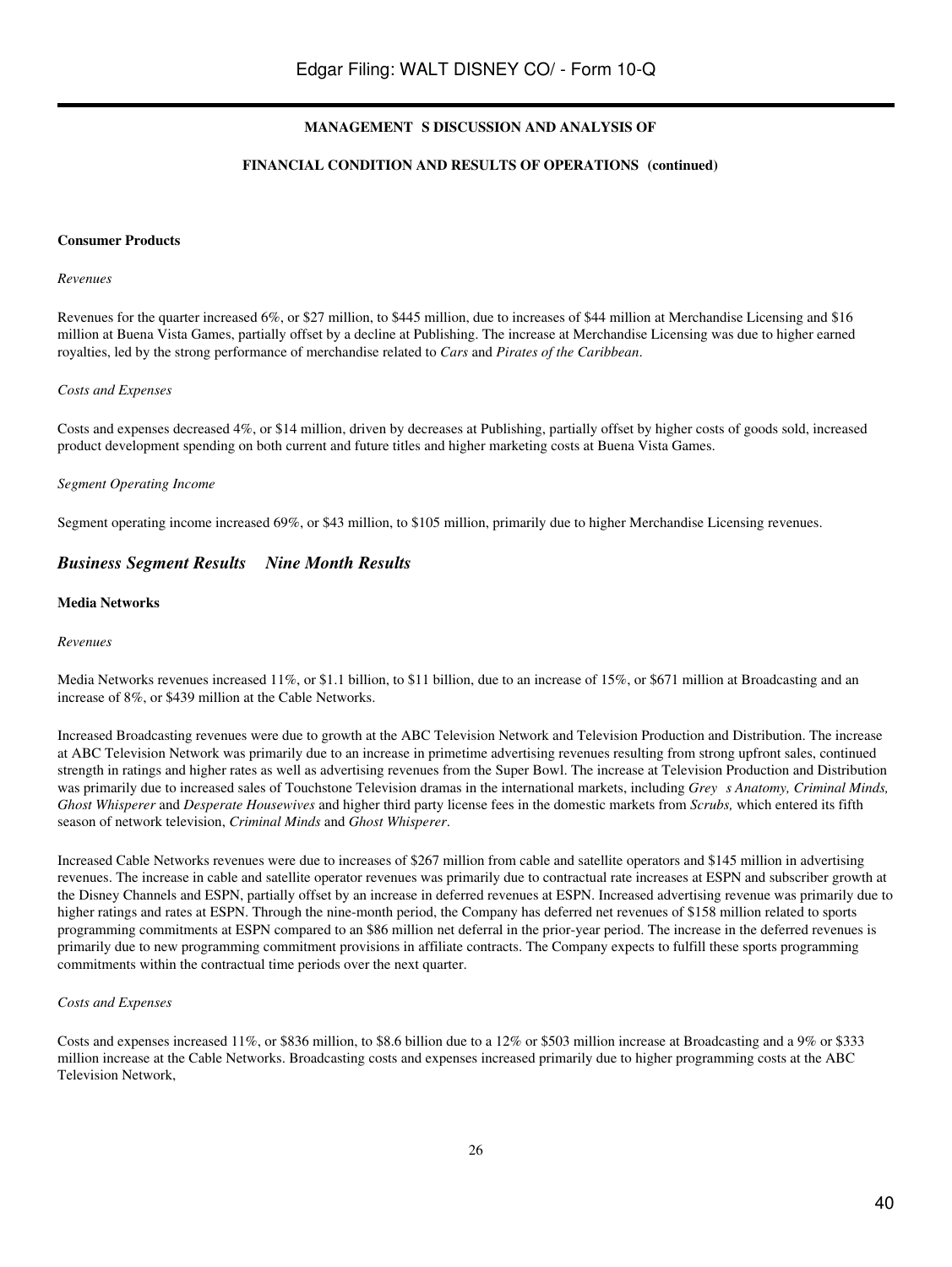#### FINANCIAL CONDITION AND RESULTS OF OPERATIONS (continued)

including costs related to the Super Bowl, higher production and distribution costs from sales of Touchstone Television series in the international and domestic markets, increased number and costs of pilot productions and costs associated with new initiatives (including Disney branded mobile phone service) at the Internet group. The increase at Cable Networks was primarily due to increased costs at ESPN. The increase in costs at ESPN was driven by higher expenses for its branded mobile phone service, higher programming costs from the new MLB long-term license agreement, increased general and administrative expenses and higher marketing costs.

#### *Segment Operating Income*

Segment operating income increased 11%, or \$264 million, to \$2.7 billion due to increases of \$161 million at Broadcasting and \$103 million at Cable Networks. The increase at Broadcasting was due to improved primetime performance at the ABC Television Network and the success of Touchtone Television productions in international and domestic markets, partially offset by costs associated with new initiatives at the Internet group. The increase at the Cable Networks was primarily due to growth at ESPN. Also included in segment operating income is income from equity investees of \$336 million for the nine months ended July 1, 2006 compared to \$346 million for the prior-year period which included a \$32 million impairment charge for a Latin American cable investment.

#### **Parks and Resorts**

#### *Revenues*

Revenues at Parks and Resorts increased 11%, or \$720 million, to \$7.4 billion, due to increases of \$556 million at our domestic resorts and a net increase of \$163 million at our international resorts.

#### *Domestic Parks and Resorts*

At our domestic parks and resorts, revenue growth was due to increased guest spending and attendance, higher hotel occupancy and strong sales at Disney Vacation Club. Increased guest spending was due to a higher average daily hotel room rate at both domestic resorts, higher average ticket prices at Disneyland Resort and increased food, beverage and merchandise spending at both domestic resorts. Increased attendance and hotel occupancy were driven by the 50th anniversary celebration at both domestic resorts, which concludes in late 2006.

The following table presents attendance, per capita theme park guest spending and hotel statistics for our domestic properties:

|                                       | <b>East Coast</b><br>Nine Months Ended |                 |                 | <b>West Coast</b><br>Nine Months Ended | <b>Total Domestic</b><br>Nine Months Ended |                 |  |  |
|---------------------------------------|----------------------------------------|-----------------|-----------------|----------------------------------------|--------------------------------------------|-----------------|--|--|
|                                       | July 1,<br>2006                        | July 2,<br>2005 | July 1,<br>2006 | July 2,<br>2005                        | July 1,<br>2006                            | July 2,<br>2005 |  |  |
| Increase in Attendance                | $5\%$                                  | $2\%$           | 11 %            | $1 \%$                                 | 7%                                         | $2\%$           |  |  |
| Increase in Per Capita Guest Spending | $0\%$                                  | $4\%$           | 11 %            | $12\%$                                 | 3%                                         | 6%              |  |  |
| Occupancy                             | 87%                                    | 84 %            | $94\%$          | 88%                                    | 87%                                        | $85\%$          |  |  |
| Available Room Nights (in thousands)  | 6.622                                  | 6.560           | 607             | 607                                    | 7.229                                      | 7.167           |  |  |
| Per Room Guest Spending               | 218                                    | 204             | \$280           | 264                                    | 223                                        | 209             |  |  |

Per room guest spending consists of the average daily hotel room rate as well as guest spending on food, beverages and merchandise at the hotels.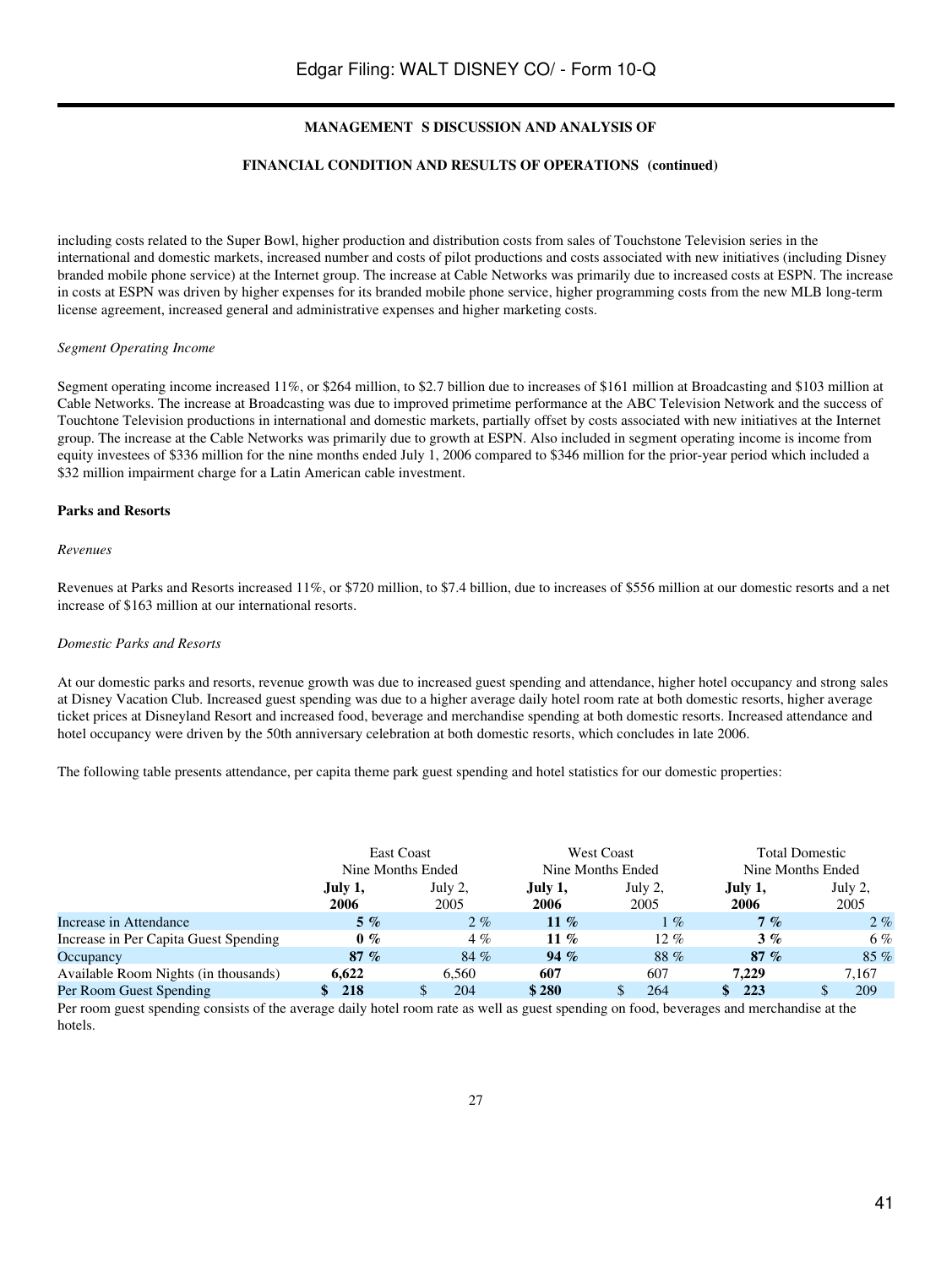#### FINANCIAL CONDITION AND RESULTS OF OPERATIONS (continued)

#### *International Parks and Resorts*

Hong Kong Disneyland revenue growth reflects the first full nine months of theme park operations as compared to the prior year when the park was not yet open. Revenue growth at Hong Kong Disneyland was partially offset by a decline in revenue at Disneyland Resort Paris due to the unfavorable impact of foreign currency translation as a result of the strengthening of the U.S. dollar against the Euro.

#### *Costs and Expenses*

Costs and expenses increased 8%, or \$452 million primarily due to higher operating expenses at the domestic resorts driven by increased volumes and costs associated with new guest offerings and new attractions associated with the 50th anniversary celebration. In addition, higher costs reflected the first full nine months of theme park operations at Hong Kong Disneyland, partially offset by a decline in expenses at Disneyland Resort Paris due to the favorable impact of foreign currency translation as a result of the strengthening of the U.S. dollar against the Euro.

#### *Segment Operating Income*

Segment operating income increased 31%, or \$269 million, to \$1.1 billion due to growth at both of our domestic resorts driven by the success of the 50<sup>th</sup> anniversary celebration of Disneyland.

#### **Studio Entertainment**

#### *Revenues*

Revenues decreased 9%, or \$560 million, to \$5.5 billion primarily due to decreases of \$602 million in worldwide home entertainment, \$35 million in television distribution and \$30 million in worldwide theatrical motion picture distribution, partially offset by an increase of \$56 million in music distribution driven by the strong performance of *High School Musical* and *Rascal Flatts*.

Lower worldwide home entertainment revenues were primarily due to a decline in unit sales. Significant current period titles included *The Chronicles of Narnia: The Lion, The Witch and The Wardrobe, Cinderella* Platinum Release and *Chicken Little* while prior-year period titles included *The Incredibles, National Treasure, Bambi* Platinum Release and *Aladdin* Platinum Release.

Lower television distribution revenues were primarily due to fewer strong-performing titles in the domestic markets relative to the prior-year period.

The decrease in worldwide theatrical motion picture distribution revenues was driven by fewer domestic Miramax theatrical releases in the current period, partially offset by the strong box-office performance of *The Chronicles of Narnia: The Lion, The Witch and The Wardrobe*, *Chicken Little* and *Cars* compared to the prior-year period titles, which included *The Incredibles* and *National Treasure*.

#### *Costs and Expenses*

Costs and expenses decreased 10%, or \$555 million, primarily due to decreases in worldwide home entertainment, partially offset by higher music distribution expenses.

The decline in costs and expenses at worldwide home entertainment was primarily due to lower distribution costs and production cost amortization as a result of decreased unit sales.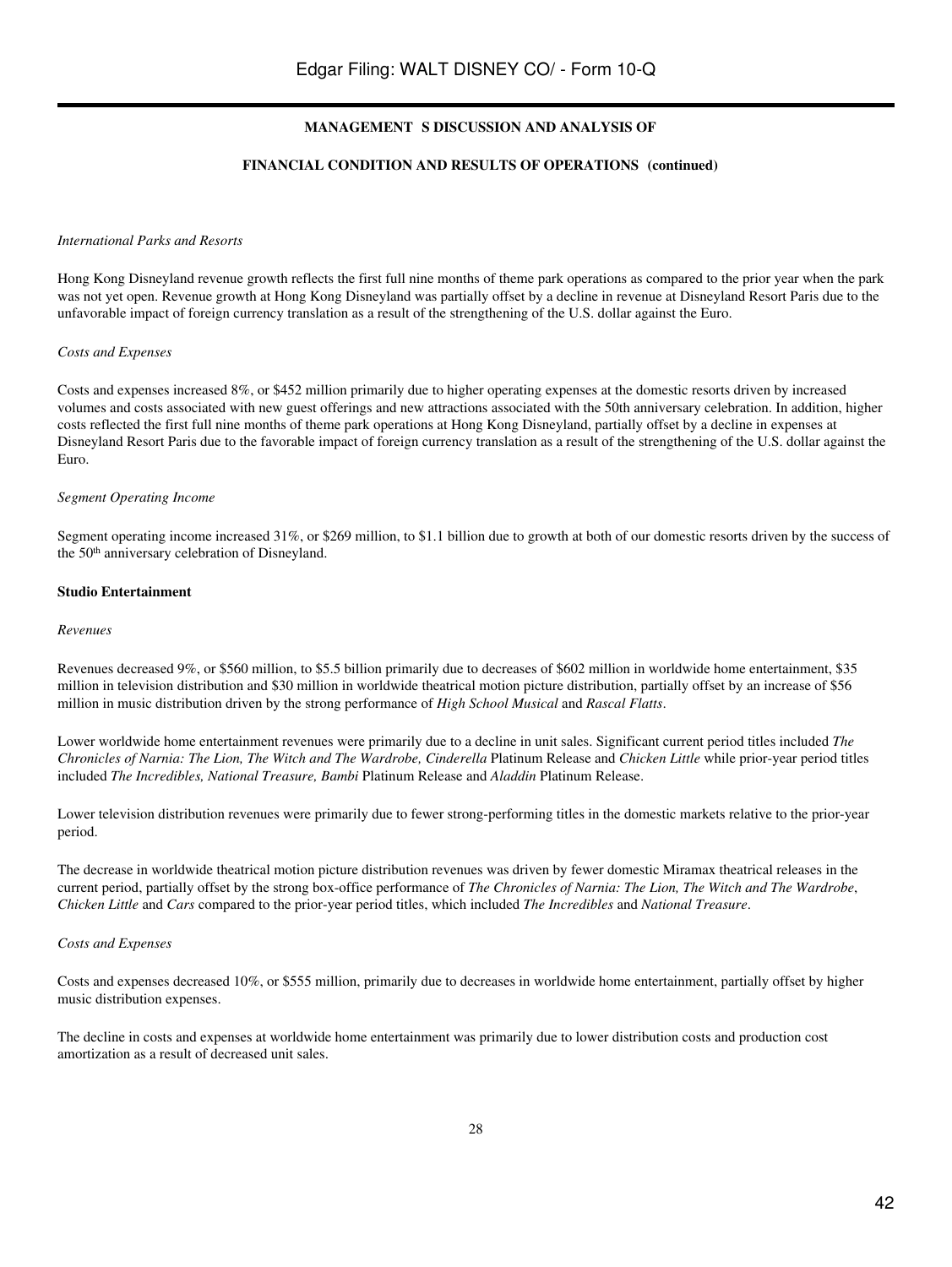# FINANCIAL CONDITION AND RESULTS OF OPERATIONS (continued)

#### *Segment Operating Income*

Segment operating income decreased 1%, or \$5 million, to \$515 million as decreases in worldwide television distribution and worldwide theatrical motion picture distribution were largely offset by an increase in worldwide home entertainment.

## **Consumer Products**

#### *Revenues*

Revenues increased 1%, or \$21 million, to \$1.6 billion, due to sales growth of \$106 million at Buena Vista Games and \$57 million at Merchandise Licensing. These increases were partially offset by a decrease of \$84 million related to the sale of The Disney Store North America chain in the first quarter of 2005, as well as a decrease of \$29 million at The Disney Store Europe.

Sales growth at Buena Vista Games was due to the release of Disney published titles based on *The Chronicles of Narnia: The Lion, The Witch and The Wardrobe,* and *Chicken Little*. Sales growth at Merchandise Licensing was driven by higher revenues at Home and Hardlines primarily due to home and infant furnishings and food and personal care products, respectively.

## *Costs and Expenses*

Costs and expenses decreased 4%, or \$52 million, due to the sale of The Disney Store North America chain and a decrease at The Disney Store Europe, partially offset by higher costs of goods sold, increased product development spending on both current and future titles and higher marketing at Buena Vista Games.

## *Segment Operating Income*

Segment operating income increased 18%, or \$74 million, to \$479 million, driven by higher Merchandise Licensing revenues at Home and Hardlines.

## **CORPORATE AND OTHER NON-SEGMENT ITEMS**

## **Corporate and Unallocated Shared Expenses**

Corporate and unallocated shared expenses are as follows:

|                                           |         | <b>Ouarter Ended</b> |          | <b>Nine Months Ended</b><br>July 1, |         |        |
|-------------------------------------------|---------|----------------------|----------|-------------------------------------|---------|--------|
|                                           | July 1, | July 2,              |          |                                     | July 2, |        |
| (in millions)                             | 2006    | 2005                 | Change   | 2006                                | 2005    | Thange |
| Corporate and unallocated shared expenses | \$(119) | (137)                | $(13)\%$ | \$ (361)                            | (379)   | (5)%   |

The decrease in corporate and unallocated shared expenses for the quarter and nine months was primarily due to insurance reimbursements of previously expensed legal costs and a write-down related to the MovieBeam venture in the prior-year quarter. These decreases were partially offset by transition costs in connection with the previously announced transfer of certain information technology functions and support services to third party service providers in the United States. For the nine months, the decrease also reflected lower external litigation costs.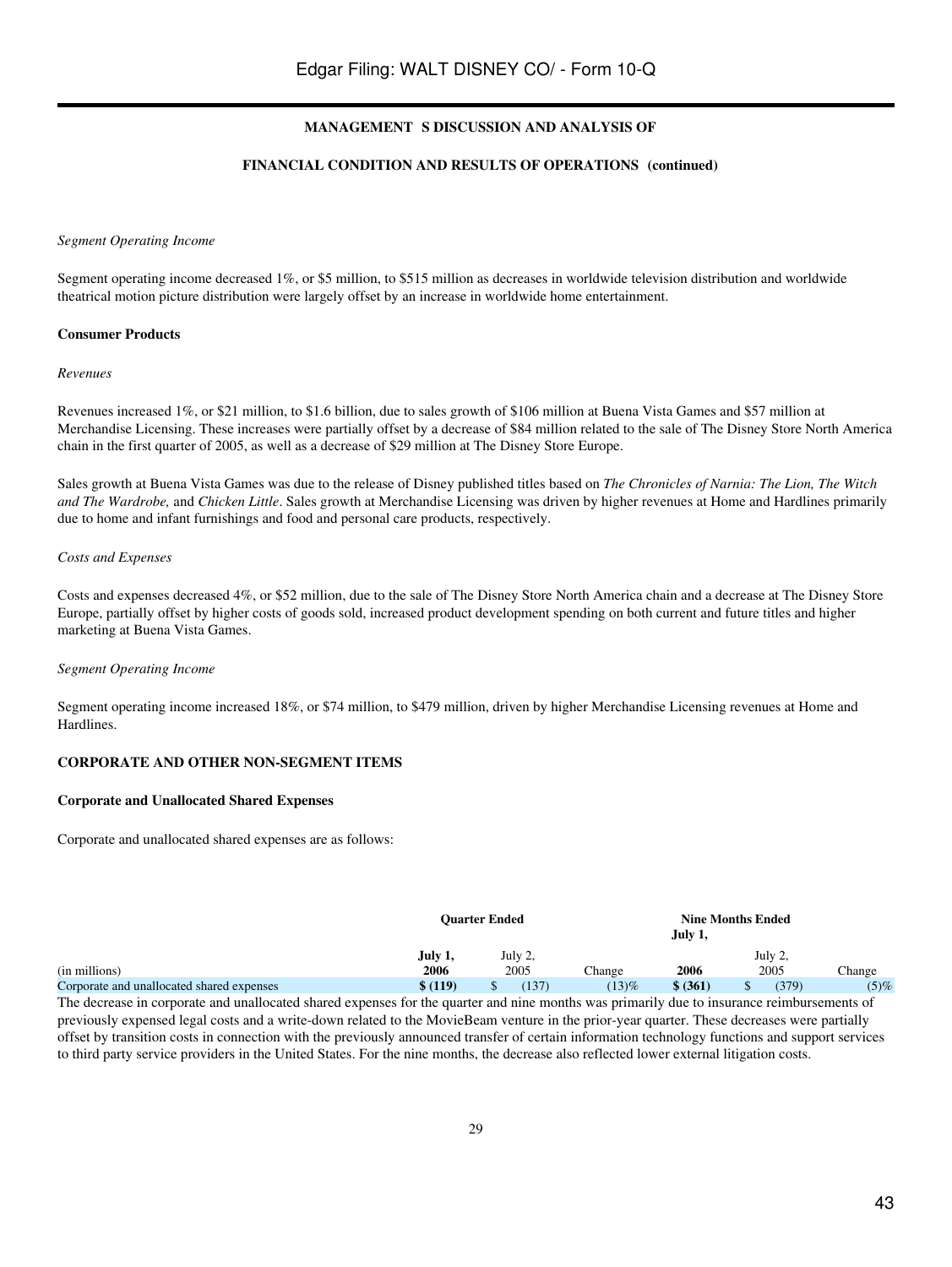## FINANCIAL CONDITION AND RESULTS OF OPERATIONS (continued)

#### **Net Interest Expense**

Net interest expense is presented below:

|                                   | <b>Ouarter Ended</b> |  |         | <b>Nine Months Ended</b> |                     |  |         |        |  |
|-----------------------------------|----------------------|--|---------|--------------------------|---------------------|--|---------|--------|--|
|                                   | July 1,              |  | July 2, |                          |                     |  | July 2, |        |  |
| (in millions)                     | 2006                 |  | 2005    | Change                   | <b>July 1, 2006</b> |  | 2005    | Change |  |
| Interest expense                  | \$(158)              |  | (153)   | 3%                       | \$ (526)            |  | (456)   | 15%    |  |
| Interest and investment income    | 25                   |  | 19      | $32\%$                   | 85                  |  | 31      | nm     |  |
| Euro Disney gain on restructuring |                      |  |         |                          |                     |  | 61      | nm     |  |
|                                   |                      |  |         |                          |                     |  |         |        |  |
| Net interest expense              | \$ (133)             |  | 134)    | $(1)\%$                  | \$ (441)            |  | (364)   | 21%    |  |

Interest expense increased 3% for the quarter and 15% for the nine months primarily due to higher interest expense at Hong Kong Disneyland. Hong Kong Disneyland s interest expense was capitalized during the prior-year period as the park was under construction. For the nine months, the increase also reflected higher effective interest rates.

Interest and investment income for the nine months ended July 1, 2006 included a \$12 million recovery in connection with the Companys leveraged lease investment with United Airlines which had been written off previously. The prior-year quarter and the nine months included write-downs of an investment in a company that licenses technology to the MovieBeam venture of \$10 million and \$42 million, respectively.

#### **Income Taxes**

The effective income tax rate is as follows:

|                           | <b>Ouarter Ended</b> |         |        | <b>Nine Months Ended</b> |         |        |
|---------------------------|----------------------|---------|--------|--------------------------|---------|--------|
|                           | July 1,              | July 2, |        |                          | July 2, |        |
|                           | 2006                 | 2005    | Change | 2006                     | 2005    | Change |
| Effective income tax rate | 33.8%                | 33.8%   | ppt    | $34.9\%$                 | 34.9%   | ppt    |

The effective income tax rate remained flat at 33.8% for the quarter. The current quarter benefited from the non-taxable gain on the deemed termination of the Pixar distribution agreement and the release of tax reserves related to the favorable resolution of certain state income tax matters. The 2005 quarter benefited from a favorable tax adjustment to a prior-year estimate.

The tax provisions for the current quarter and nine months reflect estimated tax benefits of \$35 million and \$78 million, respectively, from an exclusion provided under U.S. income tax laws with respect to certain extraterritorial income attributable to foreign trading gross receipts (FTGRs). This exclusion was repealed as part of the American Jobs Creation Act of 2004 (the Act), which was enacted on October 22, 2004. The Act provides for a phase-out such that the exclusion for the Company s otherwise qualifying FTGRs generated in fiscal 2005, 2006 and 2007 has and will be limited to approximately 85%, 65% and 15%, respectively, and no exclusion will generally be available in fiscal years 2008 and thereafter.

The Act also includes a new deduction for qualifying domestic production activities which first impacts the Company in the current year. The tax provisions for the current quarter and nine months reflect estimated tax benefits of \$8 million and \$19 million, respectively, with respect to this deduction.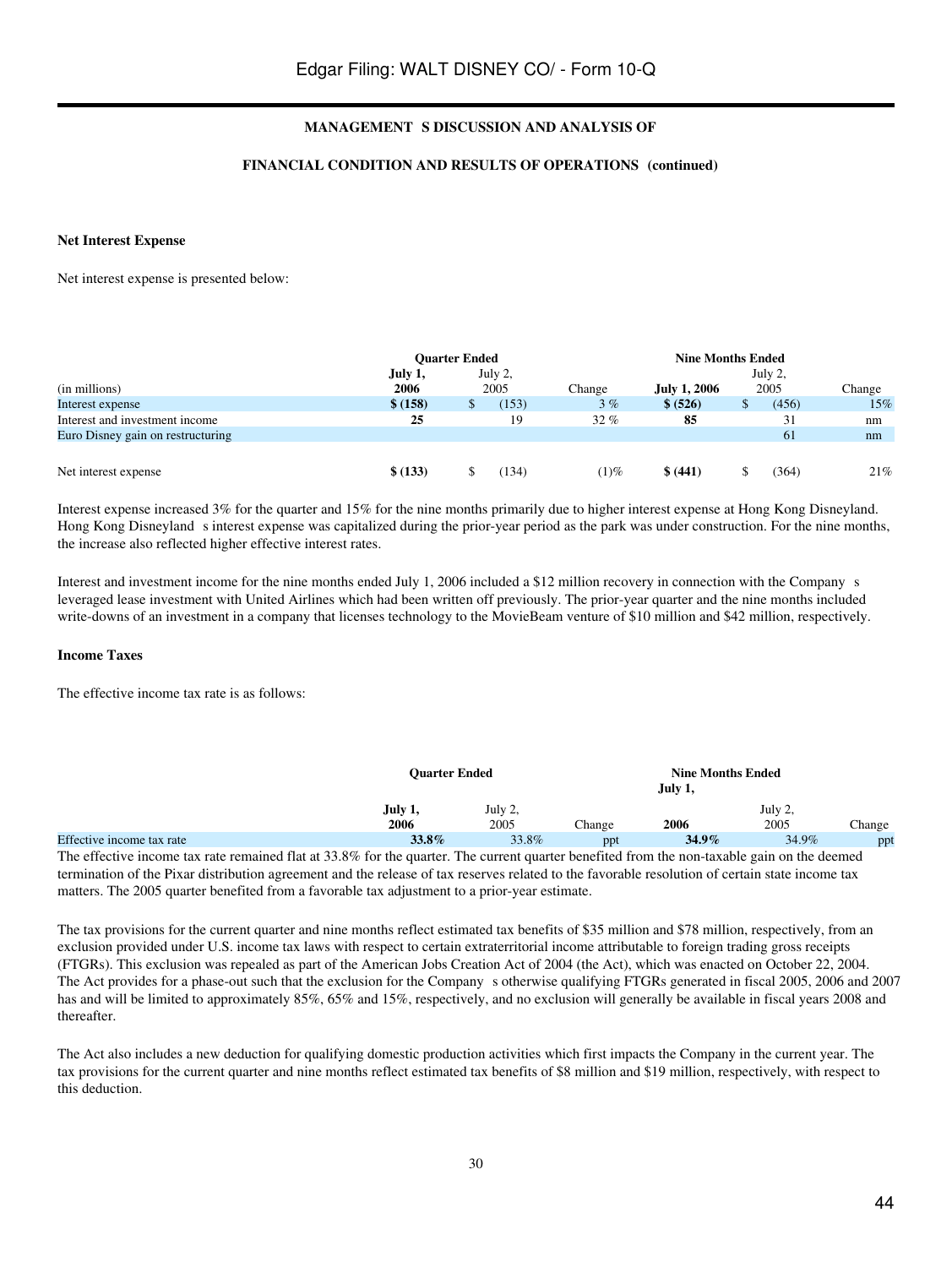# FINANCIAL CONDITION AND RESULTS OF OPERATIONS (continued)

The deduction in the current year, which is calculated at 3% of net income from qualified production activities, represents the first year of a phase-in period for this deduction which will ultimately increase to a 9% deduction beginning in fiscal 2011 when fully phased-in.

## **Minority Interests**

Minority interests are as follows:

|                           | <b>Ouarter Ended</b> |         |               |         | <b>Nine Months Ended</b> |        |
|---------------------------|----------------------|---------|---------------|---------|--------------------------|--------|
|                           | July 1,              | July 2, |               | July 1, | July 2,                  |        |
| (in millions)             | 2006                 | 2005    | <b>Change</b> | 2006    | 2005                     | Change |
| Minority interest expense | \$ (73)              | (47)    | 55%           | \$(101) | (127)                    | (20)%  |

Minority interest expense increased for the quarter due to the allocation of increased profits to the minority interest holder at ESPN and decreased losses (after royalties, financing costs and taxes) to minority interest holders of Euro Disney.

Minority interest expense decreased for the nine months primarily due to the allocation of increased losses (after royalties, financing costs and taxes) to the minority interest holders of the partially owned international theme parks, partially offset by the allocation of increased profits to the minority interest holder at ESPN.

## **FINANCIAL CONDITION**

The change in cash and cash equivalents is as follows:

|                                                  | <b>Nine Months Ended</b> |            |  |         |  |         |
|--------------------------------------------------|--------------------------|------------|--|---------|--|---------|
|                                                  |                          | July 1,    |  | July 2, |  |         |
| (in millions)                                    |                          | 2006       |  | 2005    |  | Change  |
| Cash provided by operations                      |                          | 3.649      |  | 2.928   |  | 721     |
| Cash provided by (used in) investing activities  |                          | 356        |  | (1,069) |  | 1.425   |
| Cash used by financing activities                |                          | (3,775)    |  | (1,867) |  | (1,908) |
|                                                  |                          |            |  |         |  |         |
| Increase (decrease) in cash and cash equivalents |                          | <b>230</b> |  | (8)     |  | 238     |

#### **Operating Activities**

The increase in cash provided by operations was driven by improved performance at Media Networks and Parks and Resorts, partially offset by higher income tax payments and pension contributions.

## *Film and Television Costs*

The Company s Studio Entertainment and Media Networks segments incur costs to acquire and produce television and feature film programming. Film and television production costs include all internally produced content such as live action and animated feature films, animated direct-to-video programming, television series, television specials, theatrical stage plays or other similar product. Programming costs include film or television product licensed for a specific period from third parties for airing on the Companys broadcast, cable networks and television stations. Programming assets are generally recorded when the programming becomes available to us with a corresponding increase in programming liabilities. Accordingly, we analyze our programming assets net of the related liability.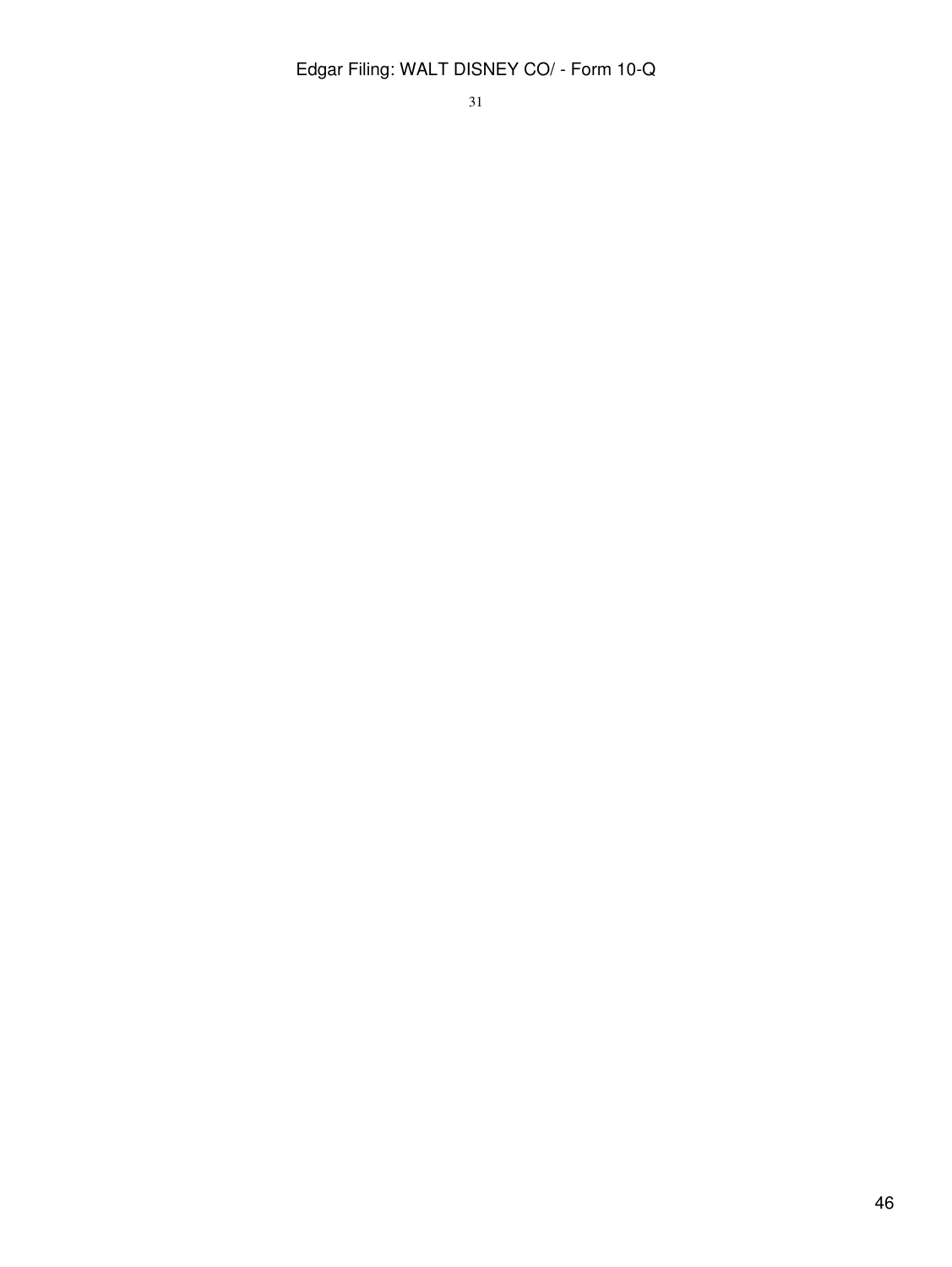# FINANCIAL CONDITION AND RESULTS OF OPERATIONS (continued)

The Company s film and television production and programming activity for the nine months ended July 1, 2006 and July 2, 2005 are as follows:

|                                                                | <b>Nine Months Ended</b> |               |
|----------------------------------------------------------------|--------------------------|---------------|
|                                                                | July 1,                  | July 2,       |
| (in millions)                                                  | 2006                     | 2005          |
| <b>Beginning balances:</b>                                     |                          |               |
| Production and programming assets                              | \$5,937                  | $\$$<br>6,422 |
| Programming liabilities                                        | (1,083)                  | (939)         |
|                                                                | 4,854                    | 5,483         |
| Spending:                                                      |                          |               |
| Film and television production                                 | 2,185                    | 2,021         |
| <b>Broadcast programming</b>                                   | 3,070                    | 2,822         |
|                                                                | 5,255                    | 4,843         |
| Amortization:                                                  |                          |               |
| Film and television production                                 | (2,619)                  | (2,365)       |
| <b>Broadcast programming</b>                                   | (3,080)                  | (2,741)       |
|                                                                | (5,699)                  | (5,106)       |
| Change in film and television production and programming costs | (444)                    | (263)         |
| Pixar film costs acquired                                      | 500                      |               |
| Other non-cash activity                                        | 41                       | (68)          |
| Ending balances:                                               |                          |               |
| Production and programming assets                              | 5,953                    | 6,278         |
| Programming liabilities                                        | (1,002)                  | (1,126)       |
|                                                                | \$4,951                  | \$<br>5,152   |

#### **Investing Activities**

Cash provided by investing activities during the nine months ended July 1, 2006 of \$356 million was due to proceeds from the sales of investments, partially offset by investments in parks, resorts and other property. During the nine months ended July 1, 2006, the Company invested \$770 million in parks, resorts and other properties as follows:

|                   |         | <b>Nine Months Ended</b> |         |
|-------------------|---------|--------------------------|---------|
|                   | July 1, |                          | July 2, |
| (in millions)     | 2006    |                          | 2005    |
| Media Networks    | \$120   |                          | 125     |
| Parks and Resorts |         |                          |         |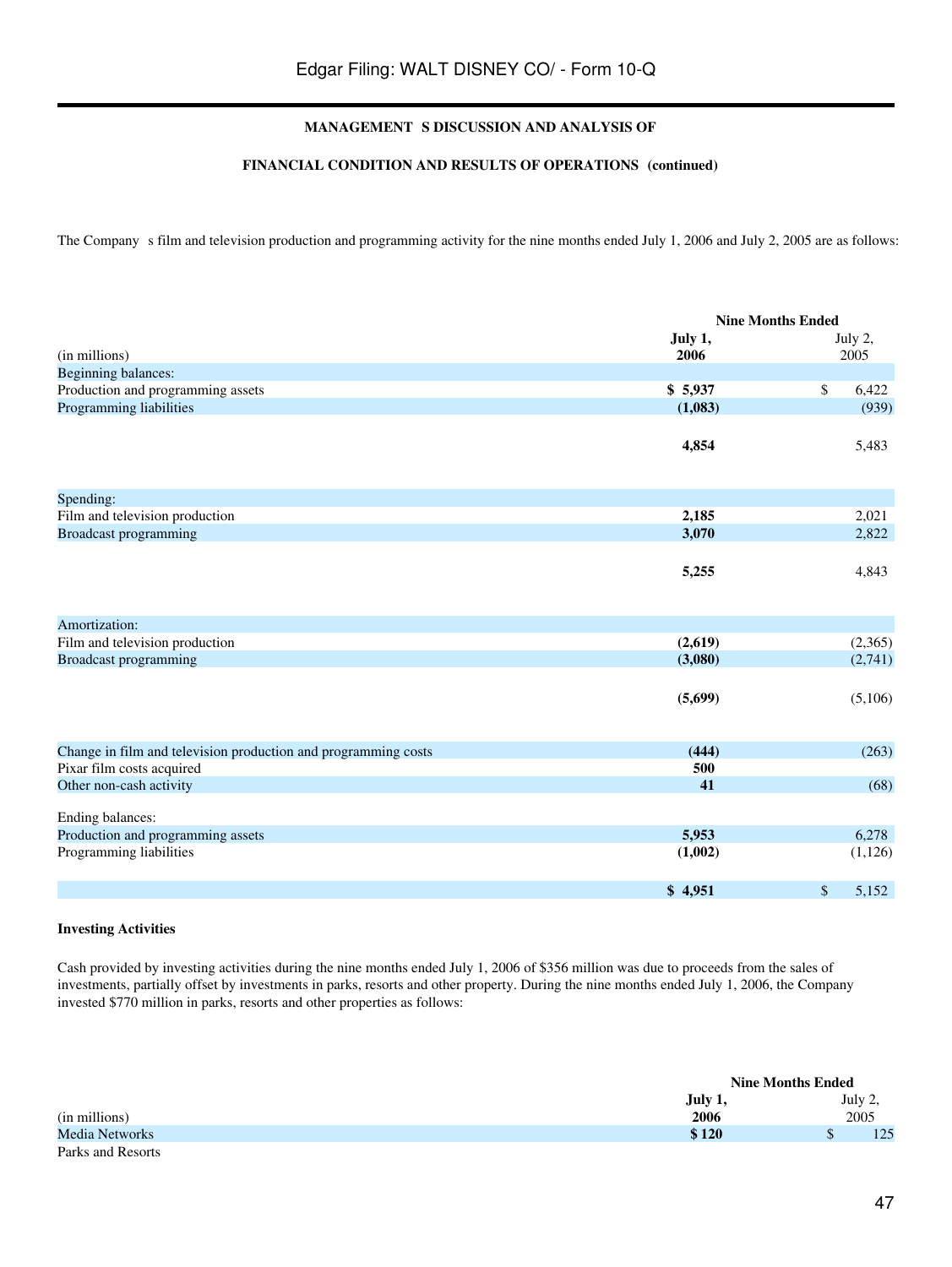| Domestic                       | 385   | 497         |
|--------------------------------|-------|-------------|
| International                  | 182   | 482         |
| <b>Total Parks and Resorts</b> | 567   | 979         |
| Studio Entertainment           | 24    | 26          |
| <b>Consumer Products</b>       | 8     | $7^{\circ}$ |
| Corporate and unallocated      | 51    | 50          |
|                                | \$770 | 1,187       |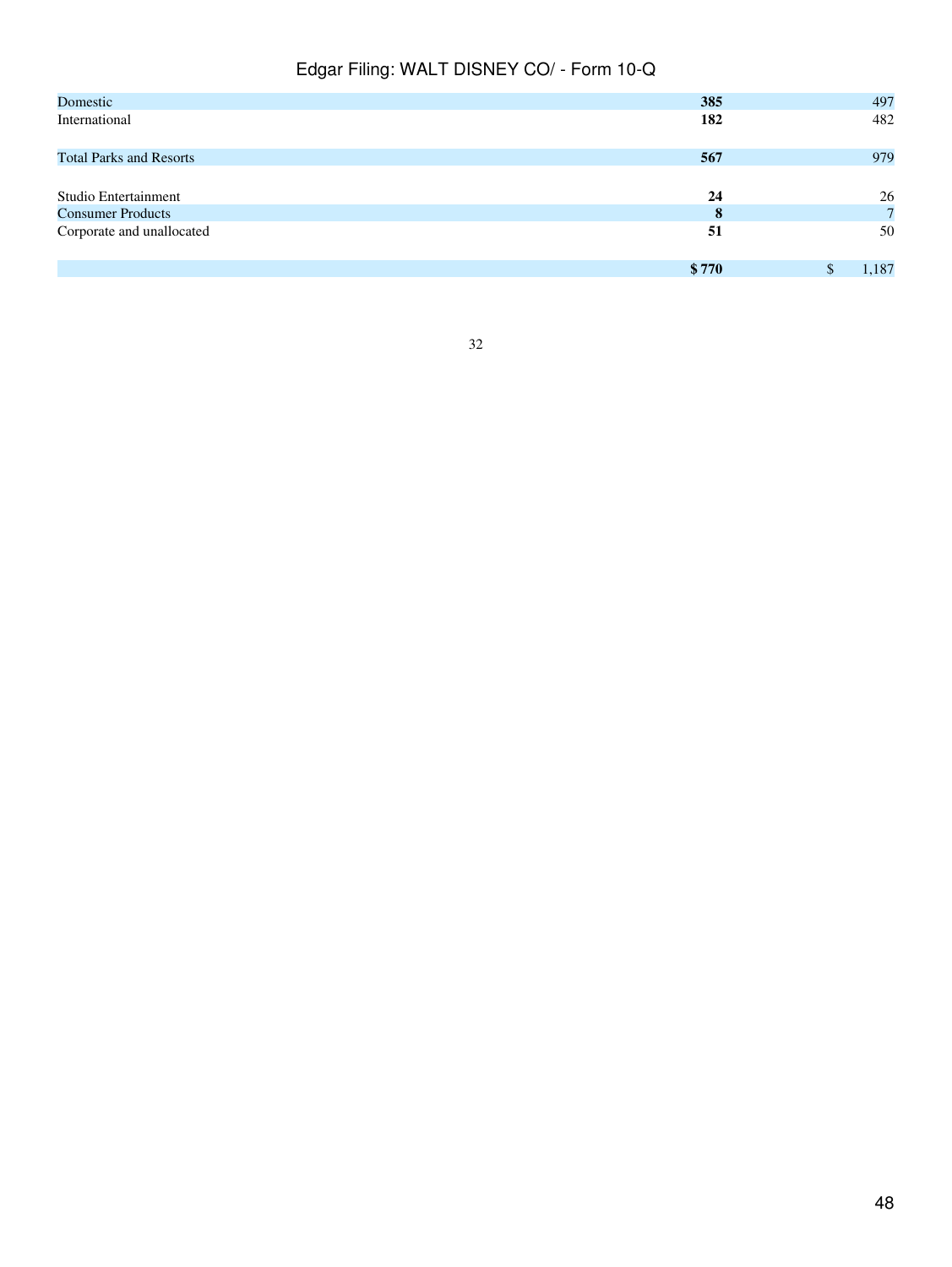# FINANCIAL CONDITION AND RESULTS OF OPERATIONS (continued)

Capital expenditures for the Parks and Resorts segment are principally for theme park and resort expansion, new rides and attractions and recurring capital improvements. The decrease in capital expenditures was primarily due to lower investment at Hong Kong Disneyland resulting from substantial completion of the park prior to its opening at the end of fiscal 2005, as well as lower expenditures at the domestic theme parks due to increased investment in the prior year in preparation for the Disneyland 50<sup>th</sup> anniversary celebration.

## **Financing Activities**

Cash used in financing activities during the nine months ended July 1, 2006 of \$3.8 billion primarily reflected share repurchases and dividends, partially offset by net borrowings and proceeds from the exercise of stock options.

During the nine months ended July 1, 2006, the Company s borrowing activity was as follows:

|                                       | October 1,   |                       |              | Other    | July 1,  |
|---------------------------------------|--------------|-----------------------|--------------|----------|----------|
|                                       | 2005         | Additions             | Payments     | Activity | 2006     |
| Commercial paper borrowings           | \$.<br>754   | \$1,381               | $\mathbb{S}$ | \$       | \$2,135  |
| U.S. medium-term notes                | 5,849        |                       | (1,600)      |          | 4,249    |
| Convertible senior notes              | 1,323        |                       |              |          | 1,323    |
| Other U.S. dollar denominated debt    | 305          |                       |              |          | 305      |
| Privately placed debt                 | 158          |                       | (51)         |          | 107      |
| European medium-term notes            | 213          | 88                    |              |          | 301      |
| Preferred stock                       | 363          |                       |              | (7)      | 356      |
| Capital Cities/ABC debt               | 186          |                       |              |          | 186      |
| <b>Film Financing</b>                 | 75           | 228                   | (71)         |          | 233      |
| Other $(1)$                           | 288          |                       | (2)          | (43)     | 243      |
| Euro Disney borrowings <sup>(1)</sup> | 2,036        |                       |              | 120      | 2,156    |
| Hong Kong Disneyland borrowings       | 917          | 132                   |              | 23       | 1,072    |
| Total                                 | 12,467<br>\$ | $\mathbb{S}$<br>1,829 | (1,724)      | \$<br>94 | \$12,666 |

(1) Other activity included a \$102 million increase from foreign currency translation as a result of the weakening of the U.S. dollar against the Euro.

The Company s bank facilities are as follows:

|                             | Committed | Capacity | Unused   |
|-----------------------------|-----------|----------|----------|
| (in millions)               | Capacity  | Used     | Capacity |
| Bank facility expiring 2010 | 2,250     | \$       | \$2,250  |
| Bank facility expiring 2011 | 2,250     | 208      | 2,042    |
| Total                       | 4.500     | 208      | \$4,292  |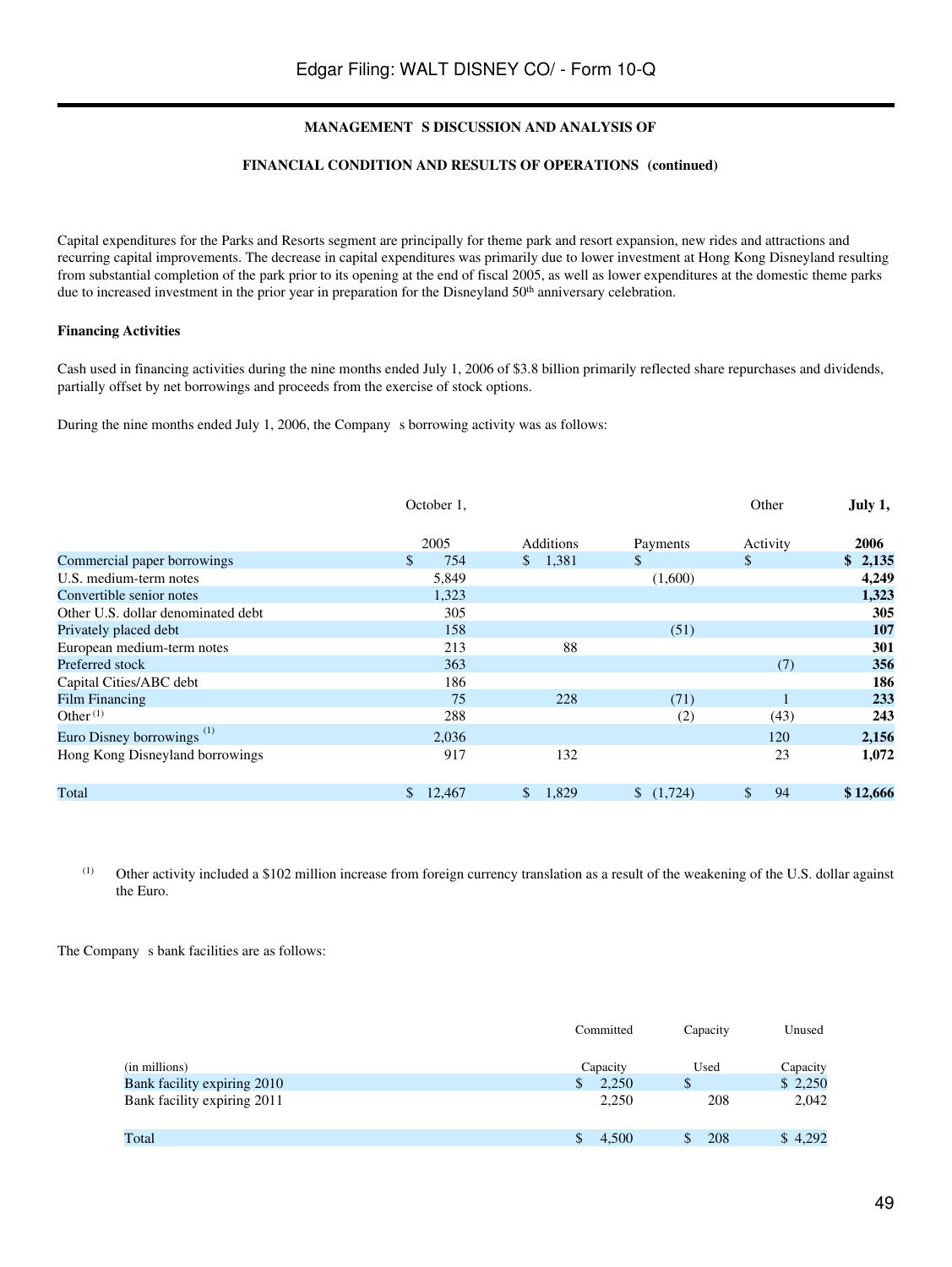In February 2006, the Company amended its two bank facilities. The amendments included an extension of the maturity of one of the facilities from 2009 to 2011. In addition, the Company also increased the amount of letters of credit that can be issued to \$800 million from \$500 million under the facility expiring in 2011. Any letter of credit issuances reduce available borrowings. These bank facilities allow for borrowings at LIBOR-based rates plus a spread, which depends on the Company s public debt rating and can range from 0.175% to 0.75%. As of July 1, 2006, the Company had not borrowed under these bank facilities although \$208 million of letters of credit had been issued under the facility expiring in 2011. The capacity of these bank facilities remains \$4.5 billion.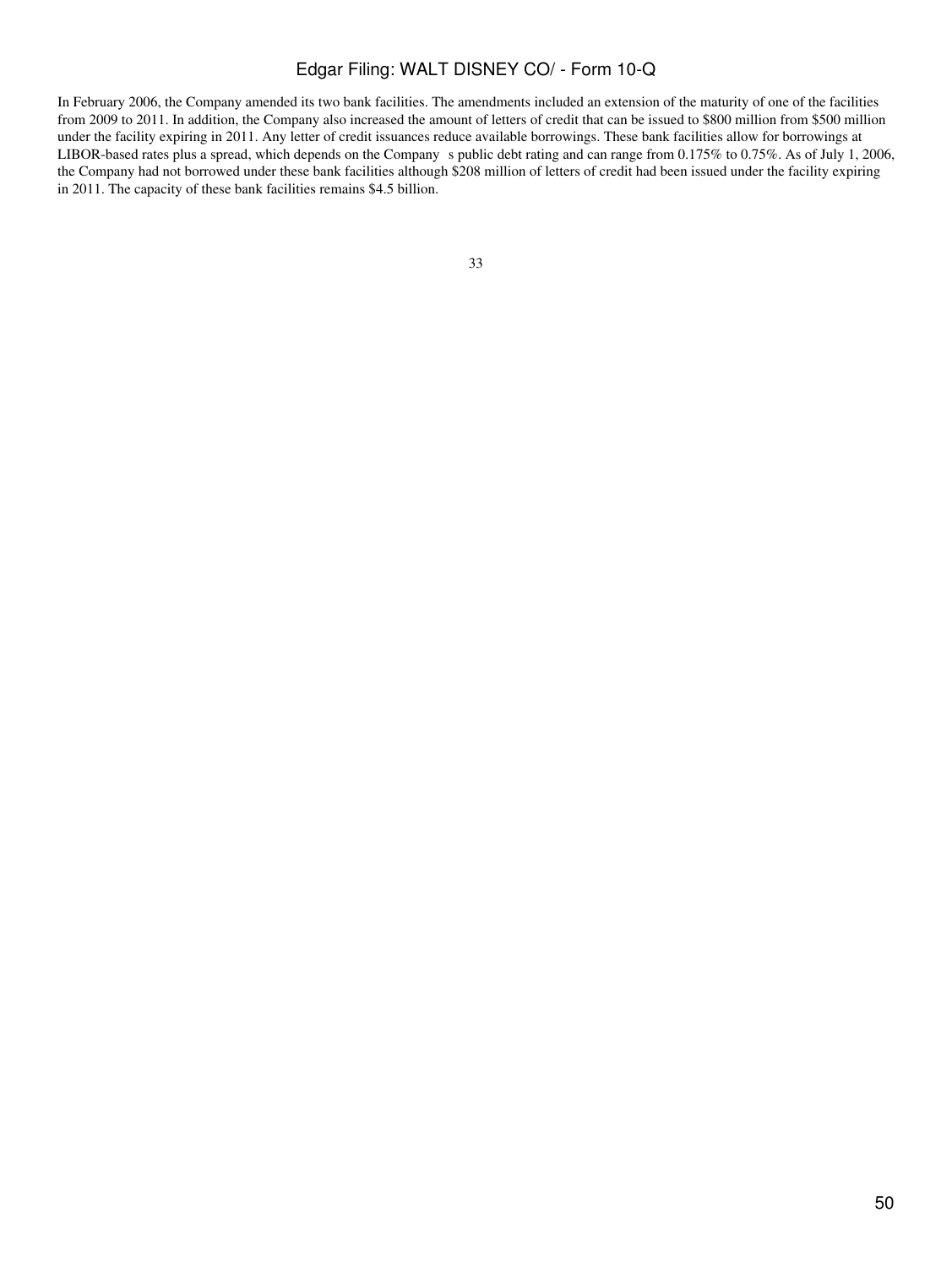#### FINANCIAL CONDITION AND RESULTS OF OPERATIONS (continued)

The Company may use commercial paper borrowings up to the amount of its above unused bank facilities, in conjunction with term debt issuance and operating cash flow, to retire or refinance other borrowings before or as they come due.

In July 2006, the Company issued \$750 million of notes under its United States Medium-Term Note Program which bear interest at a rate of 5.70% and mature in 2011. The proceeds from the notes were used for general corporate purposes.

The Company declared a \$519 million dividend (\$0.27 per share) on December 1, 2005 related to fiscal 2005, which was paid on January 6, 2006 to shareholders of record on December 12, 2005. The Company paid a \$490 million dividend (\$0.24 per share) during the second quarter of fiscal 2005 related to fiscal 2004.

During the nine months ended July 1, 2006, the Company repurchased 147 million shares of Disney common stock for approximately \$4.1 billion, of which 80 million shares for approximately \$2.4 billion were purchased in the third quarter. As of July 1, 2006, the Company had authorization in place to repurchase approximately 302 million additional shares, of which the Company has repurchased 67 million shares for slightly under \$2.0 billion subsequent to quarter-end through August 4, 2006. The repurchase program does not have an expiration date.

We believe that the Company s financial condition is strong and that its cash balances, other liquid assets, operating cash flows, access to debt and equity capital markets and borrowing capacity, taken together, provide adequate resources to fund ongoing operating requirements and future capital expenditures related to the expansion of existing businesses and development of new projects. However, the Companys operating cash flow and access to the capital markets can be impacted by macroeconomic factors outside of its control. In addition to macroeconomic factors, the Company s borrowing costs can be impacted by short and long-term debt ratings assigned by independent rating agencies, which are based, in significant part, on the Company s performance as measured by certain credit metrics such as interest coverage and leverage ratios. As of July 1, 2006, Moody s Investors Service s long and short-term debt ratings for the Company were A3 and P-2, respectively, with stable outlook; and Standard & Poors long and short-term debt ratings for the Company were A- and A-2, respectively, with stable outlook. The Company s bank facilities contain only one financial covenant, relating to interest coverage, which the Company met on July 1, 2006, by a significant margin. The Company s bank facilities also specifically exclude certain entities, such as Euro Disney and Hong Kong Disneyland, from any representations, covenants or events of default.

Beginning with fiscal year end 2006, Hong Kong Disneyland had been subject to semi-annual financial performance covenants under its commercial term loan and revolving credit facility agreement, which had an aggregate balance of approximately \$294 million on July 1, 2006. In July 2006, lenders under this agreement waived compliance with these covenants for the September 30, 2006 and March 31, 2007 measurement dates. The revolving credit facility (which has not been drawn on to date) will not be available for the period the waivers are in effect unless the covenants are, in fact, satisfied during the period. The covenants will be in effect for the September 30, 2007 measurement date.

Euro Disney has covenants under its debt agreements that limit its investing and financing activities. Beginning with fiscal year 2006, Euro Disney must meet financial performance covenants that will necessitate earnings growth which management expects will be realized in part by the success of new attractions, the first of which opened in April 2006. If revenue growth is not sufficient, Euro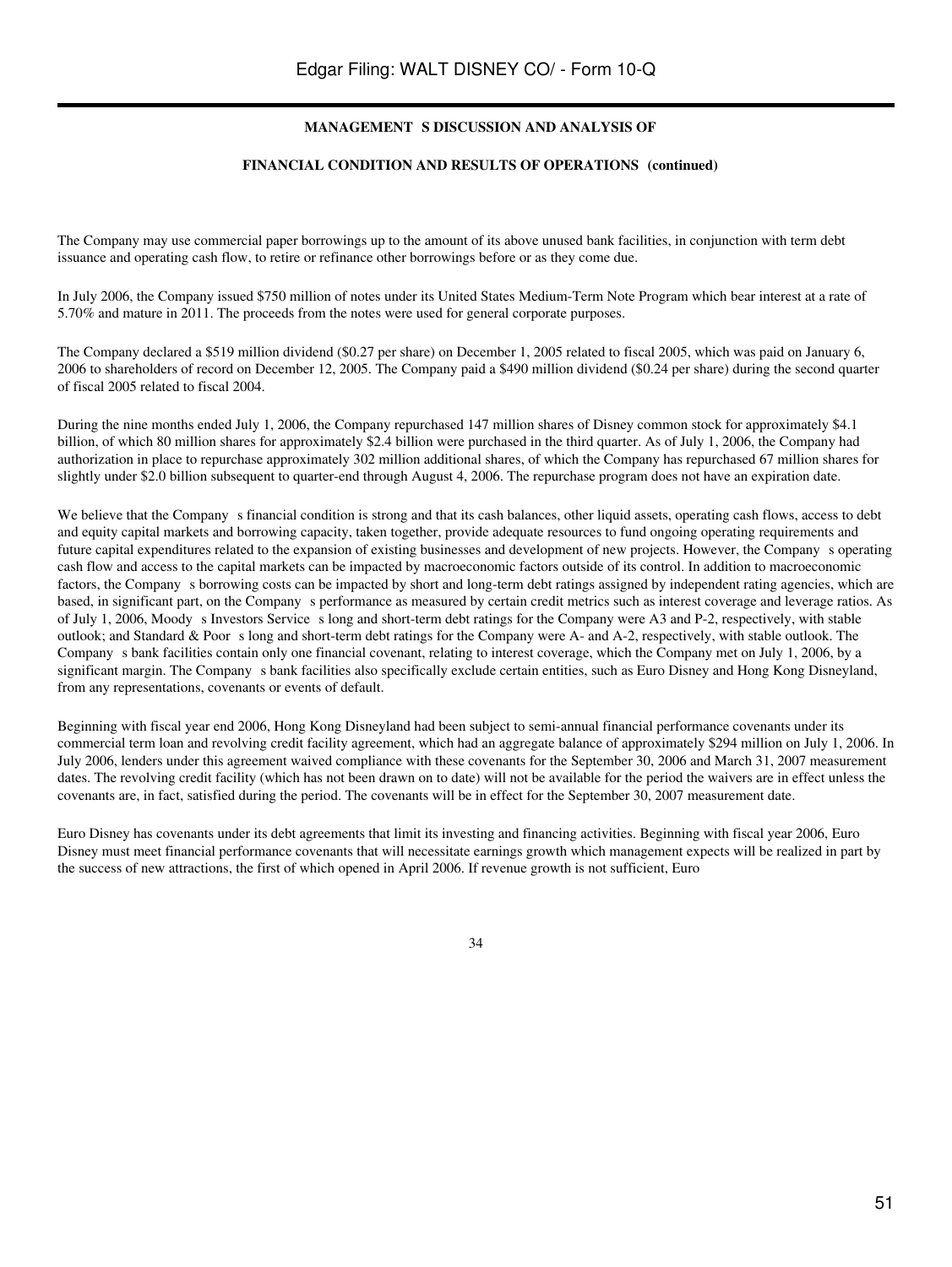## FINANCIAL CONDITION AND RESULTS OF OPERATIONS (continued)

Disney would have to appropriately reduce operating costs or curtail a portion of planned capital expenditures (outside those contained in its multi-year investment program). Euro Disney could also seek assistance from Disney or other parties, as permitted under its loan agreements. While there can be no assurance that revenue growth, or abatement of operating costs or capital expenditures, would be sufficient or that assistance would be available on acceptable terms, management currently expects Euro Disney will meet its financial performance covenants through one or more of these means.

#### **COMMITMENTS AND CONTINGENCIES**

#### *Legal and Tax Matters*

As disclosed in Notes 12 and 13 to the Condensed Consolidated Financial Statements the Company has exposure for certain legal and tax matters.

#### *Contractual Commitments and Guarantees*

See Note 12 to the Condensed Consolidated Financial Statements for information regarding the Companys contractual commitments and guarantees.

#### **OTHER MATTERS**

#### **Accounting Policies and Estimates**

We believe that the application of the following accounting policies, which are important to our financial position and results of operations, requires significant judgments and estimates on the part of management. For a summary of our significant accounting policies, see Note 2 of the Consolidated Financial Statements in the 2005 Annual Report.

#### *Film and Television Revenues and Costs*

We expense the cost of film and television productions over the applicable product life cycle based upon the ratio of the current period s gross revenues to the estimated remaining total gross revenues (ultimate revenues) for each production. If our estimate of ultimate revenues decreases, amortization of film and television costs will be accelerated. Conversely, if estimates of ultimate revenues increase, film and television cost amortization will be slowed. For film productions, ultimate revenues include revenues from all sources that will be earned within ten years of the date of the initial theatrical release. For television series, we include revenues that will be earned within ten years of the delivery of the first episode, or if still in production, five years from the date of delivery of the most recent episode, if later. For acquired film libraries, remaining revenues include amounts to be earned for up to twenty years from the date of acquisition.

With respect to films intended for theatrical release, the most sensitive factor affecting our estimate of ultimate revenues (and therefore affecting film cost amortization and/or impairment) is domestic theatrical performance. Revenues derived from other markets subsequent to the domestic theatrical release (e.g. the home video or international theatrical markets) have historically been highly correlated with domestic theatrical performance. Domestic theatrical performance varies primarily based upon the public interest and demand for a particular film, the quality of competing films at the time of release as well as the level of marketing effort. Upon a film s release and determination of domestic theatrical performance, the Companys estimates of revenues from succeeding windows and markets are revised, based on historical relationships. The most sensitive factor affecting our estimate of ultimate revenues for released films is the extent of home video sales achieved. Home video sales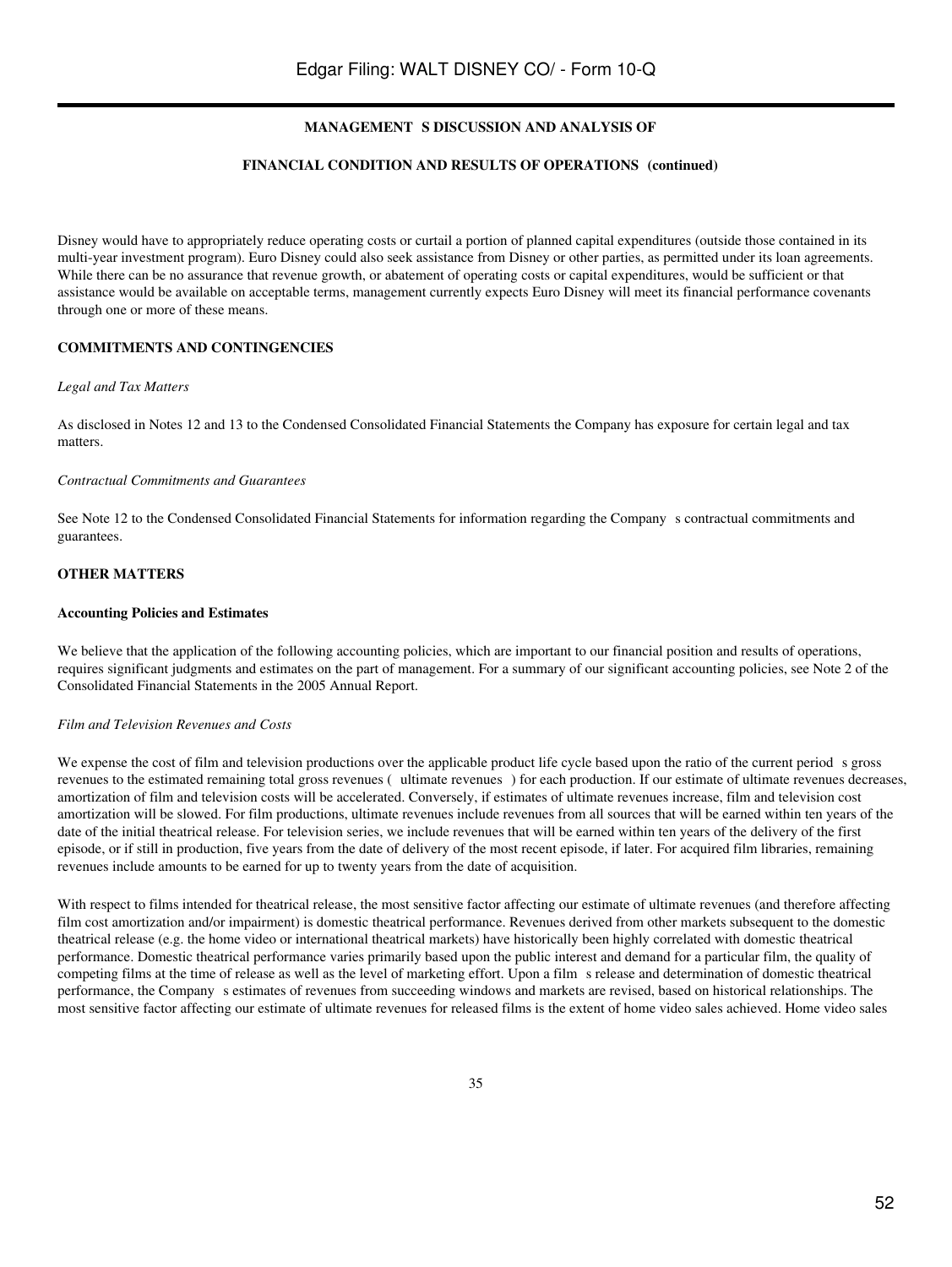## FINANCIAL CONDITION AND RESULTS OF OPERATIONS (continued)

vary based on the volume and quality of competing home video products as well as the manner in which retailers market and price our products.

With respect to television series or other television productions intended for broadcast, the most sensitive factor affecting estimates of ultimate revenues is the program s rating. Program ratings, which are an indication of market acceptance, directly affect the Company s ability to generate advertising revenues during the airing of the program. In addition, television series with greater market acceptance are more likely to generate incremental revenues through the eventual sale of the program rights in syndication. Alternatively, poor ratings may result in a television series cancellation, which would require the immediate write-off of any unamortized production costs.

We expense the cost of television broadcast rights for acquired movies, series and other programs based on the number of times the program is expected to be aired. Amortization of these television programming assets is accelerated if we reduce the estimated future airings and slowed if we increase the estimated future airings. The number of future airings of a particular program is impacted primarily by the programs ratings in previous airings, expected advertising rates, and availability and quality of alternative programming. Accordingly, planned usage is reviewed periodically and is revised if necessary. Rights costs for multi-year sports programming arrangements are amortized based upon the ratio of the current period s gross revenues to the estimated remaining total gross revenues (the Projected Revenue Method) or on a straight line basis, as appropriate. If our estimates of remaining total gross revenues decrease under the Projected Revenue Method, rights costs amortization will be accelerated. Conversely, if estimates of remaining total gross revenues increase under the Projected Revenue Method, rights costs amortization will be slowed.

Costs of film and television productions and programming rights for our broadcast businesses and cable networks are subject to valuation adjustments pursuant to applicable accounting rules. The net realizable value of the television broadcast program licenses and rights are reviewed using a daypart methodology. A daypart is defined as an aggregation of programs broadcast during a particular time of day or programs of a similar type. The Companys dayparts are: early morning, daytime, late night, primetime, news, children and sports (includes network and cable). The net realizable values of other cable programming assets are reviewed on an aggregated basis for each cable channel. Estimated values are based upon assumptions about future demand and market conditions. If actual demand or market conditions are less favorable than our projections, film, television and programming cost write-downs may be required.

#### *Revenue Recognition*

The Company has revenue recognition policies for its various operating segments, which are appropriate to the circumstances of each business. See Note 2 of the Consolidated Financial Statements in the 2005 Annual Report for a summary of these revenue recognition policies.

We record reductions to revenues for estimated future returns of merchandise, primarily home video, DVD and software products, and for customer programs and sales incentives. These estimates are based upon historical return experience, current economic trends and projections of customer demand for and acceptance of our products. If we underestimate the level of returns in a particular period, we may record less revenue in later periods when returns exceed the predicted amount. Conversely, if we overestimate the level of returns for a period, we may have additional revenue in later periods when returns are less than predicted.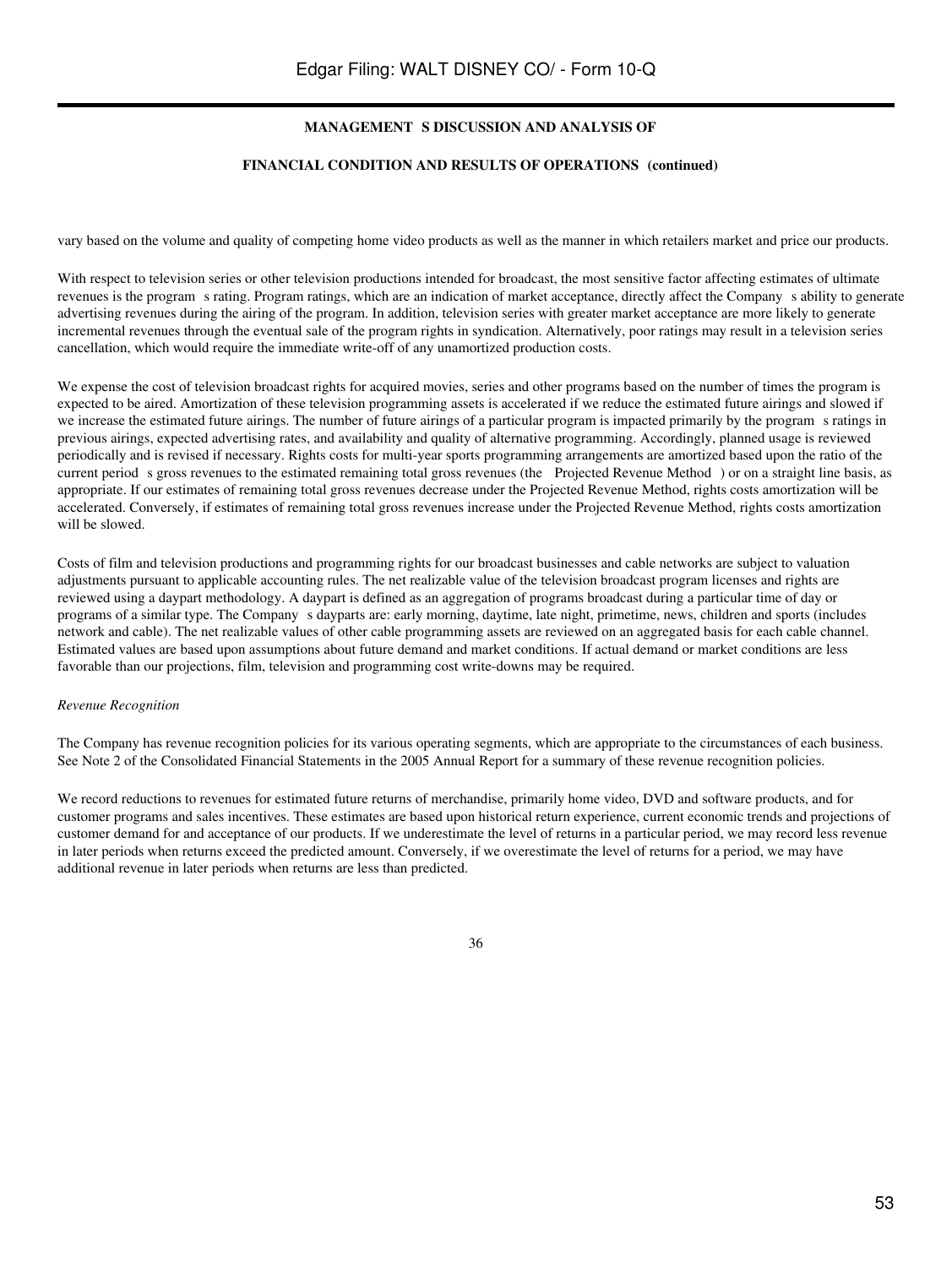#### FINANCIAL CONDITION AND RESULTS OF OPERATIONS (continued)

Revenues from advance theme park ticket sales are recognized when the tickets are used. For non-expiring, multi-day tickets and tickets sold through bulk distribution channels, we recognize revenue based on estimated usage patterns which are derived from historical usage patterns. A change in these estimated usage patterns could have an impact on the timing of revenue recognition.

#### *Pension and Postretirement Benefit Plan Actuarial Assumptions*

The Company s pension and postretirement medical benefit obligations and related costs are calculated using actuarial concepts, within the framework of Statement of Financial Accounting Standards No. 87 Employer s Accounting for Pensions and Statement of Financial Accounting Standards No. 106, Employer s Accounting for Postretirement Benefits Other than Pensions, respectively. Two critical assumptions, the discount rate and the expected return on plan assets, are important elements of expense and/or liability measurement. We evaluate these critical assumptions annually. Refer to the 2005 Annual Report for estimated impacts of changes in these assumptions. Other assumptions include the healthcare cost trend rate and employee demographic factors such as retirement patterns, mortality, turnover and rate of compensation increase.

The discount rate enables us to state expected future cash payments for benefits as a present value on the measurement date. The guideline for setting this rate is a high-quality long-term corporate bond rate. A lower discount rate increases the present value of benefit obligations and increases pension expense. The assumed discount rate for pension plans reflects the market rates for high-quality corporate bonds currently available. The Company s discount rate was determined by considering the average of pension yield curves constructed of a large population of high- quality corporate bonds. The resulting discount rate reflects the matching of plan liability cash flows to the yield curves.

To determine the expected long-term rate of return on the plan assets, we consider the current and expected asset allocation, as well as historical and expected returns on each plan asset class. A lower expected rate of return on pension plan assets will increase pension expense.

#### *Goodwill, Intangible Assets, Long-lived Assets and Investments*

Statement of Financial Accounting Standards No. 142, Goodwill and Other Intangible Assets (SFAS 142) requires that goodwill and other intangible assets be tested for impairment on an annual basis. We completed our impairment testing as of October 1, 2005 and determined that there were no impairment losses related to goodwill and other intangible assets prior to the implementation of Emerging Issues Task Force Topic D-108, Use of the Residual Method to Value Acquired Assets Other than Goodwill (EITF D-108), as described in Note 2 of the Consolidated Financial Statements in the 2005 Annual Report. In assessing the recoverability of goodwill and other intangible assets, market values and projections regarding estimated future cash flows and other factors are used to determine the fair value of the respective assets. If these estimates or related projections change in the future, we may be required to record impairment charges for these assets.

SFAS 142 requires the Company to compare the fair value of each reporting unit to its carrying amount on an annual basis to determine if there is potential goodwill impairment. If the fair value of a reporting unit is less than its carrying value, an impairment loss is recorded to the extent that the fair value of the goodwill within the reporting unit is less than the carrying value of its goodwill. For purposes of performing the impairment test for goodwill as required by SFAS 142, we established the following reporting units: Cable Networks, Television Broadcasting, Radio, Studio Entertainment, Consumer Products and Parks and Resorts. The Television Broadcasting reporting unit includes the Television Network and the owned and operated television stations. These businesses have been grouped together because their respective cash flows are dependent on one another.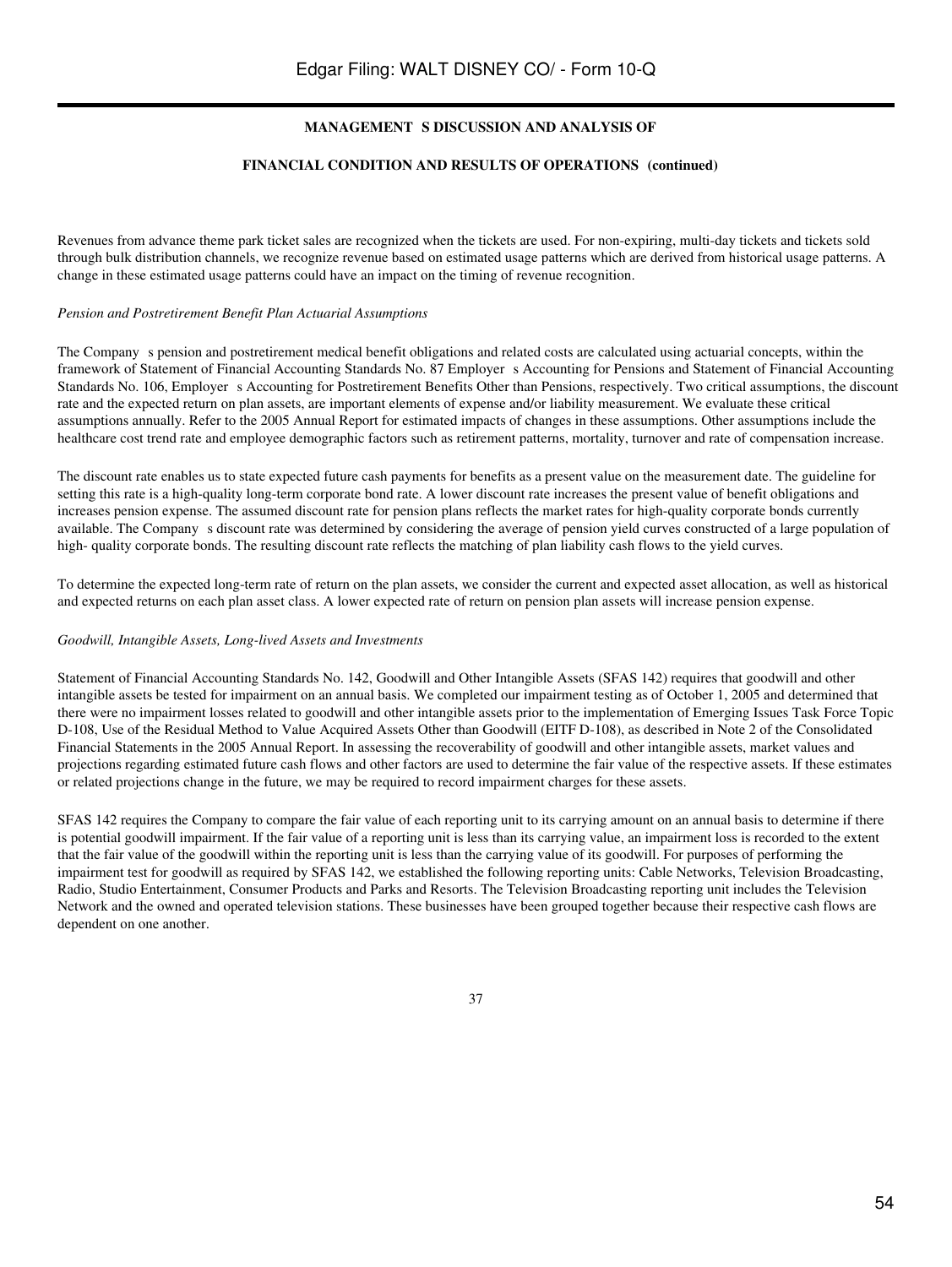## FINANCIAL CONDITION AND RESULTS OF OPERATIONS (continued)

To determine the fair value of our reporting units, we generally use a present value technique (discounted cash flow) corroborated by market multiples when available and as appropriate. The factor most sensitive to change with respect to our discounted cash flow analyses is the estimated future cash flows of each reporting unit which is, in turn, sensitive to our estimates of future revenue growth and margins for these businesses. If actual revenue growth and/or margins are lower than our expectations, the impairment test results could differ. To determine the fair value of the Television Network, we used a revenue multiple rather than a present value technique or a market multiple approach, as a present value technique would not capture the full fair value of the Television Network and there is little comparable market data available due to the scarcity of television networks. If there were a publicly disclosed sale of a comparable network, this may provide better market information with which to estimate the value of the Television Network and could impact our impairment assessment. We applied what we believe to be the most appropriate valuation methodology for each of the reporting units. If we had established different reporting units or utilized different valuation methodologies, the impairment test results could differ.

SFAS 142 requires the Company to compare the fair value of an indefinite-lived intangible asset to its carrying amount. If the carrying amount of an indefinite-lived intangible asset exceeds its fair value, an impairment loss is recognized. Fair values for goodwill and other indefinite-lived intangible assets are determined based on discounted cash flows, market multiples or appraised values as appropriate.

The Company has cost and equity investments. The fair value of these investments is dependent on the performance of the investee companies, as well as volatility inherent in the external markets for these investments. In assessing potential impairment for these investments, we consider these factors as well as forecasted financial performance of our investees. If these forecasts are not met, impairment charges may be required.

#### *Contingencies and Litigation*

We are currently involved in certain legal proceedings and, as required, have accrued estimates of the probable and estimable losses for the resolution of these claims. These estimates have been developed in consultation with outside counsel and are based upon an analysis of potential results, assuming a combination of litigation and settlement strategies. It is possible, however, that future results of operations for any particular quarterly or annual period could be materially affected by changes in our assumptions or the effectiveness of our strategies related to these proceedings. See Note 12 to the Condensed Consolidated Financial Statements for more detailed information on litigation exposure.

#### *Income Tax Audits*

As a matter of course, the Company is regularly audited by federal, state and foreign tax authorities, and periodically these audits result in proposed assessments. Our estimates of potential liability related to income tax audits are made in consultation with outside tax and legal counsel where appropriate and are based upon the expected outcome of proceedings (or negotiations) with taxing and legal authorities in consideration of applicable tax statutes and related interpretations and precedents. The actual outcome of such proceedings and the ultimate actual liability borne by the Company are subject to change based on a number of factors, including: the Company s decision to settle rather than litigate a matter, relevant legal precedent related to similar matters and the Company success in supporting its filing positions with taxing authorities.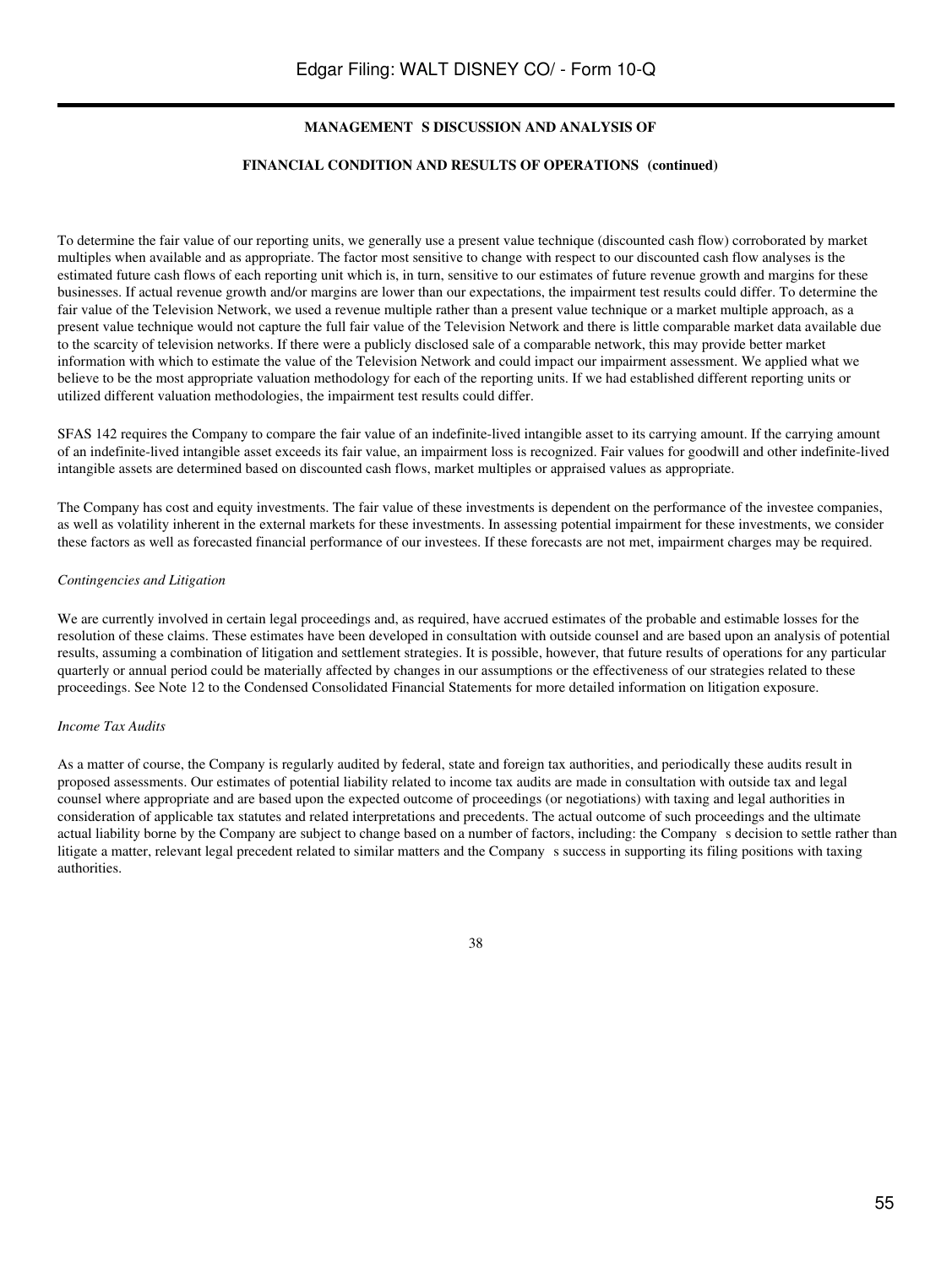## FINANCIAL CONDITION AND RESULTS OF OPERATIONS (continued)

#### *Stock Option Compensation Expense*

Prior to the fiscal 2006 annual grant, the fair value of options granted was estimated on the grant date using the Black-Scholes option pricing model. Beginning with the fiscal 2006 annual grant, the Company has changed to the binomial valuation model. The binomial valuation model considers certain characteristics of fair value option pricing that are not considered under the Black-Scholes model. Similar to the Black-Scholes model, the binomial valuation model takes into account variables such as volatility, dividend yield, and the risk free interest rate. However, the binomial valuation model also considers the expected exercise multiple (the multiple of exercise price to grant price at which exercises are expected to occur on average) and the termination rate (the probability of a vested option being cancelled due to the termination of the option holder) in computing the value of the option. Accordingly, the Company believes that the binomial valuation model should produce a fair value that is more representative of the value of an employee option. In addition, the weighted average expected option term assumption used by the Company for fiscal 2005 grants reflected the application of the simplified method set out in SEC Staff Accounting Bulletin No. 107 (SAB 107). The simplified method defines the expected term of an option as the average of the contractual term of the options and the weighted average vesting period for all option tranches. As SAB 107 only permits the use of the simplified method until December 31, 2007, the Company would have been required to utilize a method other than the simplified method at that time.

In fiscal 2006, the weighted average assumptions used in the binomial valuation model were 26% for the expected volatility, 1.48 for the expected exercise multiple, 4% for the expected termination rate, and 5.1 for the expected life. Although the initial fair value of stock options is not adjusted after the grant date, changes in the Company s assumptions may change the value of, and therefore the expense related to, future stock option grants. The assumptions subject to the greatest variation in the binomial valuation model are the assumed volatility and expected exercise multiple. Increases or decreases in either the assumed volatility or expected exercise multiple will cause the binomial option value to increase or decrease, respectively.

The volatility assumption considers both historical and implied volatility and may be impacted by the Company s performance as well as changes in economic and market conditions. If the assumed volatility of 26% used by the Company during 2006 was increased or decreased by 5 percentage points (i.e. to 31% or to 21%), the weighted average binomial value of our 2006 stock option grants would have increased by 8% or decreased by 10%, respectively.

The expected exercise multiple may be influenced by the Company s future stock performance, stock price volatility and employee turnover rates. If the exercise multiple assumption of 1.48 used by the Company during 2006 were increased to 1.7 or decreased to 1.3, the weighted average binomial value of our 2006 stock option grants would have increased by 4% or decreased by 9%, respectively.

In connection with the acquisition of Pixar on May 5, 2006, the Company converted previously issued vested and unvested Pixar stock-based awards into Disney stock-based awards consisting of 44 million stock options and 1 million RSUs. The fair value of these awards issued was estimated using the Black-Scholes option pricing model, as the information required to use the binomial valuation model was not reasonably available. The methodology utilized to determine the assumptions in the Black-Scholes model was consistent with those used by the Company prior to the adoption of the binomial model.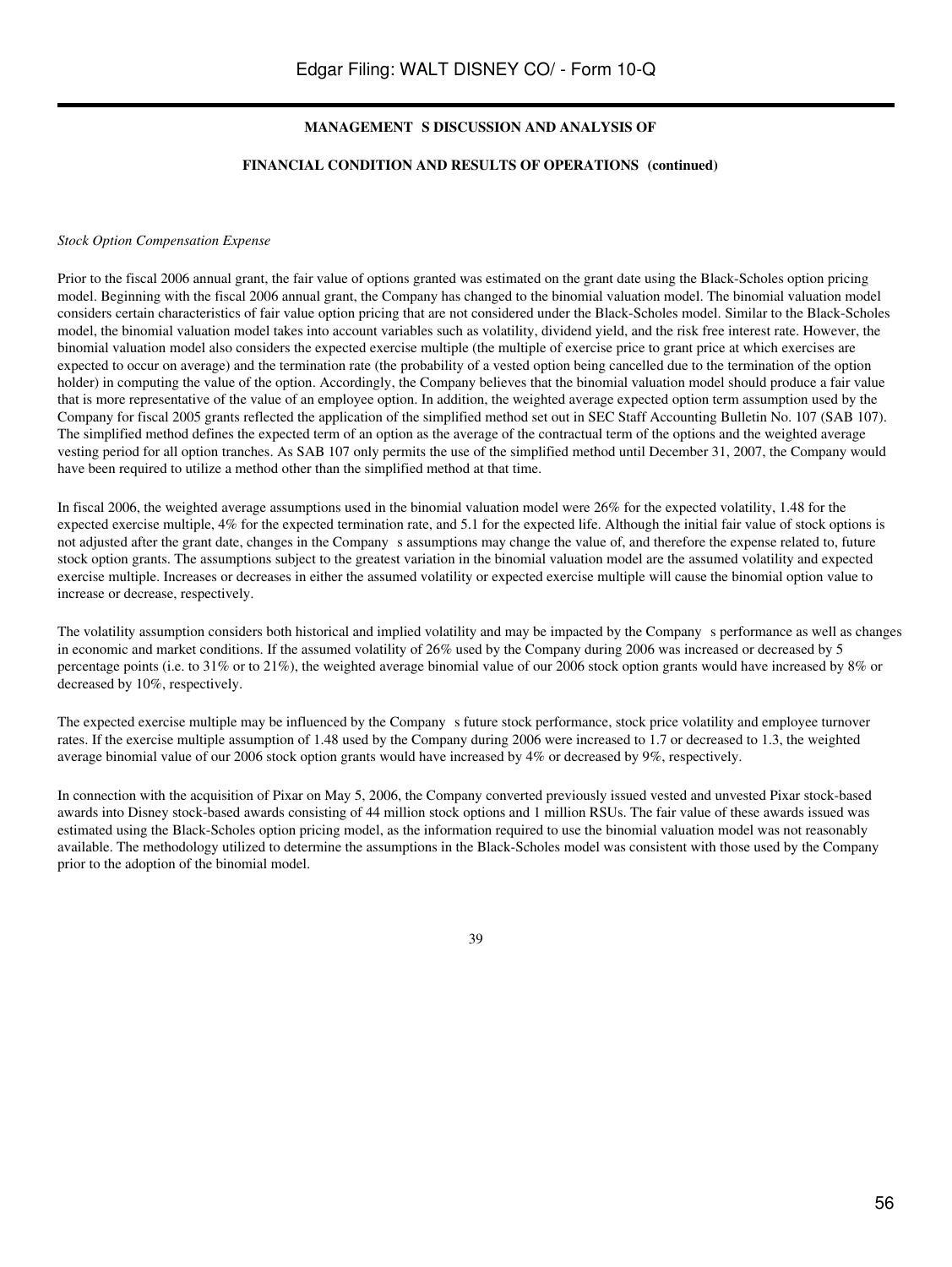## FINANCIAL CONDITION AND RESULTS OF OPERATIONS (continued)

#### **New Accounting Pronouncement**

*FIN 48*

In July 2006, the Financial Accounting Standards Board (FASB) issued FASB Interpretation No. 48, *Accounting for Uncertainty in Income Taxes* (FIN 48). FIN 48 clarifies the accounting for income taxes by prescribing a minimum probability threshold that a tax position must meet before a financial statement benefit is recognized. The minimum threshold is defined in FIN 48 as a tax position, that based solely on its technical merits is more likely than not to be sustained upon examination by the applicable taxing authority. The tax benefit to be recognized is measured as the largest amount of benefit that is greater than fifty percent likely of being realized upon ultimate settlement. FIN 48 must be applied to all existing tax positions upon initial adoption. The cumulative effect of applying FIN 48 at adoption, if any, is to be reported as an adjustment to opening retained earnings for the year of adoption. FIN 48 is effective for fiscal years beginning after December 15, 2006, which is the Company s 2008 fiscal year, although early adoption is permitted. The Company is currently assessing the potential effect of FIN 48 on its financial statements.

#### **MARKET RISK**

The Company is exposed to the impact of interest rate changes, foreign currency fluctuations and changes in the market values of its investments.

#### **Policies and Procedures**

In the normal course of business, we employ established policies and procedures to manage the Companys exposure to changes in interest rates, foreign currencies and the fair market value of certain investments in debt and equity securities using a variety of financial instruments.

Our objectives in managing exposure to interest rate changes are to limit the impact of interest rate volatility on earnings and cash flows and to lower overall borrowing costs. To achieve these objectives, we primarily use interest rate swaps to manage net exposure to interest rate changes related to the Company s portfolio of borrowings. By policy, the Company maintains fixed-rate debt as a percentage of its net debt between minimum and maximum percentages.

Our objective in managing exposure to foreign currency fluctuations is to reduce volatility of earnings and cash flow in order to allow management to focus on core business issues and challenges. Accordingly, the Company enters into various contracts that change in value as foreign exchange rates change to protect the U.S. dollar equivalent value of its existing foreign currency assets, liabilities, commitments and forecasted foreign currency revenues. The Company utilizes option strategies and forward contracts that provide for the sale of foreign currencies to hedge probable, but not firmly committed, transactions. The Company also uses forward contracts to hedge foreign currency assets and liabilities. The principal foreign currencies hedged are the Euro, British pound, Japanese yen and Canadian dollar. Cross-currency swaps are used to effectively convert foreign currency denominated borrowings to U.S. dollar denominated borrowings. By policy, the Company maintains hedge coverage between minimum and maximum percentages of its forecasted foreign exchange exposures generally for periods not to exceed five years. The gains and losses on these contracts offset changes in the U.S. dollar equivalent value of the related exposures.

It is the Companys policy to enter into foreign currency and interest rate derivative transactions and other financial instruments only to the extent considered necessary to meet its objectives as stated

above. The Company does not enter into these transactions or any other hedging transactions for speculative purposes.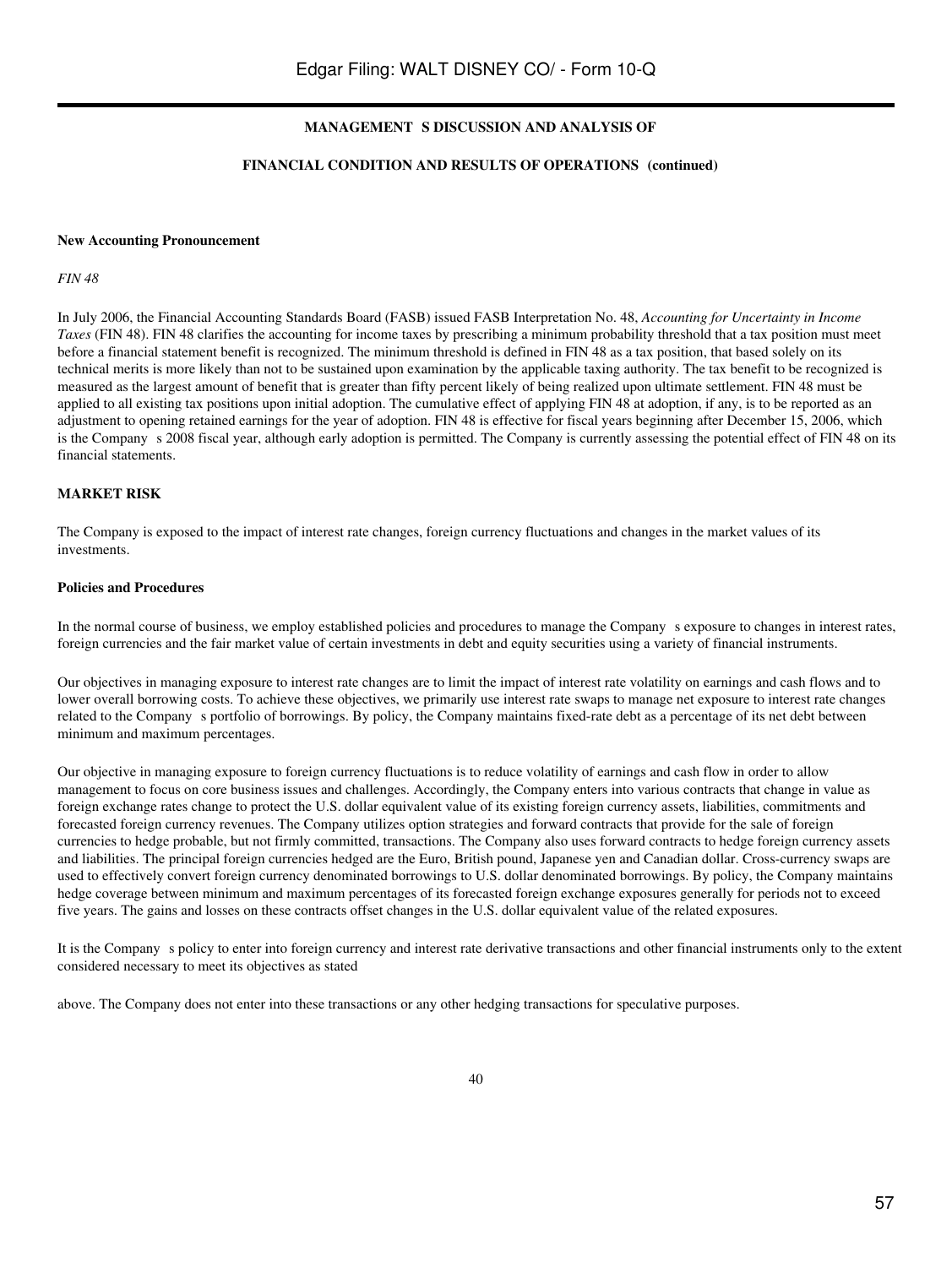**Item 3. Quantitative and Qualitative Disclosures about Market Risk.** See Item 2. Management s Discussion and Analysis of Financial Condition and Results of Operations.

#### **Item 4. Controls and Procedures**

**Evaluation of Disclosure Controls and Procedure** We have established disclosure controls and procedures to ensure that material information relating to the Company, including its consolidated subsidiaries, is made known to the officers who certify the Companys financial reports and to other members of senior management and the Board of Directors.

Based on their evaluation as of July 1, 2006, the principal executive officer and principal financial officer of the Company have concluded that the Company s disclosure controls and procedures (as defined in Rules 13a-15(e) and 15d-15(e) under the Securities Exchange Act of 1934) are effective to ensure that the information required to be disclosed by the Company in the reports that it files or submits under the Securities Exchange Act of 1934 is recorded, processed, summarized and reported within the time periods specified in SEC rules and forms.

```
41
```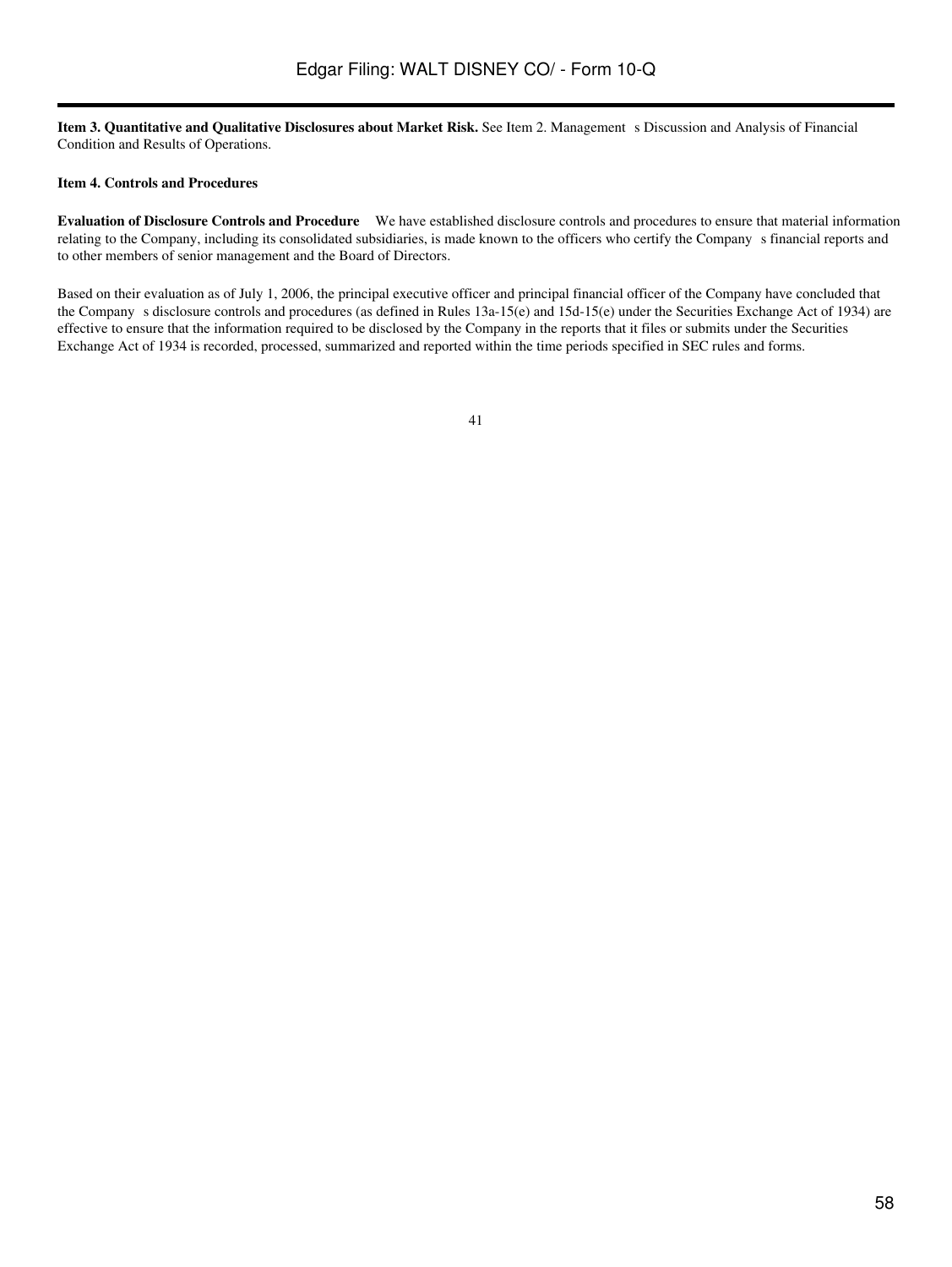# **PART II. OTHER INFORMATION**

## **ITEM 1. Legal Proceedings**

Since our Form 10-K filing for the year ended October 1, 2005, developments identified below occurred in the following legal proceedings. For information on certain other legal proceedings, see Note 12 to the Condensed Consolidated Financial Statements included in this report.

*Milne and Disney Enterprises, Inc. v. Stephen Slesinger, Inc.* On November 5, 2002, Clare Milne, the granddaughter of A. A. Milne, author of the Winnie the Pooh books, and the Company s subsidiary Disney Enterprises, Inc. (DEI) filed a complaint against Stephen Slesinger, Inc. (SSI) in the United States District Court for the Central District of California. On November 4, 2002, Ms. Milne served notices to SSI and DEI terminating A. A. Milnes prior grant of rights to Winnie the Pooh, effective November 5, 2004, and granted all of those rights to DEI. In their lawsuit, Ms. Milne and DEI sought a declaratory judgment, under United States copyright law, that Ms. Milne s termination notices were valid; that SSI s rights to Winnie the Pooh in the United States terminated effective November 5, 2004; that upon termination of SSI s rights in the United States, the 1983 licensing agreement that is the subject of the Stephen Slesinger, Inc. v. The Walt Disney Company lawsuit terminated by operation of law; and that, as of November 5, 2004, SSI was entitled to no further royalties for uses of Winnie the Pooh. SSI filed (a) an answer denying the material allegations of the complaint and (b) counterclaims seeking a declaration that (i) Ms. Milne s grant of rights to DEI is void and unenforceable and (ii) DEI remains obligated to pay SSI royalties under the 1983 licensing agreement. SSI also filed a motion to dismiss the complaint or, in the alternative, for summary judgment. Subsequently, the Court ruled that Milne s termination notices are invalid and dismissed SSI s counterclaims as moot. Following further motions SSI filed an amended answer and counterclaims and a third-party complaint against Harriet Hunt (heir to E. H. Shepard, illustrator of the original Winnie the Pooh stories), who had served a notice of termination and a grant of rights similar to Ms. Milne s. By order dated August 3, 2004, the Court granted SSI leave to amend its answer to assert counterclaims against the Company allegedly arising from the Milne and Hunt terminations and the grant of rights to DEI for (a) unlawful and unfair business practices; and (b) breach of the 1983 licensing agreement. In November 2004, the District Court granted a motion by Milne to dismiss her complaint for the purpose of obtaining a final appealable order of dismissal, so as to permit her appeal to the Court of Appeals to proceed. Following oral argument, the Court of Appeals, on December 8, 2005, affirmed the trial court s grant of summary judgment in favor of SSI and against Milne, whose motion for a hearing en banc was denied on January 19, 2006. On April 17, 2006, Milne filed a petition for a writ of certiorari in the United States Supreme Court, which denied the petition on June 26, 2006.

*In Re Pixar Securities Litigation*. As previously disclosed by Pixar, on October 21, 2005, a putative class action lawsuit was filed against Pixar, Steven P. Jobs, Edwin E. Catmull and Simon T. Bax in the United States District Court for the Northern District of California. In this case, together with three subsequent cases which have been consolidated, plaintiffs allege that the defendants issued false and misleading statements in certain of Pixar s press releases and SEC filings between January 18, 2005 and June 30, 2005, concerning earnings Pixar expected to receive for its second fiscal quarter of 2005, ended July 2, 2005, from the home video sales of *The Incredibles*. Plaintiffs assert claims under Section 10(b) and 20(a) of the Securities Exchange Act of 1934, as amended, and Rule 10b-5 promulgated thereunder. On June 29, 2006, defendants filed a motion to dismiss the complaint.

*In re The Walt Disney Company Derivative Litigation*. William and Geraldine Brehm and thirteen other individuals filed an amended and consolidated complaint on May 28, 1997 in the Delaware Court of Chancery seeking, among other things, a declaratory judgment against each of the Companys directors as of December 1996 that the Companys 1995 employment agreement with its former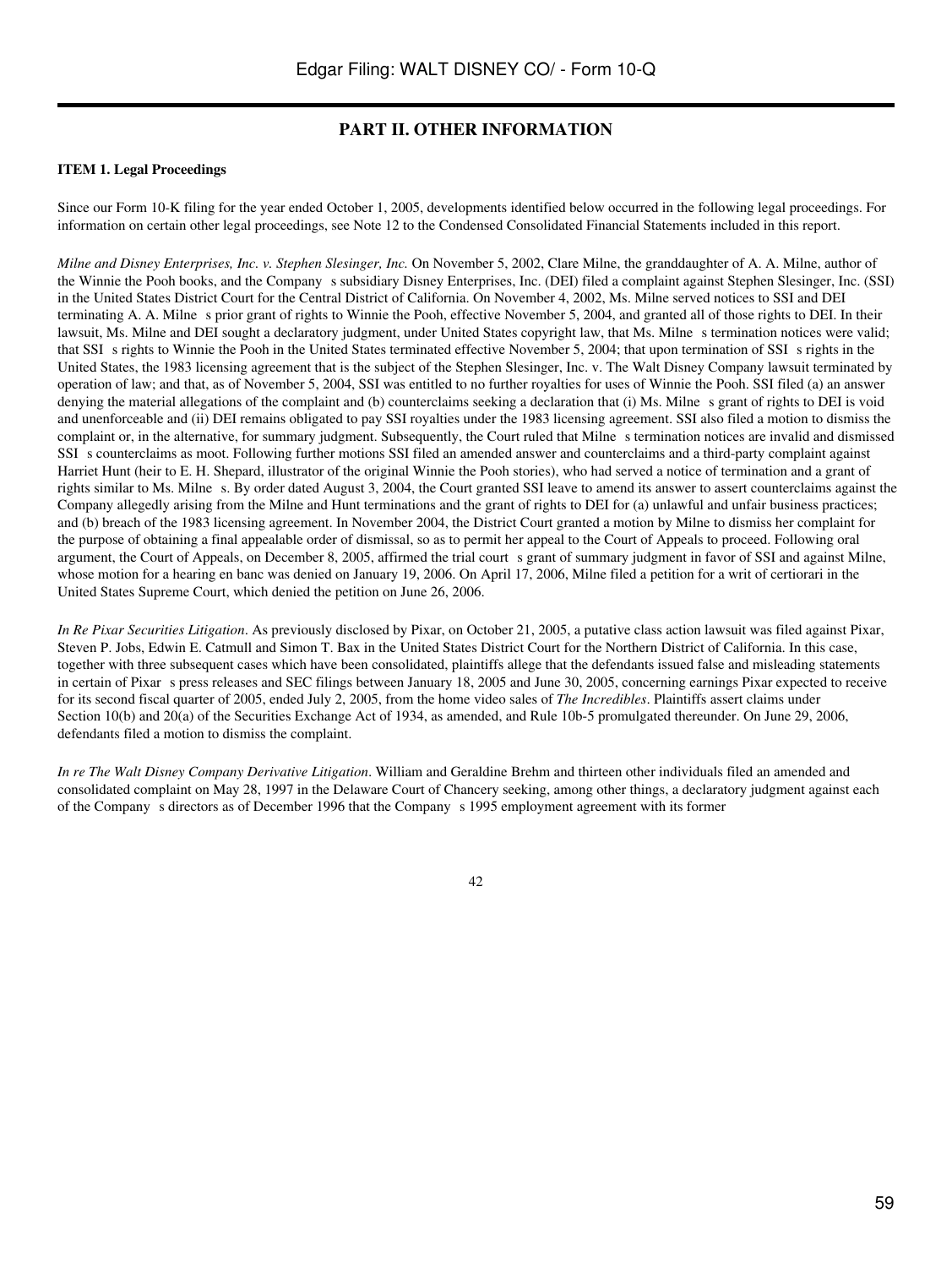# **PART II. OTHER INFORMATION (continued)**

president Michael S. Ovitz, was void, or alternatively that Mr. Ovitz s termination should be deemed a termination for cause and any severance payments to him forfeited. On October 8, 1998, the Delaware Court of Chancery dismissed all counts of the amended complaint. Plaintiffs appealed, and on February 9, 2000, the Supreme Court of Delaware affirmed the dismissal but ruled also that plaintiffs should be permitted to file an amended complaint in accordance with the Court s opinion. The plaintiffs filed their amended complaint on January 3, 2002. On February 6, 2003, the Company s directors motion to dismiss the amended complaint was converted by the Court to a motion for summary judgment and the plaintiffs were permitted to take discovery. The Company and its directors answered the amended complaint on April 1, 2003. On May 28, 2003, the Court (treating as a motion to dismiss the motion for summary judgment into which it had converted the original motion on February 6, 2003) denied the directors motion to dismiss the amended complaint. After trial, on August 9, 2005, the Delaware Court of Chancery issued an order entering judgment against the plaintiffs and in favor of all defendants on all counts, which judgment was affirmed on June 8, 2006, by the Delaware Supreme Court.

Management believes that it is not currently possible to estimate the impact, if any, that the ultimate resolution of these and matters previously disclosed in Form 10-K for the year ended October 1, 2005 and subsequent quarterly reports will have on the Company s results of operations, financial position or cash flows.

The Company, together with, in some instances, certain of its directors and officers, is a defendant or co-defendant in various other legal actions involving copyright, breach of contract and various other claims incident to the conduct of its businesses. Management does not expect the Company to suffer any material liability by reason of such actions.

#### **ITEM 1A. Risk Factors**

The Private Securities Litigation Reform Act of 1995 (the Act) provides a safe harbor for forward-looking statements made by or on behalf of the Company. We may from time to time make written or oral statements that are forward-looking including statements contained in this report and other filings with the Securities and Exchange Commission and in reports to our shareholders. All forward-looking statements are made on the basis of management s views and assumptions regarding future events and business performance as of the time the statements are made and the Company does not undertake any obligation to update its disclosure relating to forward looking matters. Actual results may differ materially from those expressed or implied. Such differences may result from actions taken by the Company, including restructuring or strategic initiatives (including capital investments or asset acquisitions or dispositions), as well as from developments beyond the Companys control, including: adverse weather conditions or natural disasters; health concerns; international, political or military developments; technological developments; and changes in domestic and global economic conditions, competitive conditions and consumer preferences. Such developments may affect travel and leisure businesses generally and may, among other things, affect the performance of the Companys theatrical and home entertainment releases, the advertising market for broadcast and cable television programming, expenses of providing medical and pension benefits, demand for our products and performance of some or all company businesses either directly or through their impact on those who distribute our products. Additional factors are in the 2005 Annual Report and in subsequent reports on Form 10-Q under the Item 1A, Risk Factors.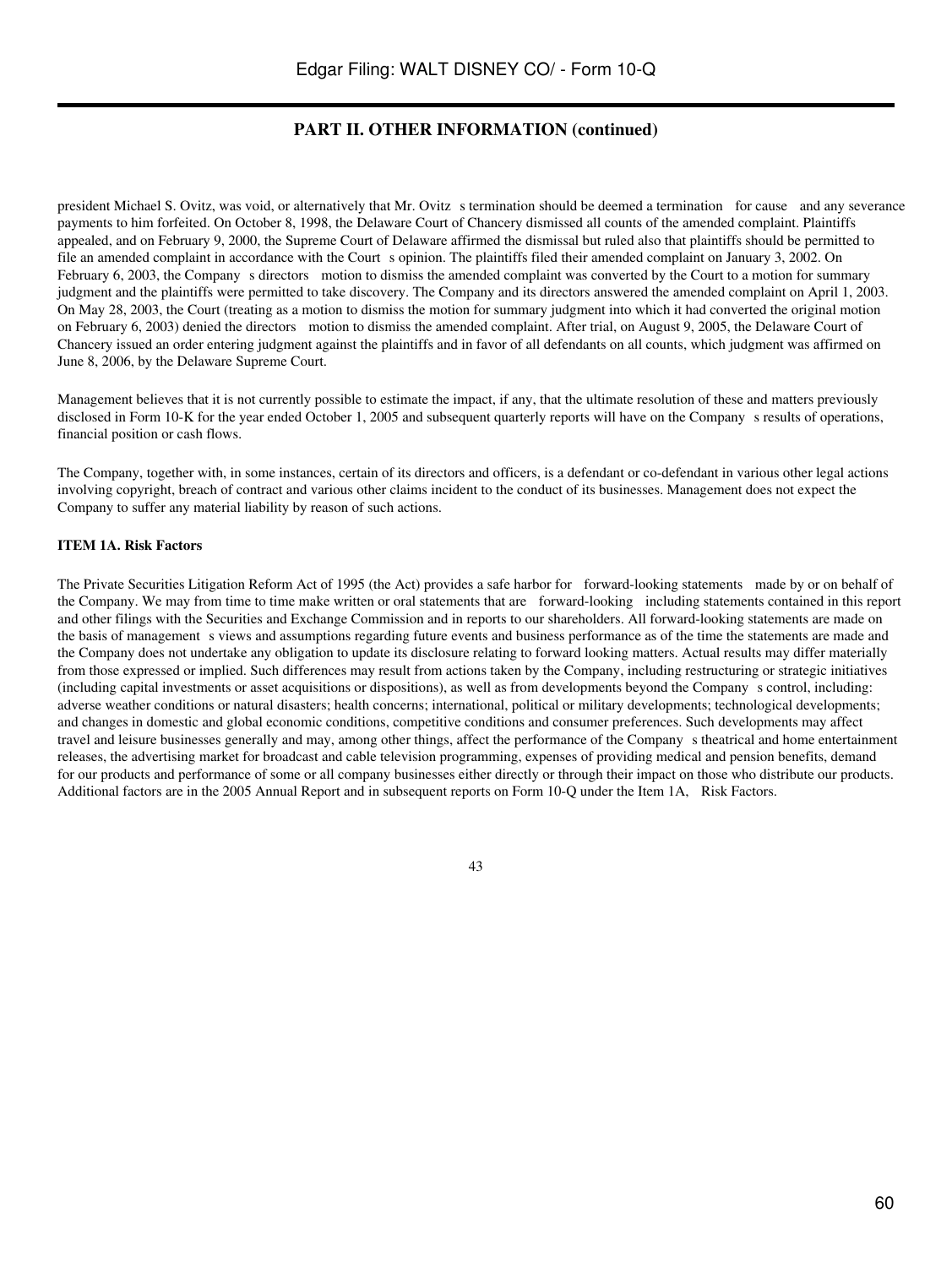# **PART II. OTHER INFORMATION (continued)**

#### **ITEM 2. Unregistered Sales of Equity Securities and Use of Proceeds**

The following table provides information about Company purchases of equity securities that are registered by the Company pursuant to Section 12 of the Exchange Act during the quarter ended July 1, 2006**:**

|               |                |                          |            |                  | Maximum                 |
|---------------|----------------|--------------------------|------------|------------------|-------------------------|
|               |                |                          |            | Total Number of  | Number of               |
|               |                |                          |            | <b>Shares</b>    | Shares that             |
|               |                |                          |            | Purchased as     | May Yet Be              |
|               |                | Total                    |            | Part of Publicly | Purchased               |
|               |                | Number of                | Average    | Announced        | Under the               |
|               |                | <b>Shares</b>            | Price Paid | Plans or         | Plans or                |
|               | Period         | Purchased <sup>(1)</sup> | per Share  | Programs         | Programs <sup>(2)</sup> |
| April 2, 2006 | April 30, 2006 | 3,495,199                | \$27.88    | 3,366,080        | 379 million             |
| May 1, 2006   | May 31, 2006   | 27,992,270               | \$29.73    | 27,877,700       | 351 million             |
| June 1, 2006  | July 1, 2006   | 48,824,750               | \$29.49    | 48,689,200       | 302 million             |
| Total         |                | 80,312,219               | \$29.51    | 79,932,980       | 302 million             |

- (1) 379,239 shares were purchased on the open market to provide shares to participants in the Walt Disney Investment Plan (WDIP) and Employee Stock Purchase Plan (ESPP). These purchases were not made pursuant to a publicly announced repurchase plan or program.
- <sup>(2)</sup> Under a share repurchase program most recently reaffirmed by the Company s Board of Directors on April 21, 1998, and implemented effective June 10, 1998, the Company was authorized to repurchase up to 400 million shares of its common stock. As of December 31, 2005, the Company had authorization in place to repurchase approximately 175 million additional shares. In January 2006, the Companys Board of Directors increased the repurchase authorization to a total of 400 million shares. The repurchase program does not have an expiration date. As of July 1, 2006, the Company had authorization in place to repurchase approximately 302 million additional shares.

# **ITEM 6. Exhibits**

See Index of Exhibits.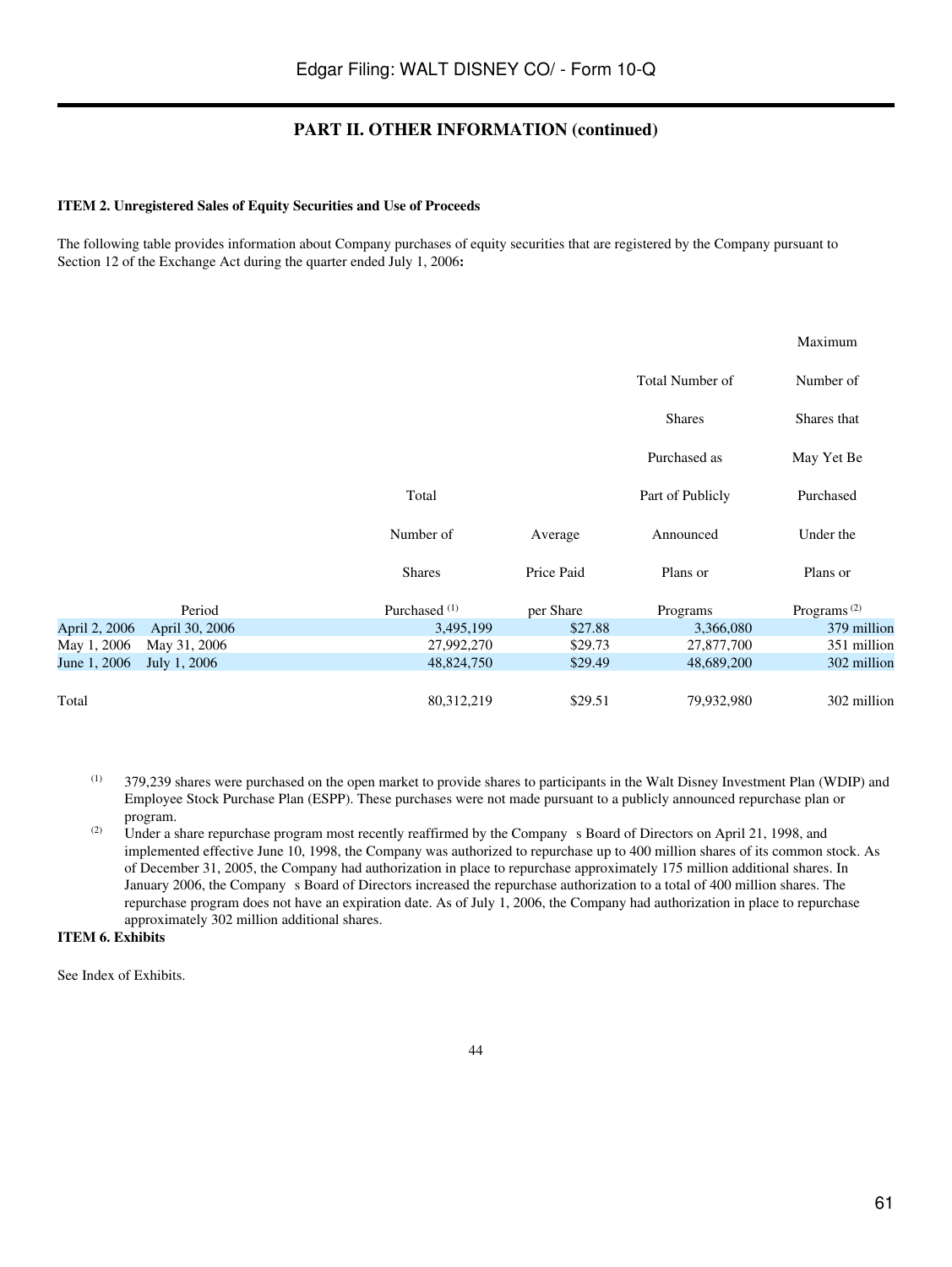# SIGNATURE

Pursuant to the requirements of the Securities Exchange Act of 1934, the registrant has duly caused this report to be signed on its behalf by the undersigned thereunto duly authorized.

THE WALT DISNEY COMPANY

(Registrant)

By: /s/THOMAS O. STAGGS Thomas O. Staggs, Senior Executive Vice President and Chief Financial Officer

August 9, 2006

Burbank, California